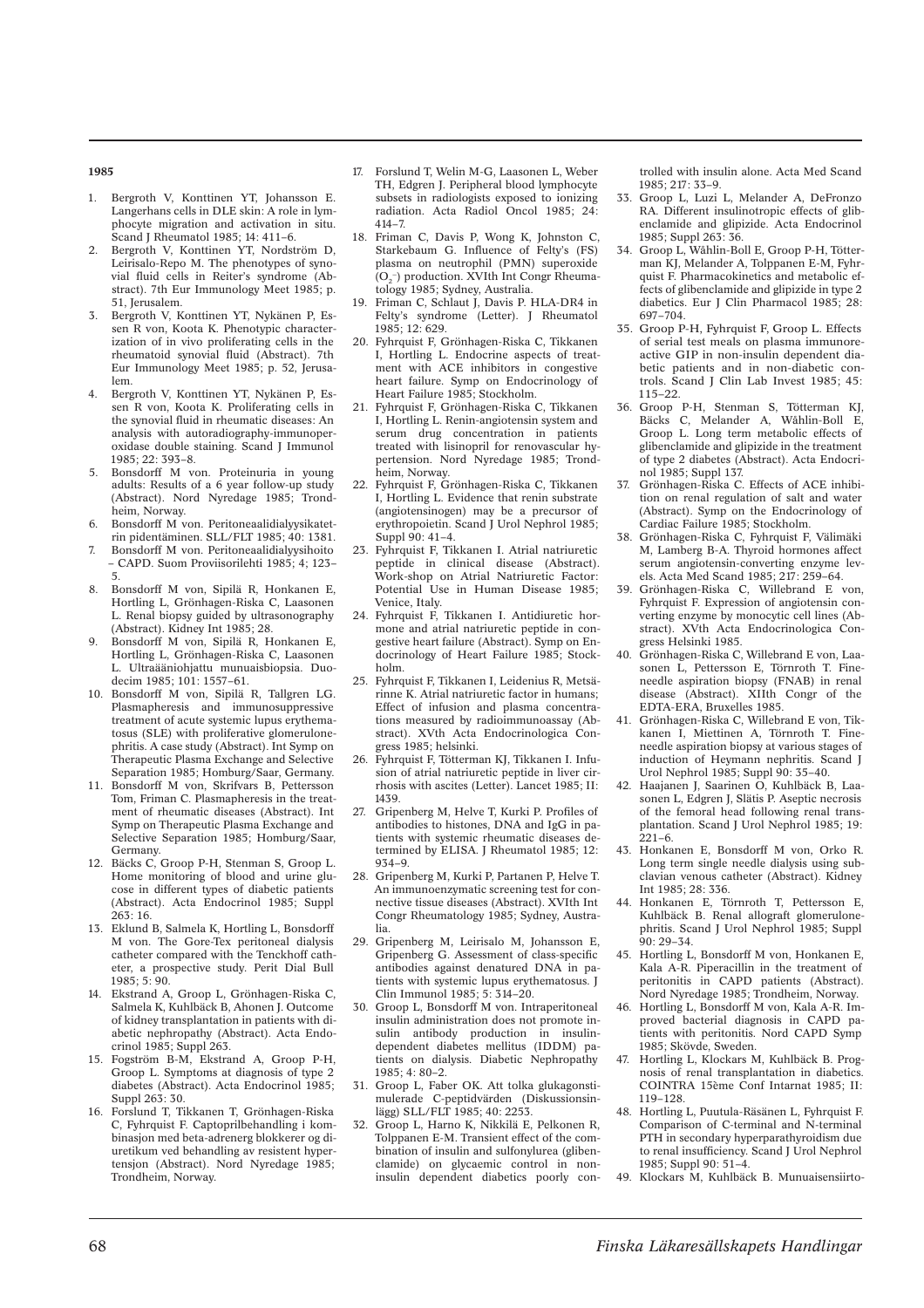potilaan raskaus. Munuainen/Njuren 1985;  $14(2) \cdot 5-6$ 

- 50. Klockars M, Pettersson Tom. Lysozyme concentrations in synovial fluid, pleural fluid and thoracic duct lymph in rheumatoid arthritis. Scand J Rheumatol 1985; 14: 69–75.
- 51. Klockars M, Pettersson Tom, Selroos O, Weber TH. Activity of serum adenosine deaminase in sarcoidosis. Clin Chem 1985; 31: 155.
- 52. Klockars M, Weber TH, Tabber P, Hellström P-E, Pettersson Tom. Pleural fluid ferritin concentrations in human disease. J Clin Pathol 1985; 38: 818–24.
- 53. Konttinen YT, Bergroth V, Nordström D, Koota K, Skrifvars B, Hagman G, Friman C, Hämäläinen M, Slätis P. Cellular immunohistopathology of acute, subacute and chronic synovitis in rheumatoid arthritis. Ann Rheum Dis 1985; 44: 549–55.
- 54. Konttinen YT, Bergroth V, Nykänen P. Lymphocyte activation in rheumatoid arthritis synovial fluid in vivo (Abstract). 7th Eur Immunology Meet 1985; p. 71, Jerusalem.
- 55. Konttinen YT, Bergroth V, Nykänen P. Lymphocyte activation in rheumatoid arthritis synovial fluid in vivo. Scand I Immunol  $1985: 22: 503 - 7$
- 56. Konttinen YT, Bluestein HG, Zvaifler NJ. Cytotoxic control of EBV induced B cell growth (Abstract). 7th Eur Immunology Meet 1985; p. 39. Jerusalem.
- 57. Konttinen YT, Bluestein HG, Zvaifler NJ. Defective cytotoxic control of EBV induced B cell growth in rheumatoid arthritis (Abstract). 7th Eur Immunology Meet 1985; p. 125, Jerusalem.
- 58. Konttinen YT, Bluestein HG, Zvaifler NJ. Regulation of the growth of Epstein-Barr virus infected B cells (Abstract). 7th Eur Immunology Meet 1985; p. 118, Jerusalem.
- 59. Konttinen YT, Bluestein HG, Zvaifler NJ. Regulation of the growth of Epstein-Barr virus infected B cells. I. Growth regression by E-rosetting cells from VCA-positive donors is a combined effect of autologous mixed leukocyte reaction and activation of T8 memory cells. J Immunol 1985; 134: 2287– 93.
- 60. Kostiala AAI, Gripenberg M, Elonen E, Gripenberg G, Kostiala I. Follow-up of antibodies against single-stranded DNA in patients with haematological malignancies. Clin Exp Immunol 1985; 61: 15–23.
- 61. Kuhlbäck B. Munuaishoidon järjestely maassamme. Sairaala 1985; 4: 122–4.
- 62. Kuhlbäck B. Dialyysihoito. Kirjassa: Lääketieteen ovet. 1985; pp. 32–5, Recallmed, Helsinki.
- 63. Kuhlbäck B. Munuaissäätiön ensimmäinen vuosikymmen. Munuainen/Njuren 1985;  $14(1): 6-9.$
- 64. Kuhlbäck B, Ahonen J. Njurtransplantation. Fin Läkaresällsk Handl 1985; 145: 175–83.
- 65. Kyllästinen M, Groop L. Combination of insulin and glibenclamide in the treatment of elderly (type 2) diabetic patients. Ann Clin Res 1985; 17: 100–4.
- 66. Laasonen L, Edgren J, Forslund T, Eklund B. Renal transplant artery stenosis and percutaneous transluminal angioplasty. Acta Radiol Diagn [Stockh] 1985; 26: 609–13.
- 67. Laasonen L, Lamminen A, Edgren J. Munuaissiirteen ultraäänitutkimus. Duodecim 1985; 101: 986–93.
- 68. Laitinen L, Miettinen A, Tikkanen T, Törnroth T, Nordling S. Glomerular sialic acid in Heymann nephritis and diacetyl-benzidine

induced nephropathy in rats. Clin Sci 1985;  $69.57-62$ 

- 69. Lamminen A, Pettersson Tom, Laasonen L, Kuhlbäck B, Edgren J. Radiological progression of rheumatoid arthritis in renal transplant recipients. Ann Rheum Dis 1985; 44: 159–62.
- 70. Lehtihalme M, Aulanko R, Bonsdorff M von. Speech and language disorders in a dialysis encephalopathy patient and the effect of desferrioxamine and reverse-osmosis water treatment. Publ de l'association Finlandaise de linguistique appliquee (AFinLA)  $1985 \cdot 42 \cdot 69 - 81$
- 71. Lepäntalo MJA, Tötterman KJ. Lower limb haemodynamics during antihypertensive treatment with metoprolol and propranolol. Int Angiol 1985; 4: 225–8.
- 72. Lindholm H, Bonsdorff M von, Koskenvuo K. Exercise-induced proteinuria and haematuria among healthy Finnish men – preliminary results (Abstract). Nord Nyredage 1985; Trondheim, Norway.
- 73. Miettinen A, Groop L, Koskimies S, Bottazzo GF. Islet cell antibody determination in patients with non-insulin dependent diabetes mellitus (Abstract). Int Worksh on Islet Cell Antibodies 1985; Athens.
- 74. Nieminen MN, Linkola J, Fyhrquist F, Tikkanen I, Forslund T. Renin-aldosterone axis in ethanol intoxication: Effect of A II infusion. Int J Clin Pharmacol Ther Toxicol 1985; 23: 137–40.
- 75. Nordström D, Konttinen YT, Bergroth V, Leirisalo-Repo M. Synovial fluid cells in Reiter's syndrome. Ann Rheum Dis 1985; 44:  $852 - 6$
- 76. Oksanen V, Fyhrquist F, Grönhagen-Riska C, Somer H. CSF angiotensin-converting enzyme in neurosarcoidosis (Letter). Lancet 1985; I: 1050–1.
- 77. Oksanen V, Fyhrquist F, Somer H, Grönhagen-Riska C. Angiotensin converting enzyme in CSF in neurosarcoidosis (Abstract). Neuroloy 1985; 35 (Suppl 1): 350.
- 78. Oksanen V, Fyhrquist F, Somer H, Grönhagen-Riska C. Angiotensin-converting enzyme in cerebrospinal fluid: A new assay. Neuroloy 1985; 35: 1220–23.
- 79. Oksanen V, Grönhagen-Riska C, Fyhrquist F, Somer H. Systemic manifestations and enzyme studies in sarcoidosis with neurologic involvement. Acta Med Scand 1985; 218: 123–7.
- 80. Pettersson E, Bonsdorff M von, Törnroth T, Lindholm H. Varusmiesikäisten nefriitit. Duodecim 1985; 101: 2413–9.
- 81. Pettersson E, Willebrand E von, Honkanen E. Immunological mechanisms in glomerulonephritis. Scand J Urol Nephrol 1985; 19, Suppl 90: 23–7.
- 82. Pettersson Tom. Cellular immunity. In: Chrétien J, Bignon J, Hirsch A, editors. The Pleura in Health and Disease, Marcel Dekker, New York, NY 1985; vol. XXX: 329–35.
- 83. Pettersson Tom. Pleuranesteen uudet laboratoriotutkimukset. Kliin Lab 1985; 1: 12–4.
- 84. Pettersson Tom, Klockars M, Riska H, Hellström P-E. Case 22–1985: An 88-year old man with a pleural effusion. N Engl J Med 1985; 313: 1089–90.
- 85. Pettersson Tom, Ojala K, Weber TH. Diagnostic significance of pleural fluid lactate concentrations. Infection 1985; 13: 257–9.
- 86. Rosenlöf K, Fyhrquist F, Grönhagen-Riska C, Böhling T, Haltia M. Erythropoietin and renin substrate in cerebellar haemangioblas-

toma. Acta Med Scand 1985; 218: 481–5.

- 87. Rosenlöf K, Fyhrquist F, Hortling L, Grönhagen-Riska C. Radioimmunoassay of haemoglobin F in erythroid cells following induction with renin substrate and erythropoietin. Scand J Clin Lab Invest 1985; 45: 373–8.
- 88. Sarvas H, Gripenberg M, Leirisalo-Repo M. Anti-DNA antibodies: The choice of assays for routine diagnostic work. Acta Pathol Microbiol Scand [C] 1985; 93: 13–8.
- 89. Sarvas H, Gripenberg M, Mäkelä O. IgG subclass distribution of ssDNA binding antibodies in SLE sera (Abstract). 7th Eur Immunol Meet 1985; 128, Jerusalem.
- 90. Scheinin T, Groop L, Teir H, Koskimies S, Kontiainen S. HLA types and insulin responses in insulin dependent diabetics with or without proliferative retinopathy. J Clin Immunol 1985; 18: 17–20.
- 91. Sipilä R, Kronqvist K, Kuhlbäck B. Munuaisenluovuttaja kymmen vuoden kuluttua. Munuainen/Njuren 1985; 14 (1): 5–6.
- 92. Stenman S, Groop P-H, Groop L, Tötterman KJ, Bäcks C, Fyhrquist F. The combination of insulin and glibenclamide in the treatment of secondary failure to oral hypoglycemic agents (Abstract). Acta Endocrinol 1985; Suppl 263: 34.
- 93. Teppo A-M, Groop L. Urinary excretion of kappa light chains: A marker for early diabetic nephropathy? (Abstract). Diabetes 1985; 34, Suppl 1: 430.
- 94. Teppo A-M, Groop L. Urinary excretion of plasma proteins in diabetics with and without proliferative retinopathy: Increased excretion of kappa light chains. Diabetes 1985; 34: 589–94.
- 95. Tikkanen I. Alkoholihypertensio. Duodecim 1985; 101: 2158–60.
- 96. Tikkanen I, Fyhrquist F. Sydämen natriureettinen peptidi – uusi hormoni? Duodecim 1985; 101: 1527–9.
- 97. Tikkanen I, Fyhrquist F, Metsärinne K, Leidenius R. Plasma arterial natriuretic peptide in cardiac disease and during infusion in healthy volunteers. Lancet 1985; II: 66–9.
- 98. Tikkanen I, Metsärinne K, Fyhrquist F. Atrial natriuretic peptide in paroxysmal supraventricular tachycardia. Lancet 1985; II: 40–1.
- 99. Tikkanen I, Miettinen A, Törnroth T, Fyhrquist F. Hypertension and progression of experimental nephritis. Interaction between immunological and haemodynamic factors. Scand J Urol Nephrol 1985; Suppl 90: 45-50.
- 100. Tötterman KJ. Systolinen verenpainetauti hoito-ongelmana. Kirjassa: Kala R, toim. Kardiovaskulaarisia karikkoja VI, Espoo, ICI-Pharma 1985, pp. 80–7.
- 101. Wegelius O, Friman C. Reumatologi. Fin Läkaresällsk Handl 1985; 145: 185–92.

- 1. Bergroth V, Konttinen YT. Hur uppkommer reaktiv artrit? Fin Läkaresällsk Handl 1986; 130: 237–41.
- 2. Bergroth V, Konttinen YT, Nordström D. Lymphocytic activation in tuberculous pleurisy (Abstract). Scand J Immunol 1986; 24: 458.
- 3. Bergroth V, Konttinen YT, Segerberg-Konttinen M, Ollikainen V, Salaspuro M. Phenotypic characterization and degree of activation of inflammatory cells in mild alcoholic liver disease. Acta Pathol Microbiol Scand Sect [A] 1986; 94: 337–41.
- 4. Bonadonna R, Groop L, Ratheiser K, Defronzo RA. Role of lipid oxidation and plasma FFA turnover in impaired glucose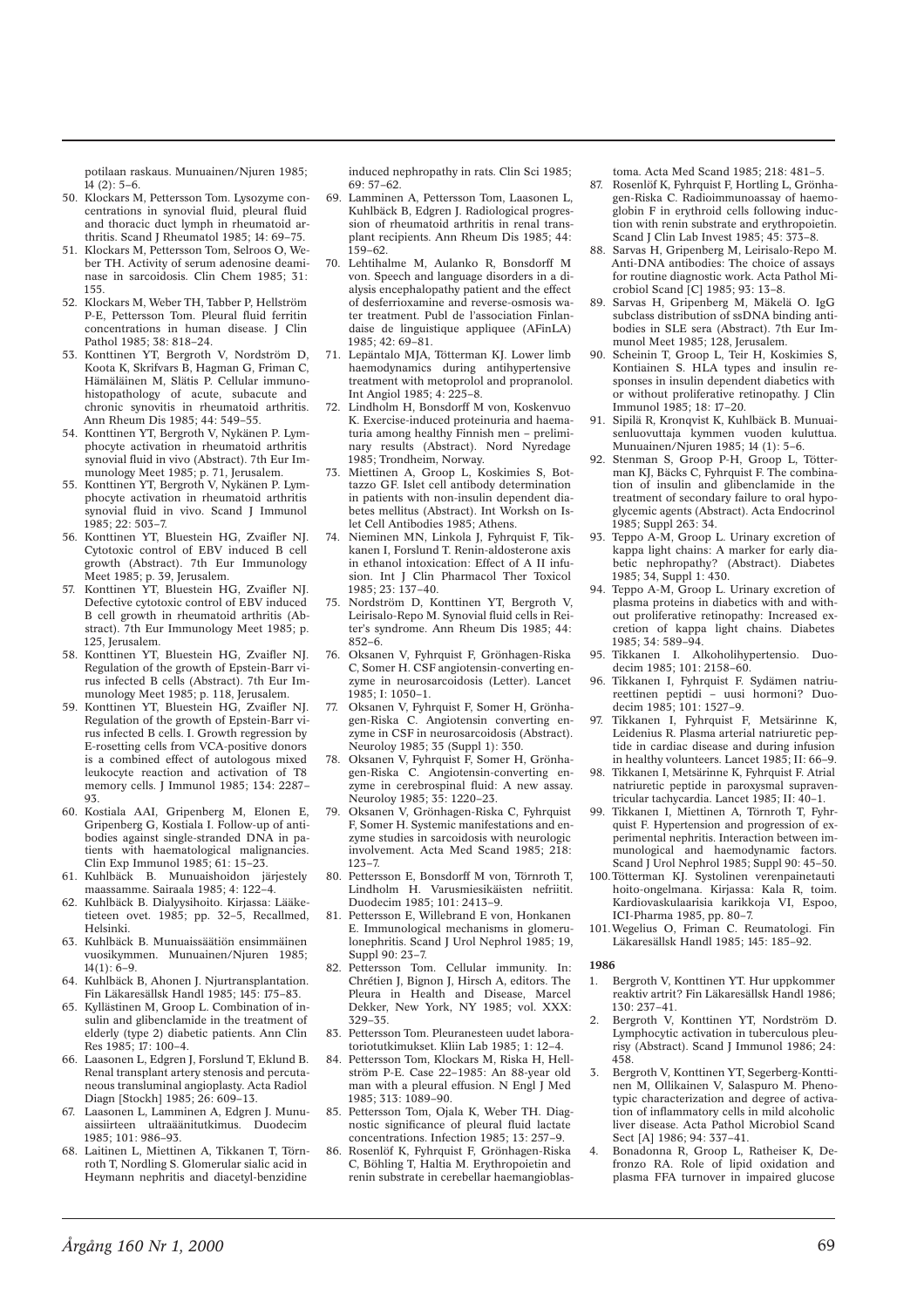disposal of human obesity. Diabetologia 1986; 29: 520.

- 5. Bäcks C, Groop L, Ylinen K, Teramo K, Tolppanen E-M, Tallgren L. The clinical value of glycohemoglobin determinations in diabetic patients with nephropathy. Clin Nephrol 1986; 25: 186–92.
- 6. Dickstein K, Aarsland T, Woie L, Abrahamsen AM, Fyhrquist F, Cummings S, Gomez H, Kristianson K. Acute hemodynamic and hormonal effects of lisinopril (MK-521) in congestive heart failure. Am Heart J 1986; 112: 121–9.
- 7. Edgren J, Laasonen L. Radiologisk diagnos av reumatoid artrit. Fin Läkaresällsk Handl 1986; 130: 284–88.
- 8. Edgren J, Laasonen L, Groop P-H, Groop L. Comparison of iohexol and metrizoate in urography of insulin-dependent diabetic patients. Acta Radiol Diagn [Stockh] 1986; 27: 265–7.
- 9. Edgren J, Laasonen L, Groop P-H, Groop L. Papillnekros vid diabetes mellitus. 44 Nord Kongr för Medicinsk Radiologi 1986; Kuopio, Finland.
- 10. Ekstrand A, Grönhagen-Riska C, Groop L, Salmela K, Kuhlbäck B, Ahonen J, Results of kidney transplantation in patients with diabetic nephropathy (Abstract). XIth Int Congr of the Transplantation Society, Helsinki 1986.
- 11. Elovaara I, Maury CPJ, Palo J. Serum amyloid A protein, albumin and prealbumin in Alzheimer's disease and in demented patients with Down's syndrome. Acta Neurol Scand 1986; 74: 245–50.
- 12. Eriksson L, Kokkonen UM, Fyhrquist F, Tikkanen I. Release of atrial natriuretic peptide after intravenous infusion of isotonic and hypertonic NaCl in conscious goats (Abstract). XXXth Congr of Int Union of Physiol Sciences 1986; Vancouver, Canada.
- 13. Franzén P, Friman C, Pettersson Tom, Fyhrquist F, Ruutu T. Combined pure red cell aplasia and primary autoimmune hypothyroidism in SLE (Abstract). XXIth Scand Congr Rheumatology 1986; Copenhagen.
- 14. Friman C. Pharmacotherapy of osteoarthrosis (Abstract). XXIth Scand Congr Rheumatology 1986; Copenhagen.
- 15. Friman C, Eronen I, Videman T. Effects of treadmill running on plasma glycosaminoglycans in adult rabbits. Int J Sports Med 1986; 7: 330–2.
- 16. Friman C, Johnston C, Chew C, Davis P. Effect of diclofenac sodium, tolfenamic acid and indomethacin on the production of superoxide induced by N-formyl-methionylleucyl-phenylalanine in normal human polymorphonuclear leukocytes. Scand J Rheumatol 1986; 15: 41–6.
- 17. Friman C, Nordström D, Eronen I. Plasma glycosaminoglycans in systemic lupus erythematosus and rheumatoid arthritis (Abstract). 4th Int Sem Treatm of Rheumatic Diseases 1986; Israel.
- 18. Fyhrquist F. Angiotensiinikonvertaasin estäjien kliininen käyttö. Duodecim 1986; 102: 1709–16.
- 19. Fyhrquist F. Clinical pharmacology of the ACE inhibitors. Drugs 1986; 32, Suppl 5: 33–9.
- 20. Fyhrquist F, Grönhagen-Riska C, Tikkanen I, Junggren I-L. Monoterapi med en långverkande ACE-inhibitor vid behandling av renovaskulär hypertension med uni- eller bilateral artärstenos (Abstract). 13th Nord Hypertension Meet 1986; Oslo.
- 21. Fyhrquist F, Rosenlöf K, Grönhagen-Riska C, Räsänen V. Renin substrate (angiotensinogen) as a possible erythropoietin precursor. Contrib Nephrol 1986; 50: 167–74.
- 22. Fyhrquist F, Tikkanen I. Antidiuretic hormone and atrial natriuretic peptide in congestive heart failure. Acta Med Scand 1986; Suppl 707: 55–8.
- 23. Fyhrquist F, Tötterman KJ, Tikkanen I. Exercise related release of atrial natriuretic peptide in healthy subjects (Abstract). 1st World Congr on Biologically Active Atrial peptides 1986; New York, NY.
- 24. Gripenberg M, Gripenberg G. Studies of the synthetic rate of anti-ssDNA antibodies in SLE patients treated with plasmapheresis (Abstract). XVIIth Meet Scand Soc for Immunology 1986; p. 47, Tampere, Finland.
- 25. Gripenberg M, Helve T. Anti-DNA antibodies of IgA class in patients with systemic lupus erythematosus. Rheumatol Int 1986; 6: 53–5.
- 26. Gripenberg M, Kurki P. Demonstration of human autoantibodies by quantitative enzyme immunoassays. J Immunol Methods 1986; 92: 145–59.
- 27. Gripenberg M, Teppo AM. Klinisk-immunologisk laboratoriediagnostik av reumatologiska sjukdomar. Fin Läkaresällsk Handl 1986; 130: 248–53.
- 28. Gripenberg M, Teppo AM, Kurki P, Helve T. Anti-polynucleotide antibody activity of cryoglobulins in SLE (Abstract). 6th Int Congr of Immunology 1986; p. 393, Toronto, Canada.
- 29. Groop L, Bonadonna R, Ratheiser K, Zyck K. Suppression of FFA turnover and FFA oxidation by insulin is impaired in NIDDM. Diabetes 1986; 35, Suppl 1: 155.
- 30. Groop L, Bottazzo GF, Doniach D. Islet cell antibodies identify latent type 1 diabetes in patients aged 35–75 years at diagnosis. Diabetes 1986; 35: 237–41.
- 31. Groop L, Koskimies S, Groop P-H. Relationship between beta-cell function and HLA-antigens in patients with Type 2 diabetes. Diabetologia 1986; 29: 757–60.
- 32. Groop L, Pelkonen R, Koskimies S, Bottazzo GF, Doniach D. Secondary failure to treatment with oral antidiabetic agents in non-insulin dependent diabetes. Diabetes Care 1986; 9: 129–133.
- 33. Groop L, Teir H, Koskimies S, Groop P-H, Matikainen E, Verkkala E, Scheinin T, Kontiainen S, Tolppanen E-M, Tallgren L. Risk factors and markers associated with proliferative retinopathy in patients with insulindependent diabetes mellitus. Diabetes 1986; 35: 1397–403.
- 34. Groop P-H, Groop L, Stenman S, Melander A, Saloranta C, Tötterman KJ, Fyhrquist F. Differences in long-term metabolic effect of glibenclamide and glipizide in patients with type 2 diabetes. Acta Endocrinol 1986; 112, Suppl 275: 44.
- 35. Groop P-H, Groop L, Tötterman KJ, Ekstrand A, Melander A. Rate of increase in serum insulin concentrations determines the effect of glipizide on an oral glucose load. Acta Endocrinol 1986; 112, Suppl 275: 28.
- 36. Groop P-H, Groop L, Tötterman KJ, Fyhrquist F. Relationship between changes in GIP concentrations and changes in insulin and C-peptide concentrations after guar gum therapy. Scand J Clin Lab Invest 1986;  $46:505-10$
- 37. Groop P-H, Groop L, Tötterman KJ, Fyhrquist F. The relationship between changes in

GIP and insulin responses to meals in normal subjects. Acta Endocrinol 1986; 112: 361–6.

- 38. Groop P-H, Stenman S, Tötterman KJ, Fyhrquist F. Combination of insulin and glibenclamide in the treatment of secondary drug failure in NIDDM. Diabetes 1986: 35, Suppl 1: 260.
- 39. Grönhagen-Riska C. Effects of ACE inhibition on renal regulation of salt and water. Acta Med Scand 1986; Suppl 707: 95–9.
- 40. Grönhagen-Riska C, Fyhrquist F, Tikkanen I. Single therapy with a long-acting ACE inhibitor in uni- and bilateral renovascular hypertension (RVHT) (Abstract). XXIIIrd Congr of the EDTA-ERA 1986; Budapest.
- 41. Grönhagen-Riska C, Fyhrquist F, Willebrand E von. Angiotensin I-converting enzyme (ACE) – a marker of highly differentiated monocytic cells. Ann NY Acad Sci 1986; 465: 242–9.
- 42. Grönhagen-Riska C, Riska H. Tuberculosis and renal transplantation. An analysis of all Finnish transplantations 1964–1984 (Abstract). XXVIth IUAT World Conf on Tuberculosis and Respiratory Diseases.
- 43. Grönhagen-Riska C, Tikkanen I, Fyhrquist F. Competitive inhibitor binding assay (CIBA) of ACE inhibitors (Abstract). 13th Nord Hypertension Meet 1986; Oslo.
- 44. Hallikainen D. Panoraamazonografia ja konventionaaliset tutkimusmenetelmät. Lääketiede/Medicin 86, 1986.
- 45. Hallikainen D, Hekali P, Korhola O, Ketonen J, Kivisaari A, Porkka L. Infektiösa förändringar utvärderade med lågfälts-MRI (OOT) (Abstract). 44 Nord Kongr för Medicinsk Radiologi 1986; Kuopio, Finland.
- 46. Honkanen E. Akuutit sisätautiongelmat. Kirjassa: Päivystäjän käsikirja. Hyvinkää, 1986.
- 47. Honkanen E. Bikarbonaattidialyysi (Abstract). Lääketiede/Medicin 86 1986; 41–2.
- 48. Honkanen E. Survival in idiopathic membranous glomerulonephritis. Clin Nephrol 1986; 122–8.
- 49. Hynynen M, Lehtinen AM, Salmenperä M, Fyhrquist F, Takkunen O, Heinonen J. Continuous infusion of fentanyl or alfentanyl for coronary artery surgery. Br J Anaesth 1986; 58: 1260–6.
- 50. Hynynen M, Tikkanen I, Salmenperä M, Heinonen J, Fyhrquist F. Atrial natriuretic peptide concentration in human plasma; Effects of induction of anaesthesia and volume loading (Abstract). Int Symp on Anaesthesia for Cardiac Patients 1986; Munich, Germany.
- 51. Höckerstedt K, Lautenschlager I, Scheinin T, Ahonen J, Eklund B, Häyry P, Kauste A, Korsbäck C, Maury P, Orko R, Salaspuro M, Salmela K, Scheinin B. Den första lyckade levertransplantationen i Finland. Fin Läkaresällsk Handl 1986; 130: 117–20.
- 52. Höckerstedt K, Lautenschlager I, Scheinin T, Ahonen J, Eklund B, Häyry P, Korsbäck C, Salmela K, Maury CPJ. Diagnosis of rejection in liver transplantation. XIth Int Congr of the Transplantation Society 1986; Helsinki.
- 53. Immonen I, Friberg K, Grönhagen-Riska C, Willebrand E von, Fyhrquist F. Angiotensinconverting enzyme and chalazion granuloma of the conjunctiva. Acta Ophthalmol  $1986: 130: 261 - 72$
- 54. Konttinen YT. Psoriasisartrit. Fin Läkaresällsk Handl 1986; 130: 261–72.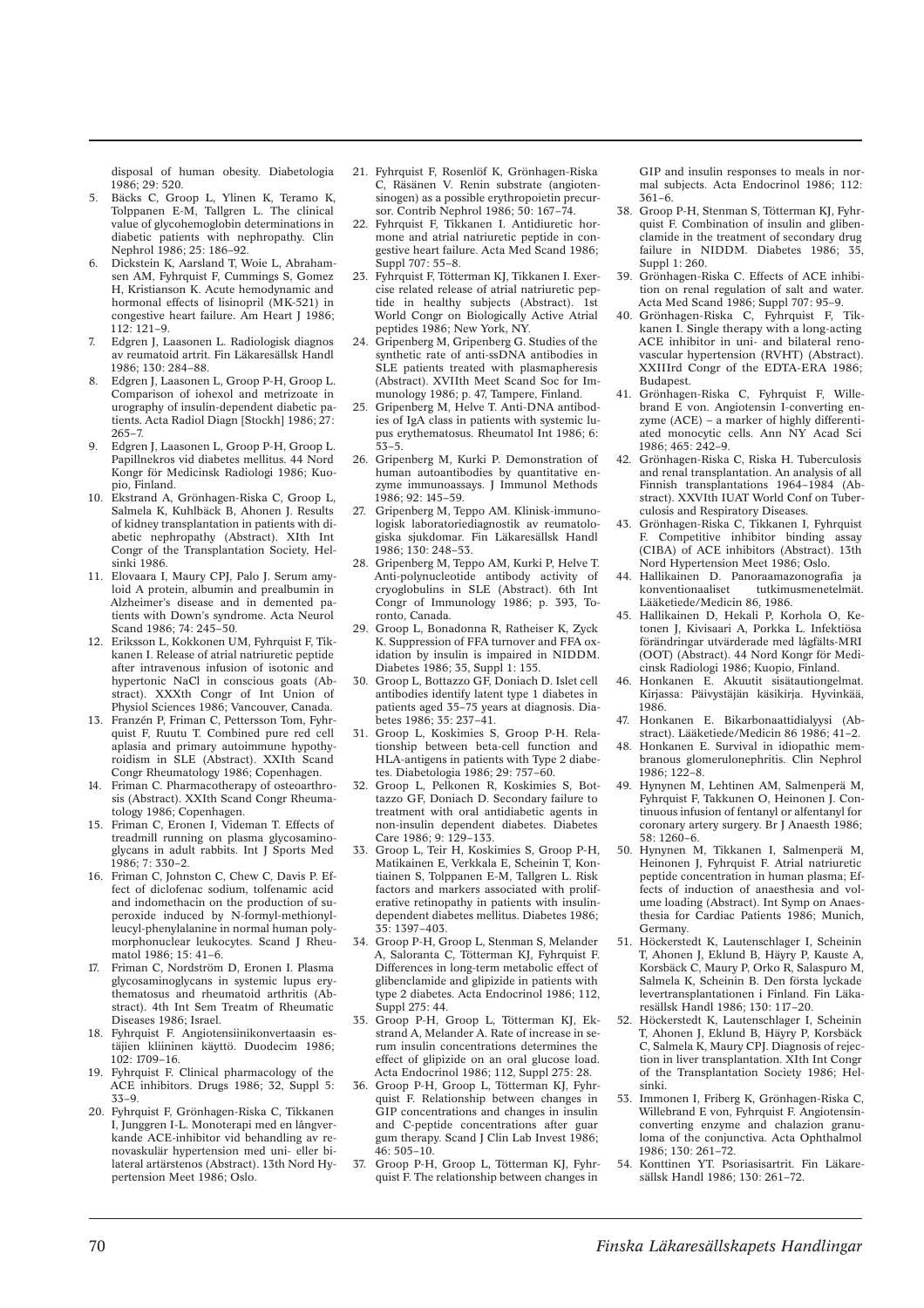- 55. Konttinen YT, Bergroth V, Kunnamo I, Haapasaari J. The value of biopsy in patients with monarticular juvenile rheumatoid arthritis of recent onset. Orthopedics/ Rheumatology Digest 1986; 8: 15–6.
- 56. Konttinen YT, Bergroth V, Kunnamo I, Haapasaari J. The value of biopsy in patients with monarticular juvenile rheumatoid arthritis of recent onset. Arthritis Rheum 1986; 29: 47–53.
- 57. Konttinen YT, Bergroth V, Nordström D, Kunnamo I, Haapasaari J. Lymphocyte subpopulations and activation phenotypes in synovial effusion of patients with juvenile rheumatoid arthritis. Scand J Rheumatol 1986; Suppl 59: 31.
- 58. Konttinen YT, Bergroth V, Nordström D, Segerberg-Konttinen M, Tolvanen E. Expression of MHC class II antigen, interleukin-2 receptor, transferrin receptor and gp 40/80 glycoprotein during different phases of a normal PHA driven lymphocyte activation in vitro. Acta Pathol Microbiol Scand Sect [C] 1986; 94: 1861.
- 59. Konttinen YT, Bergroth V, Segerberg-Konttinen M, Nordström D, Santavirta S. Aktivoituneiden T lymfosyyttien immunomodulatoorinen T4/T8 suhde reumapotilaiden nivelnesteessä. Suomen Ortopedia ja Trauma- tologia 1986; 9: 113–6.
- 60. Konttinen YT, Bluestein HG, Zvaifler NJ. Regulation of the growth of Epstein-Barr virus infected B cells: Temporal profile of the in vitro development of three distinct cytotoxic cells. Cellular Immunol 1986; 103: 84–95.
- 61. Konttinen YT, Bluestein HG, Zvaifler NJ. A defective control of EBV transformed, immortalized B cells by cytotoxic cells in rheumatoid arthritis. IVth Int Seminar on the Treatmant of Rheumatic Diseases 1986; Jerusalem.
- 62. Konttinen YT, Kinnunen E, Bonsdorff M von, Lillqvist P, Immonen I, Bergroth V, Segerberg-Konttinen M, Friman C. Acute transverse myelopathy in a patient with primary Sjögren's syndrome successfully treated with plasmapheresis and prednisone. Scand J Rheumatol 1986; Suppl 59: 83.
- 63. Konttinen YT, Michelsson J-E, Bergroth V, Tolvanen E. Inflammatory mononuclear cells in rabbit knee following immobilization. Scand J Rheumatol 1986; Suppl 59: 21.
- 64. Konttinen YT, Nordström D, Bergroth V, Leirisalo-Repo M, Skrifvars B. Cell-mediated immune response in the diseased joints in patients with reactive arthritis. Scand J Immunol 1986; 23: 685–91.
- 65. Konttinen YT, Nordström D, Tolvanen E, Bergroth V. Cell-mediated immunity in reactive arthritis. Ter Arkh 1986; 58: 22–4.
- 66. Konttinen YT, Segerberg-Konttinen M, Bergroth V, Malmström M. Pathogenesis of Sjögren's syndrome. Scand J Rheumatol 1986; Suppl 61: 61–6.
- 67. Koskinen H, Nordman H, Grönhagen-Riska C, Fröseth B. Sensitivity and specificity of serum angiotensin-converting enzyme in silicosis (Abstract). 3d Int Conf on Environmental Lung Disease 1986; Montreal, Canada.
- 68. Krusius T, Viitala J, Palo J, Maury CPJ. Enrichment of high mannose-type glycans in nervous tissue glycoproteins in neuronal ceroid-lipofuscinosis. J Neurol Sci 1986; 72:  $1 - 10$ .
- 69. Kuhlbäck B. Munuaisen kroonisen vajaatoi-

minnan konservatiivinen hoito. Lääkeuutiset 1986; 3: 170-3.

- 70. Kuhlbäck B. Nils Alwall 1904–1986. Munuainen/Njuren 1986; 11.
- 71. Kurki P, Helve T, Dahl D, Virtanen J. Neurofilament antibodies in systemic lupus erythematosus. J Rheumatol 1986; 13: 69–73.
- 72. Kyllästinen M, Groop L. Treatment of elderly non-insulin dependent diabetic patients with insulin and sulfonylurea combination. 8th Scand Congr of Gerontology 1986; 197–9.
- 73. Laasonen L. Munuaistautien ultraäänidiagnostiikasta. Munuainen/Njuren 1986; 4: 8–10.
- 74. Lauharanta J, Laasonen L, Kaappa E, Kanerva L. X-ray analysis of the vertebral spine during long-term etretinate therapy. 24 Nord Dermatologkongr 1986; Uppsala, Sweden.
- 75. Leirisalo-Repo M, Repo H, Gripenberg M, Koskimies S, Kontiainen S, Laitinen O. Yersinia arthritis, immune functions and HLAantigens. 6th Int Congr of Immunology 1986; p. 393, Toronto, Canada.
- 76. Lindqvist C, Santavirta S, Sandelin J, Konttinen YT. Swallowing impairment and micrognathia in a patient with juvenile rheumatoid arthritis. Clin Rheumatol 1986; 3: 410–5.
- 77. Malmström M, Tuominen S, Sane J, Konttinen YT. Treatment of xerostomia due to Sjögren's syndrome (Abstract). 1st Int Sem on Sjögren's syndrome 1986; p. 107, Copenhagen.
- 78. Maury CPJ. Akut fasprotein. Fin Läkaresällsk Handl 1986; 130: 82–7.
- 79. Maury CPJ. Clinical usefulness of serum amyloid A and C-reactive protein measurements in inflammatory disorders: A comparative study. In: Bienvenu J, Grimaud JA, Laurent P, Gruyter W de, editors. Marker Proteins in Inflammation. Berlin & New York 1986; 3: 152–6.
- 80. Maury CPJ. Interleukin 1 and the pathogenesis of inflammatory diseases. Acta Med Scand 1986; 220: 291–4.
- 81. Maury CPJ. Sekundär amyloidos. Fin Läkaresällsk Handl 1986; 130: 296–301.
- 82. Maury CPJ. Serum amyloid A protein as an inflammatory marker: Clinical aspects (Abstract). In: Peeters H, editor. Protides of the Biological Fluids. Pergamon Press, Oxford 1986; 34: 343–5.
- 83. Maury CPJ. Serum amyloid A protein as an inflammatory marker: Clinical aspects (Abstract) (By invitation). XXXIVth Coll on the Protides of the Biol Fuids, 1986; Brussels.
- 84. Maury CPJ. Tumour necrosis factor. An overview. Acta Med Scand 1986; 220: 387– 94.
- 85. Maury CPJ, Junge W, Teppo A-M. Decreased esterase activity in serum of patients with reactive systemic (AA) amyloidosis. In: Glenner GG, Osserman EF, Benditt EP, Calkins E, Cohen AS, Zucker-Franklin D, editors. Amyloidosis 1986; pp. 267–72, Plenum, New York.
- 86. Maury CPJ, Teppo A-M, Ahonen J. Posttransplantation monitoring of high-density lipoprotein-associated serum amyloid A protein: A new diagnostic aid in the detection of renal allograft rejection. Uraemia Investigation 1986; 9: 277–89.
- Maury CPJ, Teppo A-M, Ahonen J, Willebrand E von. Evaluation of serum amyloid A protein (SAA) as a marker of allograft rejection in patients with initially nonfunctioning renal transplants. Transplant Proc 1986; 18: 86–7.
- 88. Maury CPJ, Teppo A-M, Vuoristo M, Turunen U, Virtanen I. Autoantibodies to gliadin-binding 90 kD glycoprotein in coeliac disease. Gut 1986; 27: 147–52.
- 89. Nikkilä M, Fyhrquist F, Grönhagen-Riska C, Pasternack A, Äärynen M. Enalapril in the treatment of therapy resistant hypertension (Abstract). 11th Sci Meet Int Soc of Hypertension, Symp on ACE Inhibition, 1986; Heidelberg, Germany.
- 90. Nordström D, Konttinen YT, Bergroth V, Segerberg-Konttinen M. The total and activated T4/T8 ratio in rheumatoid arthritis (Abstract). XVIIth Meet Scand Soc for Immunology 1986; p. 111, Tampere, Finland.
- 91. Nykänen P, Bergroth V, Raunio P, Nordström D, Konttinen YT. Phenotypic characterization of in vivo proliferating cells in rheumatoid arthritis synovial membrane. Rheumatol Int 1986; 6: 269–71.
- 92. Oksanen V, Grönhagen-Riska C, Tikanoja S, Somer H, Fyhrquist F, Cerebrospinal fluid lysozyme and beta2-microglobulin in neurosarcoidosis. J Neurol Sci 1986; 73: 79–87.
- 93. Paimela H, Hallikainen D, Ahonen J, Höckerstedt K, Palmu A, Scheinin TM. The prognostic significance of radiologically determined gastric emptying time before proximal gastric vagotomy. Acta Chir Scand 1986; 152: 611–5.
- 94. Pasternack A, Ahonen J, Kuhlbäck B. Renal transplantation in 45 patients with amyloidosis. Transplantation 1986; 42: 598–601.
- 95. Pettersson Tom. Hematologiska förändringar vid inflammatoriska led- och bindvävssjukdomar. Fin Läkaresällsk Handl 1986; 130: 289–95.
- 96. Pettersson Tom, Klockars M, Essen R von, Weber T. Ferritin in synovial fluid and pleural fluid in rheumatic diseases. XIIth Scand Congr of Rheumatology 1986; Copenhagen.
- 97. Pettersson Tom, Lepäntalo M, Friman C, Ahonen J. Spontaneous liver rupture in rheumatoid arthritis. Scand J Rheumatol 1986; 15: 348–9.
- 98. Ratheiser K, Groop L, Melander A. Insulinotropic effect of glucose and sulfonylurea drugs in man. Diabetes 1986; 35, Suppl 1: 363.
- 99. Riska H. Evaluation of supervised ambulatory treatment of tuberculosis. A twelveyear follow-up study. XXVIth IUAT World Conf on Tuberculosis and Respiratory Diseases 1986; Singapore.
- 100. Riska H. Keuhkosairauksista lyhyesti. SLL/ FLT 1986; 35.
- 101. Riska H, Stenius-Aarniala B, Sovijärvi A. Comparison of efficacy of an ACE-inhibitor and a calcium channel blocker in hypertensive asthmatics. A preliminary report. Postgrad Med J 1986; Suppl 1: 52–3.
- 102. Riska H, Stenius-Aarniala B, Sovijärvi A. Comparison of the effects of an ACEinhibitor and a calcium channel blocker on blood pressure and respiratory function in patients with hypertension and asthma (Abstract). 11th Sci Meet Int Soc of Hypertension, Symp on ACE Inhibition, 1986; Heidelberg, Germany.
- 103. Rosenlöf K. Immunological comparison of renin substrate with erythropoietin. Scand J Clin Lab Invest 1986; 46: 497–504.
- 104. Santavirta S, Konttinen YT, Lindqvist C, Sandelin J. Occipital headache in rheumatoid facet joint arthritis (Letter). Lancet  $1986: H: 695$
- 105. Santavirta S, Sandelin J, Slätis P, Konttinen YT, Kankaanpää U, Laasonen E. Rheuma-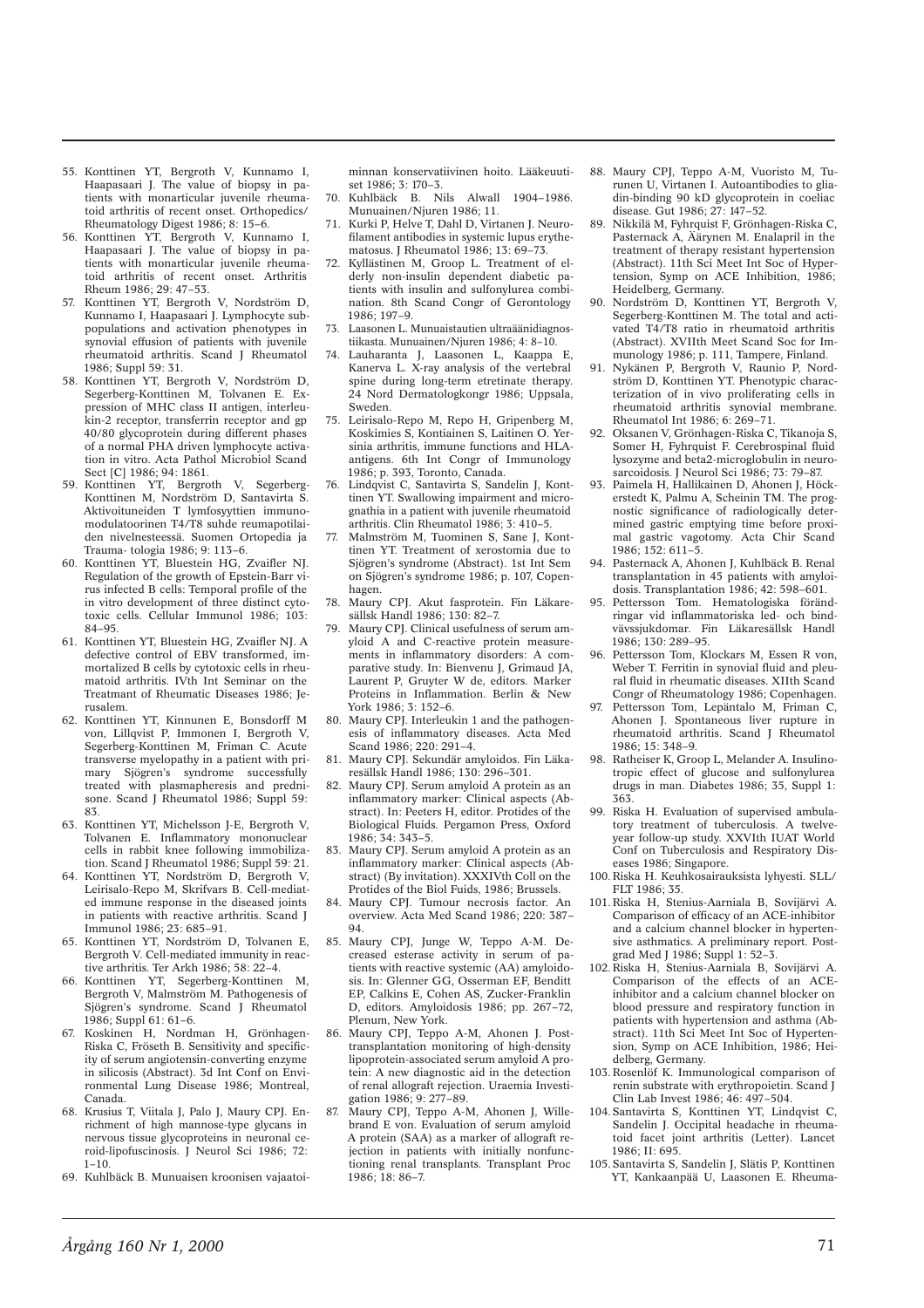toid cervical spine (Abstract). IVth Int Seminar on the Treatmant of Rheumatic Diseases, Jerusalem 1986.

- 106. Segerberg-Konttinen M, Bergroth V, Jungell P, Malmström M, Nordström D, Sane J, Immonen I, Konttinen YT. Activated lymphocytes and lymphoblasts in the minor salivary glands of patients with Sjögren's syndrome (Abstract). XVIIth Ann Meet of the Scand Soc for Immunology 1986; p. 110, Tampere, Finland.
- 107. Segerberg-Konttinen M, Bergroth V, Jungell P, Malmström M, Nordström D, Sane J, Immonen I, Konttinen YT. Local lymphocyte activation in Sjögren's syndrome (Abstract). 1st Int Sem on Sjögren's syndrome 1986; p. 16, Copenhagen.
- 108. Segerberg-Konttinen M, Konttinen YT, Bergroth V. Focus score in the diagnosis of the oral component of Sjögren's syndrome. Scand J Rheumatol 1986; Suppl 61: 47–51.
- 109. Segerberg-Konttinen M, Konttinen YT, Kinnunen E, Bonsdorff M von, Lillqvist P, Immonen I, Bergroth V, Friman C. Plasmapheresis in the treatment of acute transverse myelopathy in primary Sjögren's syndrome. IVth Int Seminar on the Treatment of Rheumatic Diseases 1986; p. 120, Jerusalem.
- 110. Stenman S, Groop P-H, Tötterman KJ, Saloranta C, Groop L. Treatment of type 2 diabetes with a combination of insulin and glibenclamide. Acta Endocrinol 1986; 112, Suppl 1: 45.
- 111. Taskinen E, Tukiainen P, Riska H, Wangel A. Relationship between the differential cell count and lymphocyte subsets of BAL and the clinical findings in sarcoidosis. 5th Eur Conf on Sarcoidosis and other Granulomatous Disorders 1986; Vienna.
- 112. Teppo A-M, Kariniemi AL, Maury CPJ. Immunohistochemical demonstration of hyalinosis-associated 90 kD glycoprotein in Lichen amyloidosus. Am J Clin Pathol 1986; 86: 175–9.
- 113. Teppo A-M, Maury CPJ. Does the urinary protein pattern in AA amyloid nephropathy differ from that in other nephropathies? In: Glenner GG, Osserman EF, Benditt EP Calkins E, Cohen AS, Zucker-Franklin D, editors. Amyloidosis. 1986; pp. 591-7. Plenum, New York.
- 114. Teppo A-M, Maury CPJ. Enzyme immunoassay of complement binding rheumatoid factors. Rheumatol Int 1986; 6: 31–5.
- 115. Tikkanen I, Fyhrquist F, Grönhagen-Riska C, Metsärinne K. Atrial natriuretic peptide: A non-invasive indicator of cardiac and volume state. Ann Clin Res 1986; 18(2): 109– 10.
- 116. Tikkanen I, Grönhagen-Riska C, Fyhrquist F. Atrial natriuretic peptide as an indicator of cardiac and volume state (Abstract). Int Meet on Diuretics, 1986; Sorrento, Italy.
- 117. Tikkanen T, Tikkanen I, Fyhrquist F, Metsärinne K, Tötterman KJ. Atrial natriuretic peptide during water immersion in healthy volunteers (Abstract). Int Meet on Diuretics, 1986; Sorrento, Italy.
- 118. Tötterman KJ, Tikkanen I, Metsärinne K, Fyhrquist F. Exercise related release of atrial natriuretic peptide in healthy subjects (Abstract). Ann Clin Res 1986; 18(2): 117.
- 119. Wåhlin-Boll E, Groop L, Karhumaa S, Groop P-H, Tötterman Kj, Melander A. Therapeutic equivalence of once- and thricedaily glipizide. Eur J Clin Pharmacol 1986; 31: 95–9.

- 1. Andersson S, Tikkanen I, Pesonen E, Meretoja O, Hynynen M, Fyhrquist F. Atrial natriuretic peptide in patent ductus arteriosus. Pediatr Res 1987; 21: 396–8.
- 2. Aro A, Groop P-H, Groop L, Stenman S. Long-term effects of guar gum in noninsulin dependent diabetic subjects. Acta Endocrinol 1987; Suppl 282: 5.
- Bergroth V. Niveltulehduksen patogeneesi. Kirjassa: Isomäki H, Essen R von, Hämäläinen M, toimittajat. Reumataudit. Duodecim, Vammala 1987.
- 4. Bergroth V, Konttinen YT, Nordström D, Laasonen L. The loin pain/haematuria syndrome – possible association with intrarenal arterial spasms. Br Med J 1987; 294: 1657.
- 5. Bergroth V, Konttinen YT, Nordström D, Pettersson Tom, Tolvanen E. Lymphocyte subpopulations, activation phenotypes and spontaneous proliferation in tuberculous pleural effusions. Chest 1987; 91: 338–41.
- 6. Bergroth V, Konttinen YT, Segerberg-Konttinen M, Ollikainen V, Salaspuro M. Phenotypic in situ characterization of lymphocytes in mild alcoholic liver disease (Abstract 3304-X10). Toxicol Abstr, Cambridge Sci Abstr 1987; 10: 78–9.
- 7. Bergroth V, Segerberg-Konttinen M, Nordström D. Lymphocyte activation in oral lichen planus in situ (Abstract). SFOMK Joint Meet Oral Surgery 1987; 55: 61.
- 8. Böhling T, Haltia M, Rosenlöf K, Fyhrquist F. Erythropoietin in capillary hemangioblastoma. An immunohistochemical study. Acta Neuropathol 1987; 74: 324–8.
- 9. Eklund B, Honkanen E, Kala A-R. Surgical implantation of the Tenckhoff catheter: The "two way pull through" method (Abstract). Perit Dial Bull 1987; 7, Suppl 27.
- 10. Eklund B, Honkanen E, Salmela A, Kala A-R. The Gore-Tex peritoneal catheter: A clinical long term assessment (Abstract). Perit Dial Bull 1987; 7, Suppl 27.
- 11. Ekstrand A, Grönhagen-Riska C, Groop L, Kuhlbäck B, Ahonen J. Outcome of patients with diabetic nephropathy after kidney transplantation. Acta Med Scand 1987; 222: 251–60.
- 12. Ekstrand A, Grönhagen-Riska C, Groop L, Salmela K, Kuhlbäck B, Ahonen J. Results of kidney transplantation in patients with diabetic nephropathy. Transplant Proc 1987;  $14: 1535 - 6$
- 13. Forslund T, Tikkanen I, Fyhrquist F. Pitkäaikaisseuranta kaptopriililla verenpainetaudin hoidossa. SLL/FLT 1987; 42: 9–13.
- 14. Franzén P, Friman C, Pettersson Tom, Fyhrquist F, Ruutu T. Combined pure red cell aplasia and primary autoimmune hypothyroidism in systemic lupus erythematosus. Arthritis Rheum 1987; 30: 939–40.
- 15. Friman C. Systeeminen skleroosi. Eosinofiilinen faskiitti. Vaskuliitit. Polymyalgia rheumatica. Kirjassa: Isomäki H, Essen R von, Hämäläinen M, toimittajat. Reumataudit. Duodecim, Vammala 1987.
- 16. Friman C, Davis P, Starkebaum G, Johnston C, Dasgupta M, Grace M, Wong K. Suppression of superoxide generation by normal polymorphonuclear leukocytes preincubated in plasma from patients with Felty's syndrome. Scand J Rheumatol 1987; 16: 113–20.
- 17. Friman C, Nordström D, Eronen I. Plasma glycosaminoglycans in systemic lupus erythematosus. J Rheumatol 1987; 14: 7.
- 18. Fyhrquist F. Erythropoietin: Från hypotes till läkemedel. Fin Läkaresällsk Handl 1987; 131: 73–4.
- 19. Fyhrquist F, Grönhagen-Riska C, Forslund T, Tikkanen I. Long-term treatment of essential and secondary hypertension with angiotensin converting enzyme inhibitors (Abstract). XXXIIId Meet of Pharmacology 1987; Kuopio, Finland.
- 20. Fyhrquist F, Grönhagen-Riska C, Tikkanen I, Junggren L. Long-term treatment with lisinopril in renovascular hypertension. J Cardiovasc Pharmacol 1987: 9, Suppl 3:  $61 - 5$
- 21. Fyhrquist F, Rosenlöf K, Autero M, Kärkkäinen T. Erythropoietin: Origin, bone marrow receptors, and relation to renin substrate (angiotensinogen). Adv Nephrol  $1987 \cdot 16 \cdot 379 - 89$
- 22. Fyhrquist F, Tikkanen I, Forslund T, Andersson S, Simonsen S, Fröysaker T, Myhre E, Riddervold F. Plasma concentration of atrial natriuretic peptide (ANP) in cardiac disease and in cardiac transplant recipients. Highlights on Endocrinol, Proc of the 1st Europ Congr of Endocrinology 1987; pp. 153–60.
- 23. Fyhrquist F, Tikkanen I, Tötterman KJ, Hynynen M, Tikkanen I, Andersson S. Plasma atrial natriuretic peptide in health and disease. Eur Heart J 1987; 8, Suppl B: 117–22.
- 24. Gripenberg M. Anti-DNA antikroppar vid systemisk lupus erythematosus. Fin Läkaresällsk Handl 1987; 131: 87-90.
- 25. Gripenberg M. Systeeminen lupus erythematosus. Myosiitit. MCTD. Sjögrenin syndrooma. Kirjassa: Isomäki H, Essen R von, Hämäläinen M, toimittajat. Reumataudit. Duodecim, Vammala 1987.
- 26. Groop L, Groop P-H, Stenman S, Saloranta C, Tötterman KJ, Fyhrquist F, Melander A. Comparison of pharmacokinetics, metabolic effects and mechanism of action of glibenclamide (glyburide) and glipizide during long-term treatment. Diabetes Care 1987; 10: 671–8.
- 27. Groop L, Luzi L, Melander A, Groop P-H, Ratheiser K, Simonson DC, Defronzo RA. Different effect of glibenclamide and glipizide on insulin secretion and hepatic glucose production in normal and NIDDM subjects. Diabetes 1987; 36: 1320–8.
- 28. Groop P-H, Fyhrquist F, Groop L. Relationship between insulin and GIP secretion in simple obesity and NIDDM. Acta Endocrinol 1987; Suppl 282: 31.
- 29. Groop P-H, Fyhrquist F, Tötterman KJ, Groop L. The effect of dexamethasone on the enteroinsular axis. Scand J Clin Lab Invest 1987; 47: 491–5.
- 30. Groop P-H, Reunanen A, Klaukka T, Bergman  $U$ . Causes of variation in the use of antidiabetic drugs between Nordic countries. Acta Endocrinol 1987; Suppl 282: 32.
- 31. Groop P-H, Tötterman KJ, Saloranta C, Groop L. Risk factors and markers for coronary heart disease in patients with noninsulin dependent diabetes mellitus. Diabetologia 1987; 30: 526A.
- 32. Groop P-H, Tötterman KJ, Saloranta C, Melander A. Influence of acute insulin response on oral glucose tolerance in normal subjects. Diabetes 1987; 36, Suppl 1: 479.
- 33. Grönhagen-Riska C. Metoder för diagnostik och bestämning av sjukdomsaktivitet vid sarkoidos. Fin Läkaresällsk Handl 1987; 127: 7–15.
- 34. Grönhagen-Riska C. Nya rön om urinvägs-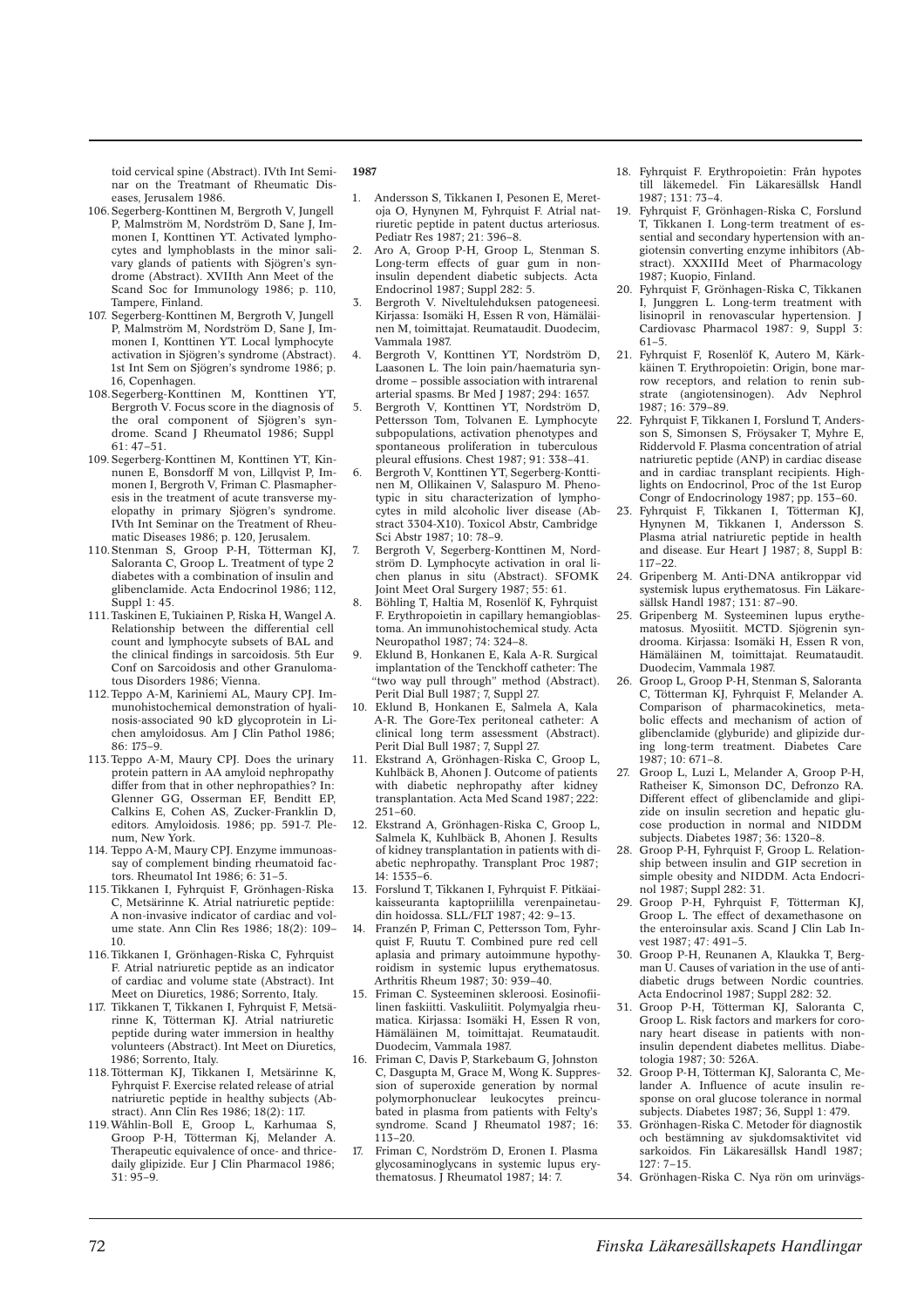infektioner hos kvinnor med eller utan urininkontinens. KabiVitrum Publ 1987; pp. 19–25.

- 35. Grönhagen-Riska C, Honkanen E, Willebrand E von, Tikkanen I, Miettinen A, Holthöfer H, Törnroth T. Interstitial mononuclear cell infiltration in Heymann nephritis. Clin Exp Immunol 1987; 70: 425–33.
- 36. Grönhagen-Riska C, Riska H. Tuberculosis in renal transplant patient (Abstract). Eur Soc for Organ Transplantation 1987.
- 37. Grönhagen-Riska C, Saikku P, Riska H, Fröseth B. Chlamydia psittaci (TWAR) antibodies in sarcoidosis patients (Abstract). Xith World Conf on Sarcoidosis 1987, Milan, Italy.
- 38. Grönhagen-Riska C, Tikkanen I, Fyhrquist F. Competitive inhibitor binding assay (CIBA) of ACE inhibitors (Abstract). XXXIIIth Meet of Pharmacology 1987; Kuopio, Finland.
- 39. Grönhagen-Riska C, Tikkanen I, Fyhrquist F. Competitive inhibitor binding assay (CIBA) of ACE inhibitors. Clin Chim Acta  $1987: 162: 53-60$
- 40. Grönhagen-Riska C, Willebrand E von, Honkanen E, Laasonen L, Törnroth T. Fineneedle aspiration biopsy (FNAB) study of mononuclear interstitial cell infiltration of IgA nephropathy (Abstract). XXIVth Congr of the EDTA-ERA 1987; Berlin.
- 41. Grönhagen-Riska C, Willebrand E von, Tikkanen T, Honkanen E, Miettinen A, Holthöfer H, Törnroth T. Development of proteinuria is prevented or delayed by cyclosporin (CsA) administration during induction of Heymann nephritis (HN). Nephrol Dial Transplant 1987; 2: 425.
- 42. Grönhagen-Riska C, Willebrand E von, Tikkanen T, Honkanen E, Miettinen A, Törnroth T. Cyclosporine A (CyA) prevents development of proteinuria in Heymann nephritis (HN) (Abstract). Xth Int Congr of Nephrology 1987; London.
- 43. Guseva N, Segerberg-Konttinen M, Molander G, Keinonen M, Malmström M, Bergroth V, Kaarela K, Lehtinen K, Konttinen YT. Disease experiences in differential diagnosis of Sjögren's syndrome (Abstract). Clin Exp Rheumatol 1987; 5 (S-2), Suppl 291: 494.
- 44. Hannonen P, Möttönen T, Teppo A-M, Maury CPJ, Oka M. Rheumatoid factor isotypes and their complement binding activity in early rheumatoid arthritis (Abstract). Scand J Rheumatol 1987; 16: 383-4.
- 45. Honkanen E. Membranous glomerulonephritis. A clinical, morphological, and experimental study (Dissertation). Comment Phys Math Dissertationes 1987; 80: 1–68.
- 46. Honkanen E. Etyleenioksidi uutta tietoa toksikologiasta. SaHTi 1987; 3: 38–40.
- 47. Honkanen E, Grönhagen-Riska C, Willebrand E von, Törnroth T. Renal mononuclear inflammatory cell populations in membranous glomerulonephritis. A fine-<br>needle aspiration biopsy study Clin needle aspiration biopsy study. Nephrol 1987; 28: 232–7.
- 48. Honkanen E, Grönhagen-Riska C, Willebrand E von, Törnroth T, Laasonen L. A fine-needle aspiration biopsy (FNAB) study on renal mononuclear inflammatory cells (MIC) in human membranous glomerulonephritis (MGN) (Abstract). XIth Int Congr of Nephrology 1987; p. 331, London.
- 49. Honkanen E, Mäkelä P, Björksten F, Salo OP, Grönhagen-Riska C. Etyleenioksidi ja hemodialyysianafylaksia. Duodecim 1987; 103: 694–9.
- 50. Honkanen E, Mäkelä P, Björksten F, Salo OP, Grönhagen-Riska C. Ethylene oxide (ETO) and dialysis anaphylaxis (Abstract). XXIVth Congr of the EDTA-ERA 1987; Berlin.
- 51. Honkanen E, Törnroth T, Pettersson E, Skrifvars B. Membranous glomerulonephritis in rheumatoid arthritis not related to gold or D-penicillamine therapy. A report on four cases and review of the literature. Clin Nephrol 1987; 27: 87–93.
- 52. Hynynen N, Tikkanen I, Salmenperä M, Heinonen J, Fyhrquist F. Plasma atrial natriuretic peptide concentrations during induction of anaesthesia and acute volume loading in patients undergoing cardiac surgery. J Cardiothorac Anesth 1987; 1: 401-7.
- 53. Höckerstedt K, Lautenschlager I, Scheinin TM, Ahonen J, Eklund B, Häyry P, Korsbäck C, Maury P, Salmela K, Taskinen E. Diagnosis of rejection in liver transplantation. Transplant Proc 1987; 19: 2483–4.
- 54. Immonen I, Friberg K, Sorsila M, Fyhrquist F. Concentration of angiotensin-converting enzyme in tears of patients with sarcoidosis. Acta Ophthalmol 1987; 65: 27–9.
- 55. Jungell P, Malmström M, Wartiovaara J, Konttinen YT. Ultrastructure of oral leukoplakia and lichen planus. II. A correlated scanning-and transmission electron microscopic study of epithelial surface cells. I Oral Pathol 1987; 16: 287–93.
- 56. Jungell P, Malmström M, Wartiovaara J, Konttinen YT, Sane J. Ultrastructure of oral leukoplakia and lichen planus. I. Basal region and inflammatory cells. J Oral Pathol  $1987 \cdot 16 \cdot 170 - 8$
- 57. Kilpi A. Activation marker analysis of mononuclear cell infiltrates of oral lichen planus in situ. Scand J Dent Res 1987; 95: 174–80.
- 58. Kilpi A. Chracaterizaion of mononuclear cells of inflammatory infiltrates in oral tissues (Dissertation). Helsinki 1987.
- 59. Kontiola A, Maury CPJ, Teppo A-M, Viitala J, Järnefelt J. Glycosylation pattern of kappa light chains in massive cutaneous hyalinosis. Glycoconj J 1987; 4: 297–305.
- 60. Konttinen YT. Reumatoid artrit nu och år 2000: Synpunkter på etiologi och patogenes. Lääketiede/Medicin 87 1987; 226–7.
- 61. Konttinen YT, Bergroth V, Johnsson E, Nordström D, Malmström M. A long-term clinicopathological survey of patients with Jessener's lymphocytic infiltration of the skin. J Invest Dermatol 1987; 89: 205–8.
- 62. Konttinen YT, Bergroth V, Kinnunen E, Nordström D, Kouri T. Activated T-lymphocytes in patients with multiple sclerosis in remission. J Neurol Sci 1987; 81: 133–9.
- 63. Konttinen YT, Bergroth V, Nordström D, Saari H, Santavirta S. Vad vet vi om uppkomsten av reumatoid och reaktiv artrit? Nord Med 1987; 102: 301–4.
- 64. Konttinen YT, Bergroth V, Nordström D, Segerberg-Konttinen M, Seppälä K, Salaspuro M. Lymphocyte activation in vivo in the intestinal mucosa of patients with Crohn's disease. J Clin Lab Immunol 1987; 22: 59–63.
- 65. Konttinen YT, Bergroth V, Nordström D, Tallgren LG, Bonsdorff M von, Santavirta S. IgA nephropathy in reactive arthritis. J Rheumatol 1987; 14: 1070–1.
- Konttinen YT, Bergroth V, Santavirta S, Sandelin J. Inflammatory involvement of cervical spine ligaments in rheumatoid arthritis patients with atlanto-axial subluxation. J Rheumatol 1987; 14: 531–4.
- 67. Konttinen YT, Bluestein HG, Zvaifler NJ. A defective control of EBV transformed, immortalized B cells by cytotoxic T cells in rheumatoid arthritis. Progr Rheumatol  $1987 \cdot 3 \cdot 4 - 8$
- 68. Konttinen YT, Kinnunen E, Bonsdorff M von, Lillqvist P, Immonen I, Bergroth V, Segerberg-Konttinen M, Friman C. Acute transverse myelopathy in a patient with primary Sjögren's syndrome successfully treated with plasmapheresis and prednisone. Arthritis Rheum 1987; 30: 339–44.
- 69. Konttinen YT, Malmström M, Hietanen J, Immonen I, Konttinen M. Sjögrenin syndrooman diagnostiikka ja taudinkuva. Reuma 1987; 35: 8–9.
- 70. Konttinen YT, Nordström D, Bergroth V. Loin pain and haematuria syndrome. Br Med I 1987: 295: 391-2.
- 71. Konttinen YT, Nordström D, Bergroth V, Leirisalo-repo M, Skrifvars B. Cell-mediated immune response in the diseased joints in patients with reactive arthritis (Abstract 7055- F12). Immunol Abstr, Cambridge Scientific Abstr 1987; 12: 125.
- 72. Konttinen YT, Santavirta S. Atlantoaxial instability in Down's syndrome. Br Med J 1987; 294: 1549.
- 73. Konttinen YT, Santavirta S, Bergroth V, Sandelin J, Sakaguchi M, Kauppi M, Rindell K, Michelsson J-E, Slätis P. Pathogenesis of atlanto-axial subluxation (AAS) in RA. Clin Exp Rheumatol 1987; 5 (S-2), Suppl 62: f201.
- 74. Konttinen YT, Santavirta S, Isomäki H, Slätis P, Hämäläinen M, Kauppi M, Sakuguchi M. Tukiligamenttien löystyminen anteriorisen atlantoaksiaalisen subluksaation patogeneesissa. Suomen Ortopedia ja Traumatologia1987; 10: 223–5.
- 75. Kurki P, Gripenberg M, Partanen P, Helve T. Screening test for rheumatic diseases: A combined enzyme immunoassay of rheumatoid factors and antibodies to DNA and extractable nuclear antigens. J Clin Pathol 1987; 40: 1475–80.
- 76. Lalla MLT, Eklund B, Ahonen J, Maury CPJ. The clinical significance of serum C-reactive protein (S-rcp) after renal transplantation (Abstract). XIVth Congr Scand Transplantation Soc 1987.
- Malmström M, Tuominen S, Segerberg-Konttinen M, Hietanen J, Wolf J, Sane J, Konttinen YT. Xerostomia due to Sjögren's syndrome. Diagnostic criteria and treatment. SFOMK Joint Meet Oral Surgery 1987; 55: 61.
- 78. Maury CPJ. Sekundäärinen amyloidoosi. Kirjassa: Isomäki H, Essen R von, Hämäläinen M, toimittajat. Reumataudit. Duodecim, Vammala 1987.<br>Maury CPJ.
- 79. Maury CPJ. Secondary amyloidosis. Lääketiede/Medicin 87 1987.
- 80. Maury CPJ, Höckerstedt K, Lautenschlager I, Scheinin TM. High-density lipoproteinassociated amyloid A protein after liver transplantation: Raised levels in serum and enhanced expression in hepatocytes during rejection. Clin Transplant 1987; 1: 294–9.
- 81. Maury CPJ, Höckerstedt K, Lautenschlager I, Scheinin TM. Monitoring of high-density lipoprotein-associated amyloid A protein after liver transplantation. Transplant Proc 1987; 19: 3825–6.
- Maury CPJ, Höckerstedt K, Lautenschlager I, Scheinin TM. High-density lipoproteinassociated amyloid A protein after liver transplantation: Raised serum levels and en-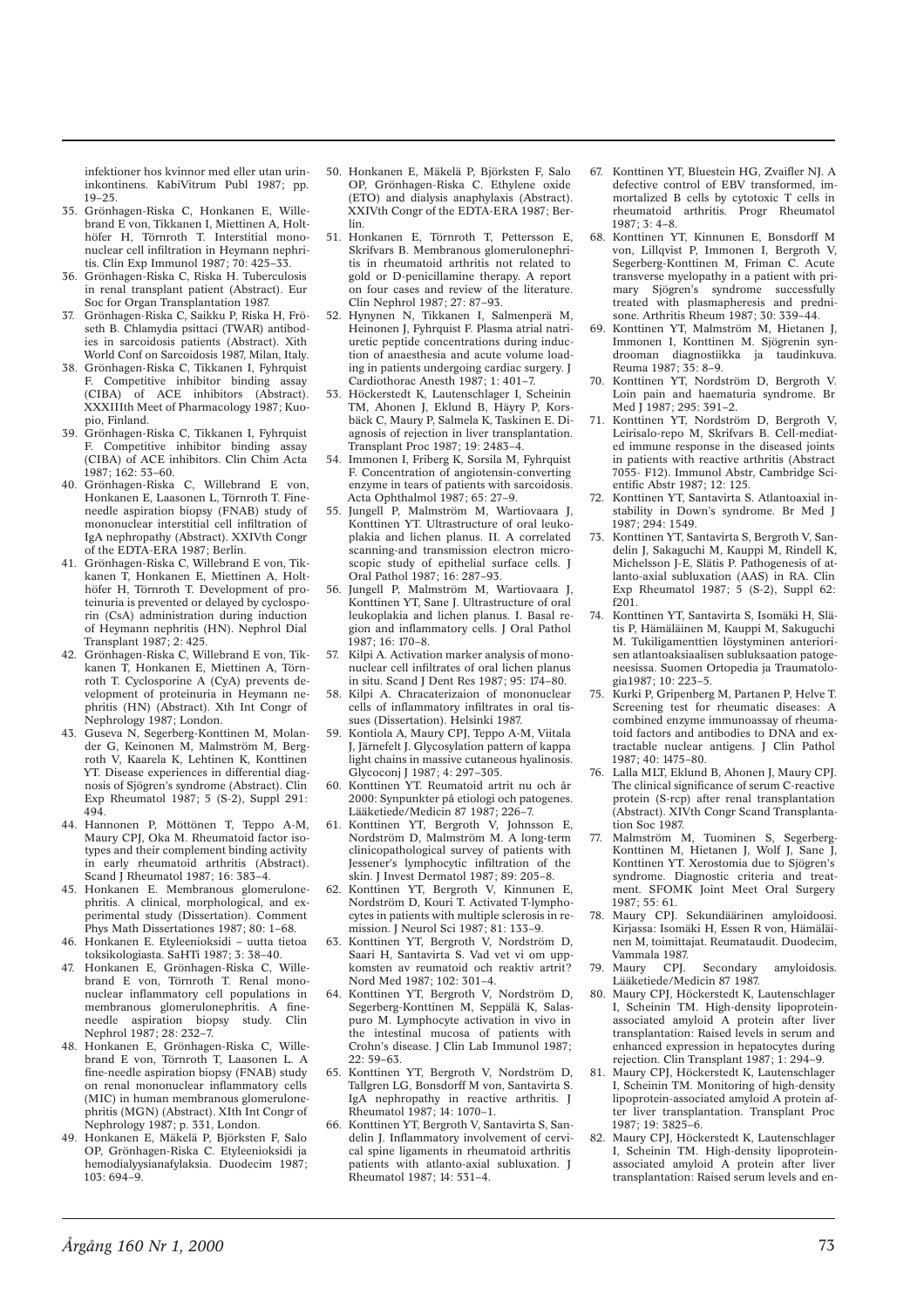hanced expression in hepatocytes during episodes of graft rejection. Eur Soc for Organ Transplantation 1987 3d Congr 1987; p. 68.

- 83. Maury CPJ, Teppo A-M. Autoantibodies to amyloid A protein in rheumatic diseases. Clin Exp Rheumatol 1987; 5, Suppl 2: 104.
- 84. Maury CPJ, Teppo A-M. Serum immunoreactive interleukin-1 in renal transplant recipients. Transplant Proc 1987: 19: Transplant Proc 1987; 19: 4349–50.
- 85. Maury CPJ, Teppo A-M. Raised serum levels of tumor necrosis factor 6 in renal allograft rejection. J Exp Med 1987; 166: 1132–7.
- 86. Maury CPJ, Teppo A-M. Immunodetection of proteins in cerebral amyloid extracts in Alzheimer's disease: Enrichment of retinolbinding protein. J Neurol Sci 1987; 80: 221–8.
- 87. Maury CPJ, Teppo A-M. Serum immunoreactive interleukin 1 in renal transplant recipients. XIVth Congr Scand Transplantation Soc 1987.
- 88. Maury CPJ, Teppo A-M, Kariniemi AL, Koeppen AH. Amyloid fibril protein in Finnish hereditary amyloidosis. Vth Int Symp on Amyloidosis, Hakone, Japan 1987.
- 89. Miettinen A, Groop L, Groop P-H, Meri S, Koskimies S, Bottazzo GF. Organ-specific autoimmunity, HLA-antigens and beta-cell destruction in NIDDM. Diabetes 1987; 36, Suppl 1: 665.
- 90. Nordström D, Konttinen YT, Bergroth V, Segerberg-Konttinen M, Santavirta S. Rheumatoid arthritis: T cell subsets in the blast cell population in PHA stimulated peripheral blood in vitro and in rheumatoid arthritis synovial fluid in vivo. Rheumatol Int 1987; 7: 67–70.
- 91. Nordström D, Santavirta S, Sandelin J, Saari H, Konttinen YT. Tappajasolujen osuus reaktiivisen artriitin patogeneesissa. Suomen Ortopedia ja Traumatologia 1987; 10: 226–9.
- 92. Partanen J, Koskimies S, Johnsson E, Gripenberg M. Complement C4 "null" genes in patients with lupus erythematosus (LE). Scand J Immunol 1987; 26: 324.
- 93. Pekonen F, Rosenlöf K, Rutanen EM, Fyhrquist F. Binding properties of the human erythropoietin receptor in fetal tissue. Acta Endocrinol 1987; 116: 561–7.
- 94. Pettersson Tom. Reuma-anemia ja muut hematoloogiset manifestaatiot. Kirjassa: Isomäki H, Essen R von, Hämäläinen M, toimittajat. Reumataudit. Duodecim, Vammala 1987.
- 95. Pettersson Tom. Extraartikulära manifestationer vid reumatoid artrit. Lääketiede/ Medicin 87 1987.
- 96. Pettersson Tom, Hortling L, Teppo A-M, Tötterman KJ, Fyhrquist F. Phosphate binding by a myeloma protein. Acta Med Scand 1987; 222: 89–91.
- 97. Pettersson Tom, Koivunen E, Ilvonen M, Jouppila J, Aalto E, Wasastjerna C. Sarcoidosis and multiple myeloma: An association. Br Med J 1987; 295: 958.
- 98. Pettersson Tom, Koivunen E, Ilvonen M, Jouppila J, Wasastjerna C. Myelom hos fyra patienter med amyloidos (Abstract). 18de Nord Hematologiska Vårmötet 1987, Oslo.
- 99. Pettersson Tom, Riska H, Nordström D, Honkanen E. Plasmapheresis for idiopathic thrombocytopenic purpura unresponsive to intravenous immunoglobulin. Eur J Haematol 1987; 39: 92–3.
- 100. Pettersson Tom, Törnroth T. Fine-needle bi-

opsy of subcutaneous abdominal fat compared with rectal and renal biopsy in the detection of amyloid deposits. Scand J Rheumatol 1987; 16: 388.

- 101. Pettersson Tom, Törnroth T, Tötterman KJ, Fortelius P, Maury CPJ. AA amyloidosis in systemic lupus erythematosus. J Rheumatol 1987; 14: 835–8.
- 102. Riska H. Försäkringsmedicin varthän? Fin Läkaresällsk Handl 1987; 131: 134–5.
- 103. Riska H. Försäkringsmedicin. Fin Läkaresällsk Handl 1987; 131: 127–90.
- 104. Riska H. Keuhkokasvaimen diagnostiikka. Duodecim 1987; 24: 1479–84.
- 105. Riska H, Stenius-Aarniala B, Sovijärvi ARA. Comparison of an angiotensin converting enzyme inhibitor and a calcium channel blocker on blood pressure and respiratory function in patients with hypertension and asthma. J Cardiovasc Pharmacol 1987: 10, Suppl 10: 879–819, Suppl 3: 61–5.
- 106. Riska H, Grönhagen-Riska C, Ahonen J. Tuberculosis and renal allograft transplantation. Transplant Proc 1987; 19: 4096–7.
- 107. Rosenlöf K. Erythropoietin: receptor and comparison with renin substrate (Dissertation). Comment Phys Math Dissertationes  $1987 \cdot 82 \cdot 1 - 104$
- 108. Rosenlöf K, Fyhrquist F, Grönhagen-Riska C. Erytropoietiini. Munuainen/Njuren 1987; 4: 5–6.
- 109. Rosenlöf K, Fyhrquist F, Pekonen F. Receptors for recombinant erythropoietin in human bone marrow cells. Scand I Clin Lab Invest 1987; 47: 823–7.
- 110. Saari H, Konttinen YT, Jaakkola L, Santavirta S, Nordström D. Nivelnesteen hyaluronihappo korkeapainenestekromatografialla tutkittuna terveessä nivelessä ja artriiteissa. Suomen Ortopedia ja Traumatologia 1987;  $10.214 - 8$
- 111. Santavirta S, Kankaanpää U, Sandelin J, Laasonen E, Konttinen YT, Slätis P. Evaluation of patients with rheumatoid cervical spine. A review. Scand J Rheumatol 1987;  $16.9 - 16$
- 112. Santavirta S, Konttinen YT, Lindqvist C, Bergroth V, Sandelin J. Chronische Cephalalgie als Folge von rheumatischer Spondylarthritis der Halswirbelsäule. Zentralbl Chir 1987; 112: 440–6.
- 113. Santavirta S, Konttinen YT, Nordström D, Eskola A. Paikallinen immuunivaste infektoituneessa endoproteesinivelessä. Suomen Ortopedia ja Traumatologia 1987; 10:  $191 - 3$ .
- 114. Santavirta S, Konttinen YT, Sandelin J. Rheumatoid cervical spine: Natural history and indications of surgical treatment. Sapporo Med J 1987; 56: 429–34.
- 115. Santavirta S, Lamberg M, Kiviluoto O, Konttinen YT, Möller C. Zervikale Spondylitis als Folge der Gummi-Ligaturbehandlung von Hämorrhoiden. Zentralbl Chir 1987; 112: 725–8.
- 116. Santavirta S, Sandelin J, Slätis P, Konttinen YT, Bergroth V, Kankaanpää U, Laasonen E. Rheumatoid cervical spine: Natural history and indications of surgical treatment. Prog Rheumatol 1987; 3: 42–6.
- 117. Santavirta S, Slätis P, Sandelin J, Lindqvist C, Konttinen YT. Atlanto-axial subluxation in patients with seronegative spondylarthritis. Rheumatol Int 1987; 7: 43–6.
- 118. Segerberg-Konttinen M. Demonstration of esophageal varices post mortem by gastroesophageal phlebography. J Forensic Sci 1987; 32: 703–10.
- 119. Segerberg-Konttinen M, Bergroth V, Jungell P, Malmström M, Nordström D, Sane J, Immonen I, Konttinen YT. Lymphocyte involvement in the pathogenesis of Sjögren's syndrome. Scand J Rheumatol 1987; 16: 73–4.
- 120. Segerberg-Konttinen M, Bergroth V, Kinnunen E, Bonsdorff M von, Bergroth V, Friman C, Malmström M. Plasmapheresis in the treatment of acute transverse myelopathy in primary Sjögren's syndrome. Progr Rheumatol 1987; 3: 92–6.
- 121. Simonson DC, Delprato S, Castellino P, Groop L, Defronzo RA. Effect of glyburide on glycemic control, insulin requirement and glucose metabolism in insulin-treated diabetic patients. Diabetes 1987; 36: 136– 46.
- 122. Teppo A-M, Maury CPJ. Radioimmunoassay of tumor necrosis factor in serum. Clin Chem 1987; 33: 2024–7.
- 123. Teppo A-M, Mäki M, Hällström O, Maury CPJ. Antibodies to 90 kD glycoprotein in childhood and adolescent coeliac disease: relationship to reticulin antibodies. J Pediatr Gastroenterol Nutr 1987; 6: 908–14.
- 124. Tikkanen I, Fyhrquist F, Andersson S, Hynynen M, Grönhagen-Riska C, Forslund T. Clinical aspects of atrial natriuretic peptide (Abstract). XXXIIIth Meet of Pharmacology 1987; Kuopio, Finland.
- 125. Tikkanen I, Grönhagen-Riska C, Fyhrquist F. Atrial natriuretic peptide as an indicator of cardiac and volume state. In: Andreucci VE, Dal Canton A, editors. Proc Int Meet on Diuretics 1986, 1987; pp. 148–50, Nijhoff Publ, Dordrecht.
- 126. Tikkanen I, Svartström-Fraser M, Tikkanen I, Sariola H, Fyhrquist F. Haemodynamic effects of atrial natriuretic peptide in rats with heart failure. Eur J Pharmacol 1987: 140: 187–93.
- 127. Tikkanen T, Tikkanen I, Fyhrquist F. Plasma atrial natriuretic hormone in DOCA-NaCl treated rats. Acta Physiol Scand 1987; 129:  $151 - 5$
- 128. Tikkanen T, Tikkanen I, Fyhrquist F. Elevated plasma atrial natriuretic peptide in rats with myocardial infarcts. Life Sci 1987; 40: 659–63.
- 129. Törnroth T, Honkanen E, Pettersson E. The evolution of membranous glomerulonephritis reconsidered: New insights from a study on relapsing disease. Clin Nephrol 1987; 28: 107–17.
- 130. Tötterman KJ, Sane T, Groop P-H, Saloranta C, Nikkilä E, Groop L. Risk factors and markers for coronary heart disease in patients with non-insulin dependent diabetes mellitus. Acta Endocrinol 1987; Suppl 282: 113.
- 131. Wangel AG, Lorenzetti M, Pettersson Tom. Polyclonal E-cell activation after intravenous immunoglobulin therapy in idiopathic thrombocytopenic purpura – an antiidiotype response? Eur J Haematol 1987; 39: 209–13.

- 1. Ahola A, Groop P-H, Groop L. Factors which predict secondary drug failure in NIDDM (Abstract). Acta Endocrinol 1988; 118, Suppl 289: 3(A1).
- 2. Andersson S, Tikkanen I, Pesonen I, Wallgren EI, Fyhrquist F. Atrial natriuretic peptide and atrial pressures in newborns with transpositions of the great arteries. Acta Paediatr Scand 1988; 77: 72–5.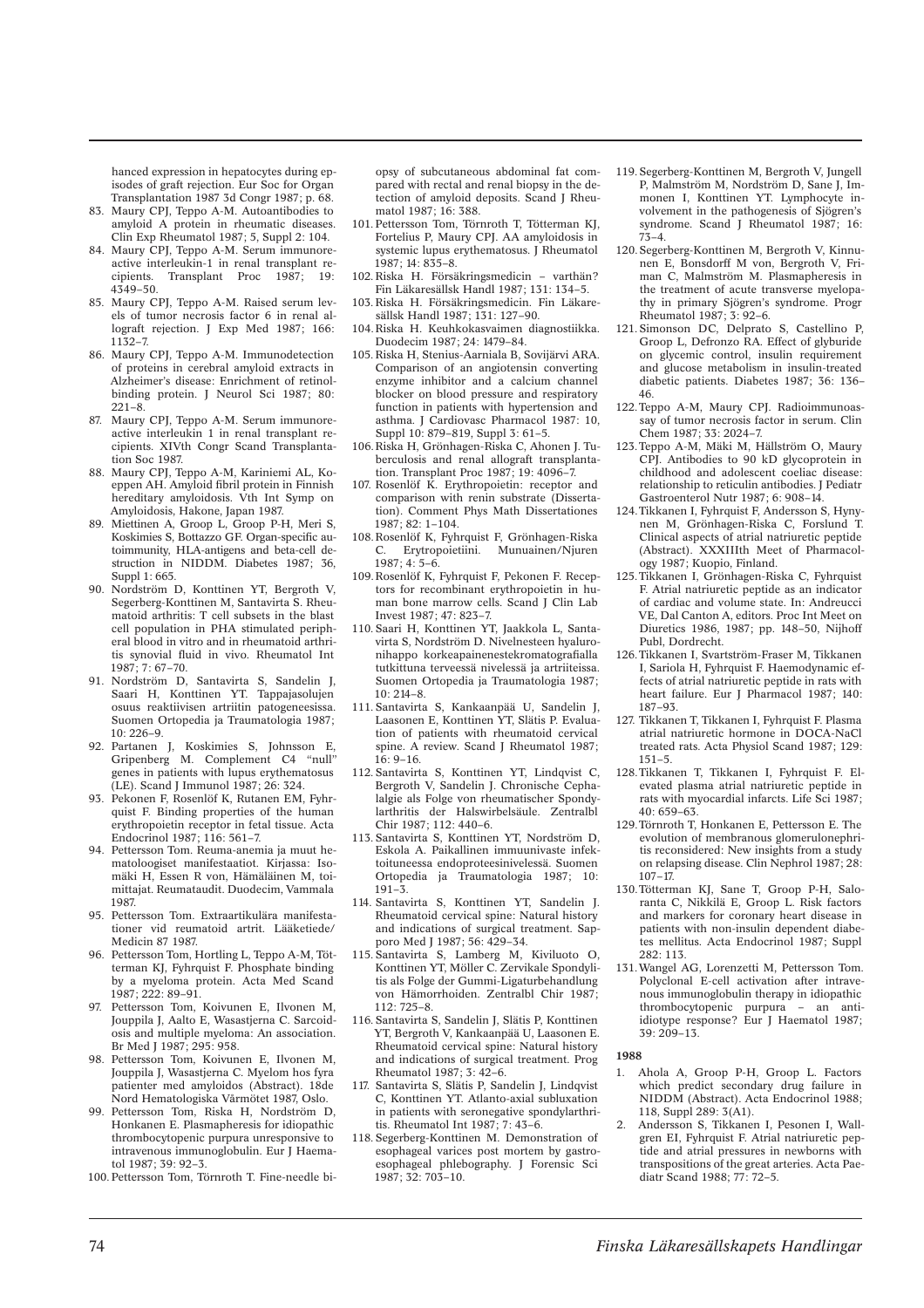- 3. Bergroth V, Konttinen YT, Pelkonen P, Haapala M, Haapasaari J, Nordström D, Kunnamo I, Friman C. Synovial fluid lymphocytes in various subtypes of juvenile rheumatoid arthritis. Arthritis Rheum 1988; 31: 780–3.
- 4. Bergroth V, Konttinen YT, Piirainen H, Johansson E, Nordström D, Malmström M. Evaluation of lymphocyte activation in skin lesion on patients with mixed connective tissue disease and discoid lupus erythematodes. Arch Dermatol Res 1988; 280: 1–4.
- 5. Bonsdorff M von, Friman C, Honkanen E, Pettersson Tom, Konttinen YT. Plasma exchange in the treatment of systemic lupus erythematosus. Scand J Rheumatol 1988; Suppl  $67 \cdot 44 - 6$ .
- 6. Ekstrand A. Diabeetikot munuaissiirron jälkeen. Munuainen/Njuren 1988; 3: 8–9.
- 7. Ekstrand A, Ahonen J, Groop L. Severe defect in non-oxidative glucose disposal in IDDM patients after kidney transplantation (Abstract). Acta Endocrinol 1988; 118, Suppl 289: 8 (A11).
- 8. Ekstrand A, Grönhagen-Riska C, Ahonen J, Groop L. Impaired glucose metabolism in diabetic and non-diabetic patients after kidney transplantation (Abstract). Diabetologia 1988; 31: 488A.
- 9. Eriksson J, Groop L. Insulin resistance rather than insulin deficiency represents the primary defect in Type 2 diabetes. Diabetologia 1988; 31: 488A.
- 10. Eriksson J, Groop L. Impaired nonoxidative glucose metabolism in subjects with first degree family history of NIDDM (Abstract). Diabetes 1988; 37, Suppl 1: 154A (A606).
- 11. Eriksson J, Groop L. Impaired nonoxidative glucose disposal in first-degree relatives (FR) of patients with non-insulin dependent diabetes (Abstract). Acta Endocrinol 1988; 118, Suppl 289 (A12).
- 12. Eskola A, Santavirta S, Konttinen YT, Tallroth K, Hoikka V, Lindholm ST. Cementless total hip replacement in the treatment of old tuberculosis of the hip joint. J Bone Joint Surg 1988; 70-B: 603–6.
- 13. Eskola A, Santavirta S, Konttinen YT, Tallroth K, Lindholm ST. Arthroplasty for old tuberculosis of the knee. J Bone Joint Surg 1988; 70-B(5): 767–9.
- 14. Forslund T, Fyhrquist F, Tikkanen I, Fröysaker T, Myhre E, Riddervold F, Simonsen S. Plasma atrial natriuretic peptide in cardiac transplant recipients: A prospective study. Acta Med Scand 1988; 224: 3–7.
- 15. Franssila-Kallunki A, Eriksson J, Groop L. The effect of hyperglycemia on glucose and lipid metabolism in NIDDM (Abstract). Acta Endocrinol 1988; 118, Suppl 289: 8 (A19).
- 16. Franssila-Kallunki A, Eriksson J, Groop P-H. Hyperglycemia selectively maintains non-oxidative glucose uptake in NIDDM subjects. Diabetes 1988; 37, Suppl 1: 314.
- 17. Fyhrquist F, Rosenlöf K. Erytropoietiini. Duodecim 1988; 104: 221–3.
- 18. Fyhrquist F, Tikkanen I. Atrial natriuretic peptide in congestive heart failure. Am J Cardiol 1988; 62: 20A–24A.
- 19. Gries FA, Alberti KGMM, Groop L et al. Management of non-insulin dependent diabetes in Europe: A consensus view. Diabet Med 1988; 5: 275-81.
- 20. Gripenberg M, Rubin R, Dixon FJ, Theofilopoulos AN. Anti-DNA antibody reactions with cellular DNA-binding proteins is medi-

ated by the DNA moiety of the complex. FASEB J 1988; 2: 1907.

- 21. Gripenberg M, Teppo A-M, Kurki P, Gripenberg G, Helve T. Autoantibody activity of cryoglobulins and sera in systemic lupus erythematosus: Association of IgM class rheumatoid factors with Raynaud's syndrome. Scand J Rheumatol 1988; 17: 249–54.
- 22. Gripenberg M, Theofilopoulos AN. Reactions of monoclonal anti-DNA antibodies with cellular complexes of DNA and protein. Scand J Rheumatol 1988; Suppl 72: 35.
- 23. Groop L. Insuliinin ja tablettien yhdistelmä aikuisdiabeteksen hoidossa. Diabeteslehden lääkäriliite 1988; VI: 13–6.
- 24. Groop L. Sulfonylurea-induced increase in insulin secretion: A major determinant of antidiabetic activity? Contemp Issues in Diabetic Endocrinol Update 1988; pp. 12–20.
- 25. Groop L. Varför misslyckas behandlingen vid vuxendiabetes. Nord Med 1988; 103: 338–9.
- 26. Groop L, Groop P-H, Koskimies S. Treatment failures in patients with Type 2 (noninsulin dependent) diabetes. Diabetologia 1988; 31: 186–7.
- 27. Groop L, Groop P-H, Stenman S, Saloranta C, Tötterman K-J, Fyhrquist F, Melander A. Do sulfonylureas influence hepatic insulin clearance? Diabetes Care 1988; 11: 689–90.
- 28. Groop L, Groop P-H, Stenman S, Saloranta C, Tötterman K-J, Fyhrquist F, Melander A. Comparison of pharmacokinetics, metabolic effects and mechanisms of action of glyburide during long-term treatment. Diabetes Care 1988; 10: 671–8.
- 29. Groop L, Miettinen A, Groop P-H, Meri S, Koskimies S, Bottazzo GF. Organ-specific autoimmunity and HLA-DR antigens as markers for beta-cell destruction in patients with maturity-onset diabetes. Diabetes 1988; 37: 99–103.
- 30. Groop L, Schalin C, Franssila-Kallunki A, Ahola A, Widén E. Characteristics of treatment failures in patients with NIDDM (Abstract). Diabetes 1988; 37, Suppl 1: 84  $(A333)$
- 31. Groop P-H. Comparison of two second generation sulfonylureas, glibenclamide and glipizide (Abstract). Symp on Contemporary Treatment of Diabetes and its Complications 1988; Pleven, Bulgaria.
- 32. Groop P-H, Groop L. Risk factors for macrovascular disease in NIDDM. 1st Worksh on Blood Pressure and Diabetic Nephropathy EDSNG 1988; Pisa, Italy.
- 33. Groop P-H, Lepäntalo M, Tötterman K-J, Stenman S, Koskimies S, Laatikainen L, Larsen A, Matikainen E, Sane T, Summanen P, Groop L. Risk factors and markers for peripheral vascular disease in Type 2 diabetic patients (Abstract). Acta Endocrinol 1988; 118, Suppl 289: 14(A24).
- 34. Groop P-H, Melander A, Tötterman K-J, Groop L. Enhancement of the early insulin release does not result in improved glucose tolerance in type 2 diabetic subjects (Abstract). Acta Endocrinol 1988; 118, Suppl 289: 15 (A25).
- 35. Grönblad M, Konttinen YT, Korkala O, Liesi P, Hukkanen M, Polak JM. Neuropeptides in synovium of rheumatoid arthritis and osteoarthritis patients. J Rheumatol 1988; 15: 1807–10.
- 36. Grönblad M, Konttinen YT, Korkala O, Liesi P, Hukkanen M, Polak JM. Neuroanatomical basis for pain reception in joint disease. Scand J Rheumatol 1988; Suppl 72: 39 (PIII11).
- 37. Grönhagen-Riska C. Dialysbehandling i Finland. Fin Läkaresällsk Handl 1988; 132:  $11 - 7.$
- 38. Grönhagen-Riska C, Honkanen E, Fröseth B. Increased hyaluronic acid (HA) concentrations in dialysis patients (Abstract). XXVth Congr of the EDTA-ERA 1988; Madrid.
- 39. Grönhagen-Riska C, Koivisto V, Riska H, Willebrand E von, Fyhrquist F. Angiotensin converting enzyme (ACE) in physiologic and pathologic conditions. In: Grassi C, Rizzato G, Pozzi E, editors. Sarcoidosis and other granulomatous disorders 1988; Elsevier, Amsterdam.
- 40. Grönhagen-Riska C, Saikku P, Riska H, Fröseth B, Grayston JT. Antibodies to TWAR – a novel type of chlamydia – in sarcoidosis. In: Grassi C, Rizzato G, Pozzi E, editors. Sarcoidosis and other granulomatous disorders 1988; Elsevier, Amsterdam.
- 41. Grönhagen-Riska C, Sovijärvi A, Rosenlöf A, Honkanen E, Laasonen L, Tikkanen I, Fyhrquist F. Improvement of physical performance and oxygen pulse after erythropoietin (EPO) treatment (Abstract). XXVth Congr of the EDTA-ERA 1988; Madrid.
- 42. Hannonen P, Möttönen T, Teppo A-M, Maury CPJ, Oka M. Class specific rheumatoid factors and their complement binding property in the sera of patients suffering from early rheumatoid arthritis. Clin Exp Rheumatol 1988; 6: 121–8.
- 43. Honkanen E. Biverkningar av kontakten mellan blodet och dialysmembranen: en fråga om biokompatibilitet. Fin Läkaresällsk Handl 1988; 132: 23–31.
- 44. Honkanen E. Membranoosinen glomerulonefriitti. Munuainen/Njuren 1988; 2: 1–8.
- 45. Honkanen V, Konttinen YT, Friman C, Keinonen M, Lamberg-Allardt C, Vesterinen M. Tutkimus ravinnon ja psyyken vaikutuksesta nivelreumassa. Reuma 1988; 36(3): 26.
- 46. Hynynen M, Kupari M, Salmenperä M, Tikkanen I, Heinonen J, Fyhrquist F, Tötterman K-J. Hemodynamic effects of alpha-human atrial natriuretic factor in healthy volunteers. J Cardiovasc Pharmacol 1988; 11: 711–5.
- 47. Hynynen M, Palojoki R, Salmenperä M, Tikkanen I, Harjula A, Fyhrquist F. Vasodilator properties of atrial natriuretic factor in patients undergoing cardiopulmonary bypass (Abstract). 10th Ann Meet & Worksh of Soc of Cardiovascular Anesthesiologists 1988; New Orleans.
- 48. Hynynen M, Salmenperä M, Palojoki R, Salmenperä M, Tikkanen I, Harjula A, Fyhrquist F. Atrial pressure and atrial natriuretic factor responses to acute cardiac tamponade in anesthetized pigs. 10th Ann Meet & Worksh of Soc of Cardiovascular Anesthesiologists 1988; New Orleans.
- 49. Häyry P, Ahonen J, Willebrand E von, Eklund B, Höckerstedt K, Isoniemi H, Grönhagen-Riska C. Discontinuation of one drug in triple-drug immunosuppression with cyclosporine, azathioprine and steroids: An interim report. Transplant Proc 1988; 20: 449–50.
- 50. Karhula T, Kalliopuska M, Stenman S, Wuokko P. Self-esteem and body-image of the adult asthmatic patient. Fourth Eur Conf on Personality 1988; Stockholm.
- 51. Kontiainen S, Scheinin T, Schlenzka A, Mäenpää J, Groop L, Koskimies S. Differences in HLA types in children with insulindependent diabetes in the 1960s, 1970s and 1980s. Lancet 1988; I: 219.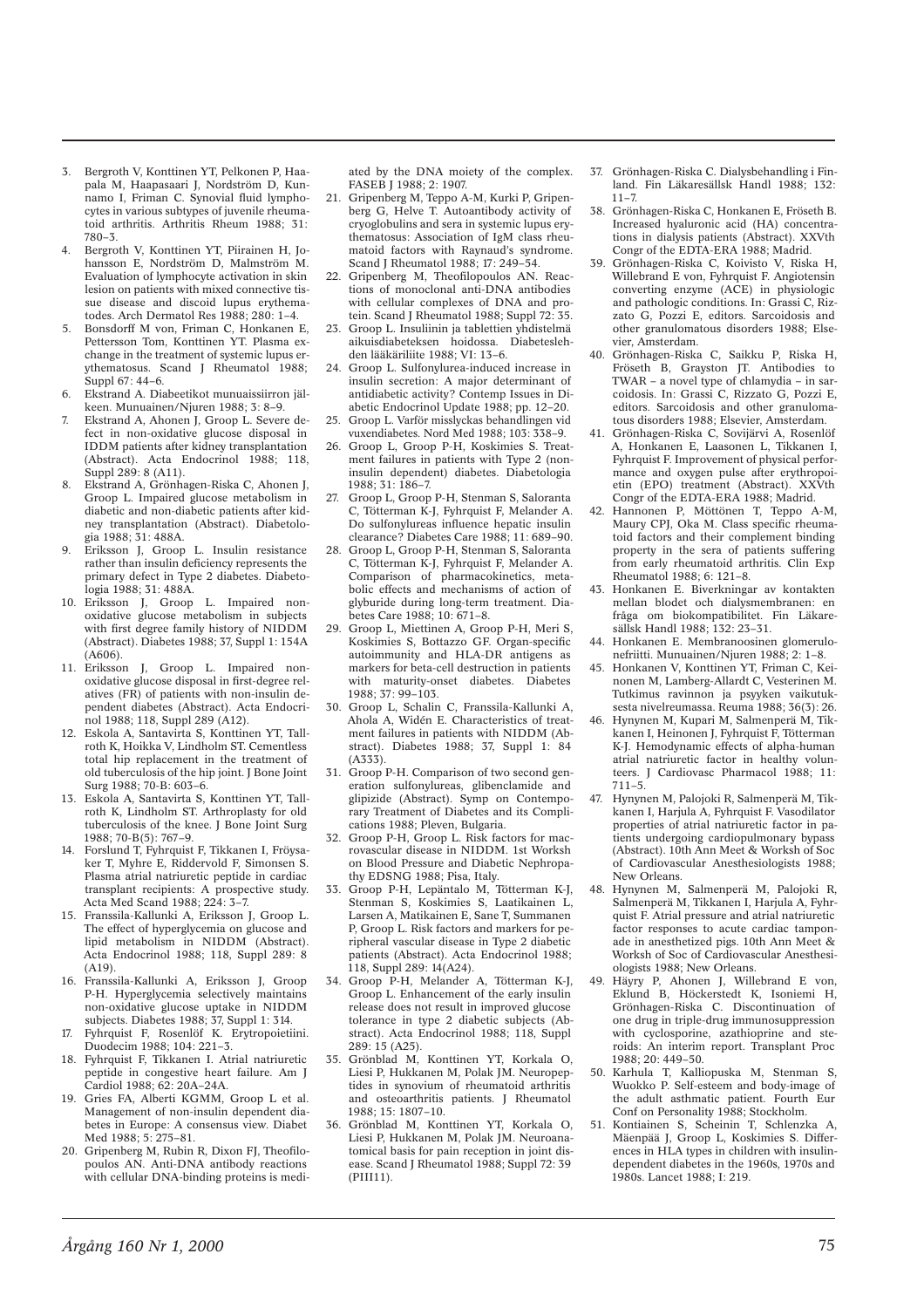- 52. Konttinen YT. Endoproteesi-infektiot. Kirjassa: Ortopediset infektiot, ehkäisy ja hoito – seminaari 1988; Helsinki.
- 53. Konttinen YT. Nivelreuman taudinkuvasta. Reuma 1988; 36(1): 8–9.
- 54. Konttinen YT. Reumageeni keksitty. Reuma 1988; 36(2): 8–9.
- 55. Konttinen YT, Bergroth V, Kilpi A, Jaakkola L. Tulehdussolujen tunnistaminen kudosleikkeistä. Solubiologi 1988; 2: 3–11.
- 56. Konttinen YT, Bergroth V, Kulomaa M, Kemppinen P, Segerberg-Konttinen M, Nordström D, Keinänen R, Malmström M. Localization of lysozyme mRNA in the labial salivary glands by in situ hybridization in Sjögren's syndrome (Abstract). Sec Int Symp on Sjögren's syndrome 1988; Austin, Texas.
- 57. Konttinen YT, Bergroth V, Kulomaa M, Nordström D, Segerberg-Konttinen M, Keinänen R, Kemppinen P, Hukkanen M, Grönblad M. Lysotsyymi (LZM) lähetti RNA nivelreumapotilaiden lining-solukossa in situ hybridisaatiotekniikalla tutkittuna. Solubiologi 1988; 3a: 16.
- 58. Konttinen YT, Bergroth V, Nordström D, Jaakkola L, Kemppinen P, Malmström M, Saari H, Kulomaa M. In situ hybridization in the study of rheumatoid inflammation. Scand J Rheumatol 1988; Suppl 67: 18–21.
- 59. Konttinen YT, Honkanen V. Onko helokkija kalaöljystä apua reuman hoidossa. Reuma 1988; 36(3): 13.
- 60. Konttinen YT, Honkanen VEA. Future trends in the treatment of rheumatoid arthritis in the light of current ethiopathogenetic theories. Scand J Rheumatol 1988; Suppl 74: 7–17.
- 61. Konttinen YT, Nordström D, Bergroth V, Leirisalo-Repo M, Santavirta S. Occurrence of different ensuing triggering infections preceding reactive arthritis: A follow-up study. Br Med J 1988; 296: 1644–5.
- 62. Konttinen YT, Saari H, Santavirta S, Antti-Poika I. Synovial fibroblasts. 1st Int Conf on Synovitis – Characteristics and Functions of Synovial Cells 1988; Oslo.
- 63. Konttinen YT, Santavirta S, Grönblad M, Hukkanen M, Korkala O, Bergroth V, Liesi P. Anterior atlanto-axial subluxation in RA is caused by involvement of the cervical spine ligaments (Abstract). Acta Orthop Scand 1988; 59, Suppl 227: 87.
- 64. Konttinen YT, Santavirta S, Grönblad M, Hukkanen M, Korkala O, Bergroth V, Liesi P. Anterior atlanto-axial subluxation in RA is caused by involvement of the cervical spine ligaments (Abstract). Scand J Rheumatol 1988; Suppl 72: 31(R9F).
- 65. Konttinen YT, Santavirta S, Slätis P, Isomäki H, Michelsson J-E, Sandelin J, Kauppi M, Hämäläinen M. Pathogenesis of the rheumatoid cervical spine. Scand J Rheumatol 1988; 67: 50–5.
- 66. Konttinen YT, Segerberg-Konttinen M, Nordström D, Bergroth V, Scheinin T, Saari H. An immunoperoxidase-autoradiography double labeling method for analysis of lymphocyte activation markers and DNA synthesis. J Immunol Methods 1988; 110: 19–27.
- 67. Kuhlbäck B. Kronisk njursvikt etiologi och diagnos (Abstract). Turun Lääket päivät 1988; 104–6.
- 68. Laatikainen L, Ekstrand A, Ahonen Groop L. Ophthalmological follow-up of diabetic patients after kidney transplantation. Excerpta Med Congr Series 1988; 102: 1–2.
- 69. Laatikainen L, Ekstrand A, Ahonen J, Groop L. Ophthalmological follow-up of diabetic patients after kidney transplantation. Ophthalmology Today 1988; 543–4.
- 70. Laatikainen L, Ekstrand A, Ahonen J, Groop L. Ophthalmological follow-up of diabetic patients after kidney transplantation (Abstract). VIIIth Congr Europ Soc of Ophthalmology 988; 02.
- 71. Lautenschlager I, Suni J, Ahonen J, Grönhagen-Riska C, Räisänen S, Tukiainen P. Rapid diagnostics of CMV infection in renal transplant recipients. Transplant Proc 1988;  $20 \cdot 408 - 9$
- 72. Leinonen H, Näveri H, Tikkanen I, Sovijärvi A, Fyhrquist F. Basal and exercise plasma levels of atrial natriuretic factor in congestive heart failure. Am Heart J 1988; 116: 209–11.
- 73. Lindgren J, Kuusela P, Hellström P-E, Pettersson Tom, Klockars M. The ovarian cancer associated antigen CA 125 in patients with pleural effusions. Eur J Cancer Clin Oncol 1988; 24: 737–9.
- 74. Luzi R, Barrett EG, Groop LC, Ferrannini E, DeFronzo RA. Effects of "low-dose" insulin therapy on glucose metabolism in diabetic ketoacidosis. Diabetes 1988; 37: 1470–7.
- 75. Lähdevirta J, Maury CPJ, Teppo A-M, Repo H. Elevated levels of circulating cachectin/ tumor necrosis factor in patients with acquired immunodeficiency syndrome. Am J Med 1988; 85: 289–91.
- 76. Malmström M, Konttinen YT, Jungell P, Bergroth V, Segerberg-Konttinen M, Nordström D. Lymphocyte activation in oral lichen planus in situ. Am J Clin Pathol 1988; 89: 329–34.
- 77. Malmström MJ, Segerberg-Konttinen M, Tuominen TS, Hietanen JH, Wolf JE, Sane JI, Konttinen YT. Xerostomia due to Sjögren's syndrome. Diagnostic criteria, treatment and outlines for a continuous dental care programme and an open trial with Sulfarlem®. Scand J Rheumatol 1988; 17: 77–86.
- 78. Maury CPJ. Amyloidosis. Scand J Rheumatol 1988; Suppl 74: 33–9.
- 79. Maury CPJ. Maksan aineenvaihdunnalliset sairaudet. Kirjassa: Kliininen gastroenterologia. Duodecim, Vammala, Finland 1988; pp. 434–44.
- 80. Maury CPJ, Andersson LC, Partanen S, Teppo A-M, Juvonen E. Mechanism of anaemia in rheumatoid arthritis: Evidence for a role of interleukin 1. Autoantigens, autoantibodies and Immunopeptides Proc 1988; p. 2.
- 81. Maury CPJ, Andersson LC, Partanen S, Teppo A-M, Juvonen E. Mechanism of anaemia in rheumatoid arthritis: Demonstration of raised interleukin 1-levels in anaemic patients and of interleukin 1-mediated suppression of normal erythropoiesis and of the proliferation of HEL cells in vitro. Ann Rheum Dis 1988; 47: 972–8.
- 82. Maury CPJ, Partanen S, Juvonen E. Inhibition of erythropoiesis by recombinant human interleukin 1. Acta Clinica Belg 1988; 43, Suppl 12: 32.
- 83. Maury CPJ, Salo E, Pelkonen P. Circulating interleukin 1 in patients with Kawasaki disease. N Engl J Med 1988; 319: 1670–1.
- 84. Maury CPJ, Teppo A, Kariniemi A-L, Koeppen A-H. Amyloid fibril protein in Finnish hereditary amyloidosis. In: Isobe T, editor. Amyloid and Amyloidosis. Plenum Publ Corp, New York 1988; 647–52.
- 85. Maury CPJ, Teppo A, Kariniemi A-L, Koeppen A-H. Amyloid fibril protein in familial amyloidosis with cranial neuropathy and corneal lattice dystrophy (FAP type IV) is related to transthyretin. Am J Clin Pathol 1988; 89: 359–64.
- 86. Maury CPJ, Teppo A-M. Radioimmunoassay of tumor necrosis factor in serum: Raised levels in patients with large myocardial infarcts. Acta Clinica Belg 1988; 43, Suppl 12: 58.
- 87. Maury CPJ, Teppo A-M. Antibodies to amyloid A protein in rheumatic diseases. Rheumatol Int 1988; 8: 107–11.
- 88. Maury CPJ, Teppo A-M. Serum immunoreactive interleukin 1 in renal transplant recipients: Association of raised levels with graft rejection episodes. Transplantation  $1988 \cdot 45 \cdot 143 - 7$
- 89. Maury CPJ, Teppo A-M, Höckerstedt K. Acute phase proteins and liver allograft rejection. Liver 1988; 8: 75–9.
- 90. Maury CPJ, Teppo A-M, Wafin F, Wegelius O, Friman C, Koskimies S. Class-specific rheumatoid factors, DR-antigens, and amyloidosis in patients with rheumatoid arthritis. Ann Rheum Dis 1988; 47: 546–52.
- 91. Maury CPJ, Tötterman K-J, Gref C-G, Ehnholm C. Serum amyloid A protein, apolipoprotein A-I and apolipoprotein B during the course of acute myocardial infarction. J Clin Pathol 1988; 41: 1263–8.
- 92. Metsärinne K. Effect of exercise on plasma renin substrate. Int J Sports Med 1988; 9: 267–9.
- 93. Metsärinne K, Fyhrquist F, Grönhagen-Riska C. Increased levels of immunoreactive plasma renin substrate during infectious peritonitis. Clin Sci 1988; 75: 411–4.
- 94. Metsärinne K, Rosenlöf K, Grönhagen-Riska C. Fyhrquist F. Direct radioimmunoassay of renin substrate: Effect of converting enzyme inhibition. Scand J Clin Lab Invest 1988; 48: 131–6.
- 95. Mussalo-Rauhamaa H, Konttinen YT, Lehto J, Honkanen V. Predictive clinical and laboratory parameters for serum zinc and copper in rheumatoid arthritis. Ann Rheum Dis 1988; 47: 816–9.
- 96. Nykänen P, Konttinen YT. Blood mononuclear cell migration into the diseased joints in chronic arthritis (Abstract). Scand J Rheumatol 1988; Suppl 72: 20(R5B).
- 97. Nykänen P, Konttinen YT, Bergroth V. Blood mononuclear cell migration into the diseased joints in chronic arthritis. Scand J Rheumatol 1988; 17: 239.
- 98. Nykänen P, Raunio PV, Kankaanpää PU. The significance of <sup>3</sup>H-thymidine degradation in cell culture experiments with special reference to rheumatoid arthritis. APMIS 1988; 96: 768–72.
- 99. Pettersson Tom, Bonsdorff M von. Autoimmune haemolytic anaemia and thrombocytopenia in scleroderma. Acta Haematol  $1988 \cdot 80 \cdot 179 - 80$
- 100. Pettersson Tom, Fröseth B, Riska H, Klockars M. Concentration of hyaluronic acid in pleural fluid as a diagnostic aid for malignant mesothelioma. Chest 1988; 94: 1037–9.
- 101. Pettersson Tom, Klockars M, Fröseth B. Neuro- specific enolase in the diagnosis of small-cell lung cancer with pleural effusion: A negative report. Eur Respir J 1988; 1: 698–700.
- 102. Pettersson Tom, Klockars M, Hellström P-E, Fröseth B. Lysozyme in pleural effusions. Chest 1988; 93: 220–1.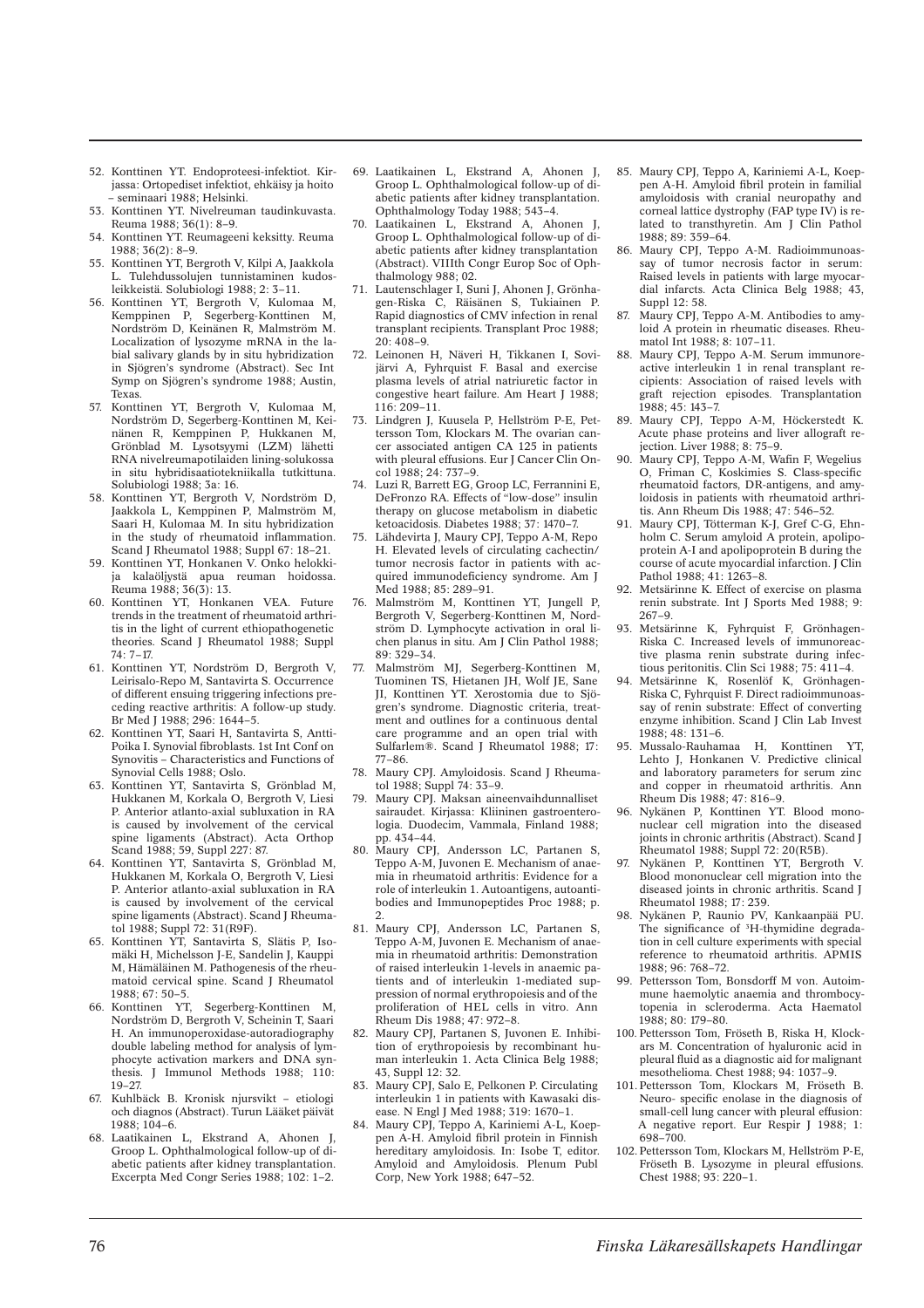- 103. Pettersson Tom, Klockars M, Riska H, Fröseth B. Pleural fluid hyaluronic acid in the diagnosis of malignant mesothelioma (Abstract). XXXIV Nord Lungläkarkongr 1988; Århus, Denmark.
- 104. Pettersson Tom, Klockars M, Weber TH, Essen R von. Adenosine deaminase activity in joint effusions. Scand J Rheumatol 1988; 17: 365–9.
- 105. Pettersson Tom, Konttinen YT, Kemppinen P, Bergroth V. Spontaneous and in vitro activation of synovial fluid and peripheral blood lymphocytes in rheumatoid arthritis (Abstract). Scand J Rheumatol 1988; Suppl 72: 20(RSC).
- 106. Pettersson Tom, Riska H. Keuhkopussin nestekertymän tutkiminen. Duodecim 1988; 104: 386–91.
- 107. Pettersson Tom, Teppo A-M, Törnroth T. Hyvänlaatuinen kevytketjuproteinuria. Duodecim 1988; 104: 1542–5.
- 108. Regal H, Koivisto VA, Maury CPJ, Isliger K. No sign of amyloidosis in pump-treated diabetics. Diabetes Res 1988; 8: 195–9.
- 109. Riska H. Bror-Axel Lamberg och Finska Läkaresällskapets Handlingar Band 127– 132. Fin Läkaresällsk Handl 1988; 132: 212–3.
- 110. Riska H, Nordman H. Comparison of the effects of captopril and atenolol on blood pressure and respiratory function in patients with hypertension and asthma (Abstract). XXXIV Nord Lungläkarkongr 1988; Århus, Denmark.
- 111. Saari H, Konttinen YT. Synovial fluid hyaluronic acid. Determination with HPLC using size-exclusion column. Scand J Rheumatol 1988; 17: 239.
- 112. Saari H, Konttinen YT. A new method to determine hyaluronic acid from synovial fluid (Abstract). Scand J Rheumatol 1988: Suppl 72: 16(p. 19).
- 113. Salo S, Groop L. Combination of two sulfonylureas: Does it make sense? Diabetes Care 1988: 11.
- 114. Saloranta BIC, Bonadonna R, DeFronzo RA, Groop L. Oxidative and non-oxidative pathways of free fatty acid metabolism in obesity and type 2 diabetes. Diabetologia 1988; 31: 532A.
- 115. Saloranta BIC, Bonadonna R, DeFronzo RA, Groop L. FFA disposal in non-insulin dependent diabetic and normal subjects (Abstract). Acta Endocrinol 1988; 118, Suppl 289: 28 (A51).
- 116. Santavirta S, Bardy B, Tukiainen E, Konttinen YT, Ahovuo R, Björkenheim J-M. Why does high tibial osteotomy occasionally fail? J Orthop Rheumatol 1988; 1:  $41 - 50$ .
- 117. Santavirta S, Eskola A, Konttinen YT, Tallroth K, Lindholm ST. Total hip replacement in old tuberculosis. A report of 14 cases. Acta Orthop Scand 1988; 59: 391–5.
- 118. Santavirta S, Hopfner-Hallikainen D, Paukku P, Sandelin J, Konttinen YT. Atlanto-axial facet joint arthritis in the rheumatoid cervical spine. A panoramic zonographic study. J Rheumatol 1988; 15: 217–23.
- 119. Santavirta S, Konttinen YT. Atlantoaxial subluxation and spinal cord compression in psoriatic arthropathy. Ann Rheum Dis 1988; 47: 173–4.
- 120. Santavirta S, Nordström D, Konttinen YT, Bergroth V. Cell-mediated immune response in reactive arthritis. Scand J Rheumatol 1988; Suppl 67: 22–6.
- 121. Santavirta S, Slätis P, Konttinen YT, Michelsson J-E. Surgical treatment of rheumatoid lesions in the cervical spine (Abstract). 10th Int Symp of the Center for Implant Surgery 1988; p. 46.
- 122. Schalin C, Franssila-Kallunki A, Huupponen T, Groop L. Patient- and disease related factors contributing to treatment failure in patients with NIDDM (Abstract). Acta Endocrinol 1988; 118, Suppl 289: 29(A53).
- 123. Scheinin T, Matikainen E, Groop L, Lepäntalo M, Koskimies S, Kontiainen S. HLA antigens and immunity to insulin in insulin-dependent diabetics with or without diabetic nephropathy. Scand J Clin Lab Invest 1988;  $48.327 - 36$
- 124. Segerberg-Konttinen M. Focal adenitis in lacrimal and salivary glands. Scand J Rheumatol 1988; 17: 379–85.
- 125. Segerberg-Konttinen M. Focus score in sialolithiasis. Scand J Rheumatol 1988; 17: 87–9.
- 126. Sipilä R, Kronqvist K, Laasonen L, Lindström B, Kuhlbäck B. Aiheuttaako munuaisen luovutus terveysriskiä? SLL/FLT 1988; 43: 9–15.
- 127. Sorsa T, Konttinen YT, Kemppinen P, Lindy S. Collagenase reserves in neutrophils (PMNs) of synovial fluid and peripheral blood in patients with rheumatoid arthritis (Abstract). J Cell Biol 1988; 107: 377a (A2150).
- 128. Stenman S, Groop P-H, Saloranta C, Tötterman K-J, Fyhrquist F, Groop L. Effects of combination of insulin and glibenclamide in type 2 diabetic patients with secondary failure to oral hypoglycaemic agents. Diabetologia 1988; 31: 206–13.
- 129. Syrjänen J, Teppo A-M, Valtonen VV, Iivanainen M, Maury CPJ. Acute phase response in cerebral infarction. J Clin Pathol 1988; 42: 63–8.
- 130. Teppo A-M, Maury CPJ. Urinary protein excretion patterns in reactive (secondary) systemic amyloidosis. Rheumatol Int 1988; 8: 213–7.
- 131. Teppo A-M, Pettersson Tom. Havaitsemmeko kevytketjuproteinurian? SLL/FLT 1988; 43: 721–3.
- 132. Tikkanen I, Fyhrquist F. Sydämen natriureettinen hormoni. Duodecim 1988; 104: 816–22.
- 133. Tikkanen I, Leinonen H, Näveri H, Sovijärvi A, Fyhrquist F. Basal and exercise plasma levels of atrial natriuretic factor in congestive heart failure (Abstract). Ann Clin Res 1988.
- 134. Tikkanen I, Leinonen H, Näveri H, Sovijärvi A, Fyhrquist F. Basal and exercise plasma levels of atrial natriuretic peptide and norepinephrine in congestive heart failure (Abstract). Int Symp on Endocrinology of the Heart 1988; Köln, Germany.
- 135. Tikkanen T, Tikkanen I, Sariola H, Svartström-Fraser M, Fyhrquist F. Attenuated diabetic and natriuretic effects of atrial natriuretic peptide (ANP) in rats with heart failure (Abstract). Am J Hypertens 1988; 1: 128A.
- 136. Turunen U, Leirisalo-Repo M, Stenman S. Inflammatory changes in the gut in patients with seronegative peripheral and axial arthritis. Clin Exp Rheumatol 1988; 5: 95.
- 137. Uusitupa M, Groop L. Diabetes ja verenpaine. Orion 1988; Helsinki.
- 138. Widén E, Franssila-Kallunki A, Eriksson J, Groop L. Insulin or tablets in the manage-

ment of treatment failures in NIDDM? (Abstract). Acta Endocrinol 1988; 118, Suppl 289: 37 (A70).

139. Yki-Järvinen H, Groop L, Taskinen M-R. Role of plasma FFA and FFA turnover, and total lipid oxidation in the regulation of glucose production in the basal state and during physiological hyperinsulinemia in type 2 (non-insulin dependent) diabetes. Diabetologia 1988; 31: 560A.

- 1. Ahonen J, Ekstrand A, Grönhagen-Riska C, Groop L. Reversal of steroid-induced resistance by a nicotinic acid derivative in man (Abstract). ADA Annual Meeting, Detroit, MI 1989
- 2. Antti-Poika I, Essen R von, Grönblad M, Konttinen YT, Santavirta S, Hämäläinen M. Fibroblast activation and type I collagen production in rheumatoid arthritis. Scand J Rheumatol 1989; 18: 185.
- 3. Antti-Poika I, Santavirta S, Konttinen YT, Honkanen V. Outcome of the infected hip arthroplasty. A retrospective study of 36 patients. Acta Orthop Scand 1989; 60: 670–5.
- 4. Antti-Poika I, Soini J, Tallroth K, Yrjönen T, Konttinen Y. Is discography useful in the study of patients with chronic low back pain? Scand J Rheumatol 1989; 18: 184.
- 5. Aro A, Groop P-H, Stenman S, Groop L. Long term effects of guar gum on glycemic control and serum lipids, insulin, and Cpeptide in type 2 (non-insulin-dependent) diabetic subjects. Diabetologia 1989; 32: 461A.
- 6. Bergroth V, Konttinen YT, Kulomaa M, Keinänen R, Kemppinen P, Hukkanen M, Nordström D, Segerberg-Konttinen M, Grönblad M. Detection of lysozyme mRNA in rheumatoid synovial lining cells by in situ hybridization (Abstract). XVIIth ILAR Congr of Rheumatology, Brazil 1989; pp. 123, 161.
- 7. Bergroth V, Tsai V, Zvaifler N. Differences in response of normal and rheumatoid arthritis peripheral blood T cells to synovial fluid and peripheral blood dendritic cells in allogenic mixed leukocyte reactions. Arthritis Rheum 1989; 32: 1381–9.
- 8. Bergroth V, Zvaifler N, Firestein G. Cytokines in chronic inflammatory arthritis. III. Rheumatoid arthritis monocytes are not unusually sensitive to gamma interferon, but have defective gamma-interferon-mediated HLA-DQ and HLA-DR induction. Arthritis Rheum 1989; 32: 1074–9.
- 9. Ekstrand A, Ahonen J, Grönhagen-Riska C. What causes diabetes secondary to steroid therapy – insulin resistance, insulin deficiency or both? (Abstract). Diabetes 1989; 38, Suppl 2: 226A.
- 10. Ekstrand A, Ahonen J, Grönhagen-Riska C, Groop L. Mechanisms of insulin resistance after kidney transplantation. Transplantation 1989; 48: 563–8.
- 11. Ekstrand A, Eriksson J, Ahonen J, Grönhagen-Riska C, Groop L. Insulin resistance and insulin deficiency in the pathogenesis of steroid induced diabetes after kidney transplantation (Abstract). Diabetologia 1989; 32: 485A.
- 12. Ekstrand A, Groop P-H, Koskimies S, Ahonen J, Grönhagen-Riska C, Groop L. Outcome of kidney transplantation in diabetic patients with endstage renal disease (Abstract). Europ Diabetic Neuropathy Study Group 1989.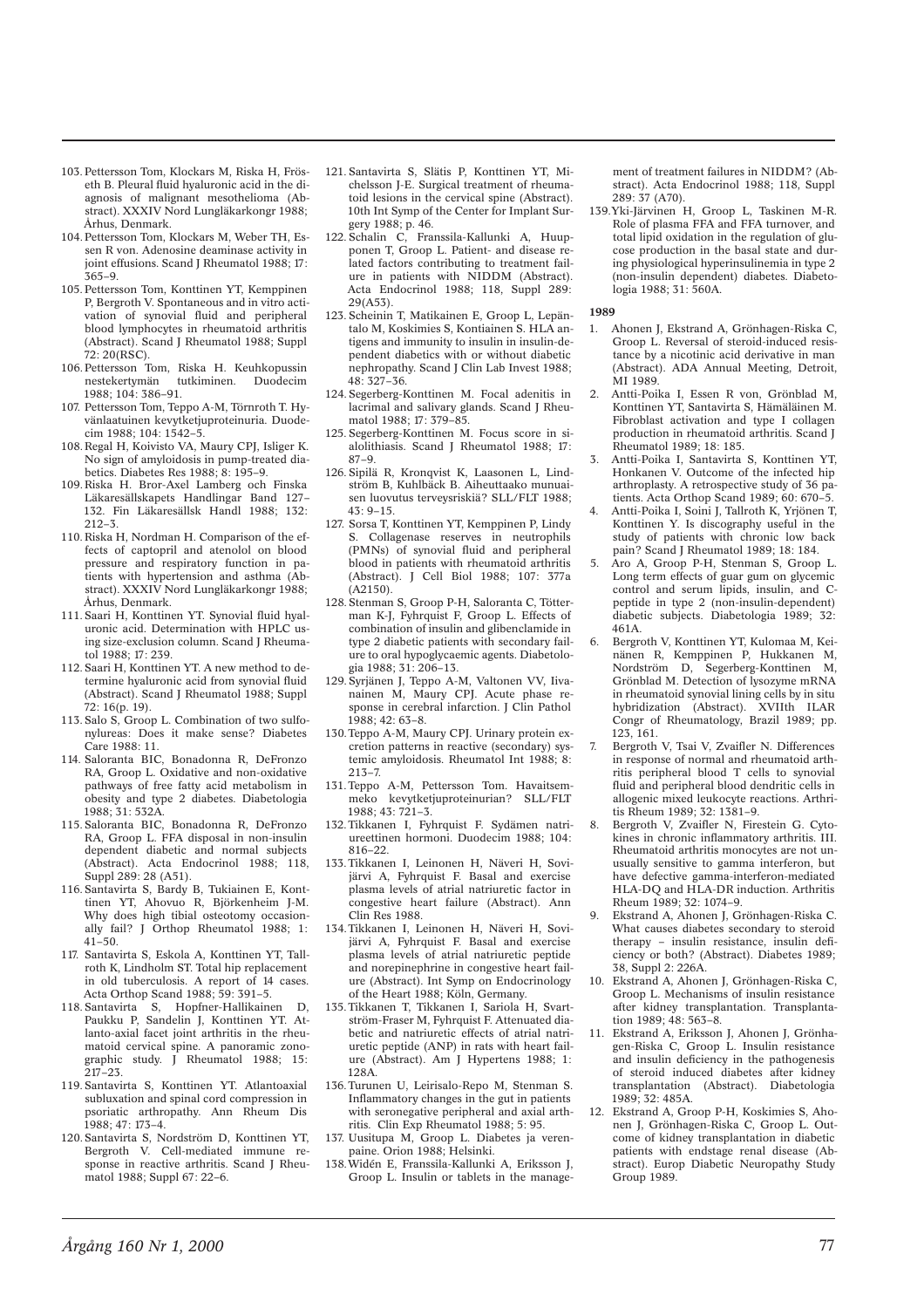- 13. Eriksson J, Ekstrand A, Franssila-Kallunki A, Saloranta C, Schalin C, Widén E, Groop L. Insulin resistance precedes insulin deficiency in the development of type 2 (noninsulin-dependent) diabetes. Diabetologia 1989; 32: 465A.
- 14. Eriksson J, Ekstrand A, Franssila-Kallunki A, Schalin C, Widén E, Groop L. Hyperglycemia compensates for impaired glucose disposal in first-degree relatives of NIDDM patients with normal glucose. Acta Endocrinol 1989; 120, Suppl 2: 18.
- 15. Eriksson J, Franssila-Kallunki A, Ekstrand A, Saloranta C, Widén E. Early metabolic defects in persons at increased risk for developing non-insulin dependent diabetes mellitus. N Engl J Med 1989: 321: 337-43.
- 16. Eriksson J, Schalin C, Widén E, Groop L. Insulin resistance rather than insulin deficiency represents the primary defect in noninsulin dependent diabetes mellitus. Diabetes 1989; 38, Suppl 2: 351.
- 17. Ferrannini E, Groop L. Hepatic glucose production in insulin resistant states. Diabetes/ Metabolism Reviews 1989; 8: 711–26.
- 18. Franssila-Kallunki A, Ekstrand A, Saloranta C, Eriksson J, Rissanen A, Ollus A, Groop L. Treatment with very-low calorie diet (VLCD) normalizes impaired glucose metabolism in obese men. Acta Endocrinol 1989; 120, Suppl 2: 13.
- 19. Fyhrquist F, Karppinen K, Honkanen S, Saijonmaa O, Rosenlöf K. High serum erythropoietin levels are normalized during treatment of congestive heart failure with enalapril. J Intern Med 1989; 226: 257–60.
- 20. Fyhrquist F, Knorring J von. Renovaskulaarinen hypertensio. Duodecim 1989; 106: 1360–90.
- 21. Fyhrquist F, Saijonmaa O, Metsärinne K, Tikkanen I. Presence of endotelin (ET) in human plasma and its release following cold provocation (Abstract). Fourth Eur Meet on Hypertension, Milan 1989.
- 22. Fyhrquist F, Saijonmaa O, Metsärinne K, Tikkanen I, Rosenlöf K. Presence of endotelin in human blood and its release following exposure to cold (Abstract). 31st Int Congr of Physiological Sciences, Helsinki 1989.
- 23. Gripenberg M, Laasonen L, Leskinen R, Skrifvars B, Edgren J. Systemic lupus erythematosus (SLE) and progressive cystic bone lesions (Abstract). XVIIth ILAR Ciongr of Rheumatology, Brazil 1989.
- 24. Gripenberg M, Teppo A-M, Friman C. Anti-Sm antibodies in patients with SLE demonstrated by ELISA (Abstract). Second Int Conf on Systemic Lupus Erythematosus, Singapore 1988.
- 25. Groop L, Bonadonna RC, Delprato S, Ratheiser K, Zyck K, Ferrannini E, DeFronzo RA. Glucose and free fatty acid metabolism in non-insulin dependent diabetes mellitus: Evidence for multiple sites of insulin resistance. J Clin Invest 1989; 84: 205–13.
- 26. Groop L, Laasonen L, Edgren J. Renal papillary necrosis in patients with insulin dependent diabetes mellitus. Diabetes Care 1989; 12: 198–202.
- 27. Groop L, Luzi L, DeFronzo RA, Melander A. Hyperglycaemia and absorption of sulphonylurea drugs. Lancet 1989; II: 129–30.
- 28. Groop L, Schalin C, Franssila-Kallunki A, Widén E, Ekstrand A, Eriksson J. Characteristics of non-insulin-dependent diabetic patients with secondary failure to oral antidiabetic therapy. Am J Med 1989; 87: 183–90.
- 29. Groop L, Stenman S, Groop P-H, Scheinin

TM. A 63-year old patient with hyperinsulinemia due to diffuse islet cell hyperplasia (Abstract). Acta Endocrinol 1989; 120, Suppl 2: 14 (A24).

- 30. Groop L, Widén E, Franssila-Kallunki A, Ekstrand A, Saloranta C, Schalin C, Eriksson J. Different effects of insulin and oral antidiabetic agents on glucose and energy metabolism in type 2 diabetes. Diabetologia 1989; 32: 599–605.
- 31. Groop P-H. The influence of body weight, age and glucose tolerance on the relationship between GIP secretion and beta-cell function in man. Scand J Clin Lab Invest 1989; 49: 367–79.
- 32. Groop P-H. The relationship between gastric inhibitory polypeptide (GIP) and beta-cell function in man (Dissertation). Comment Phys Math Dissertationes 1989; 104: 1–64.
- 33. Groop P-H, Bergman U, Borch-Johnsen K, Damsgaard E-M, Hreidarsson A, Klaukka T, Midthjell K, Reunanen A. Several reasons for the variations in the use of antidiabetic drugs in the Nordic countries. Acta Endocrinol 1989; 120, Suppl 2.
- 34. Groop P-H, Eriksson J, Miettinen A. Characterization of patients with autoimmune diabetes in adults (ADA). Diabetes 1989; 38, Suppl 1.
- 35. Grönblad M, Konttinen YT, Antti-Poika I, Santavirta S, Polak JM. Pathophysiology of discogenic pain (Abstract). XVIIth ILAR Congr of Rheumatology, Rio de Janeiro, Brazil 1989; p. 272, 539.
- 36. Grönblad M, Konttinen YT, Korkala O, Hukkanen M, Polak JM. Zygapophyseal (facet) joint pain: An immunohistochemical study of nerve elements and inflammatory cells (Abstract). 3d Congr Current Conc & Rec Adv of Back Pain, Amsterdam, The Netherlands 1989, p. 5.
- 37. Grönhagen-Riska C. Munuaiset ja verenpaineen säätely. Duodecim 1989; 105: 1355–62.
- 38. Grönhagen-Riska C. Näringsterapi för att förhindra progredierande njursvikt. Fin Läkaresällsk Handl 1989; 133: 220–8.
- 39. Grönhagen-Riska C, Honkanen E, Metsärinne K, Rosenlöf K, Tikkanen I, Fyhrquist F. Enalapril versus conventional antihypertensive treatment in diabetic nephropathy. Int Symp on Prevention in Nephrology, Antwerpen 1989.
- 40. Grönhagen-Riska C, Honkanen E, Rosenlöf K, Tikkanen I, Fyhrquist F. Resistance to erythropoietin treatment is reversed by desferrioxamine. In: Broe M de. Aluminum and iron overload, Hogrete & Hjuber, Toronto, Canada 1989; pp. 56–61.
- 41. Grönhagen-Riska C, Saijonmaa O, Fyhrquist F. Erythropoietin (EPO) production in dialysis patients (Abstract). XXVIIth Congr of the EDTA-ERA, Göteborg, Sweden 1989.
- 42. Grönhagen-Riska C, Teppo A-M. Antineutrophil cytoplasma antibodies (ANCA) in vasculitis with renal involvement. Sarcoidosis 1989; 6: 80.
- 43. Grönhagen-Riska C, Teppo A-M, Helanterä A, Honkanen E. Cardiolipin antibodies in dialysis patients (Abstract). Meet of Scand Soc of Nephrology 1989, Turku, Finland.
- 44. Hakala M, Pettersson Tom, Tarkka M, Leirisalo-Repo M, Mattila T, Sutinen S. Favourable outcome of patients with rheumatoid arthritis operated on for chronic pericardial disease (Abstract). XIth World Congr of Cardiology 1989, Manila.
- 45. Honkanen E. Hematuria- ja proteinuriapotilaan tutkiminen terveystarkastuksessa (Ab-

stract). Lääketiede/Medicin 89 1989; p. 597.

- 46. Honkanen E. Hematurian tasodiagnostiikka ja nefrologiset syyt (Abstract). Lääketiede/Medicin 89 1989; p. 516–17.
- 47. Honkanen E. Miksi dialyysipotilas tarvitsee nesterajoitusta? Munuainen/Njuren 1989;  $4: 9 - 10.$
- 48. Honkanen E. Omatoiminen dialyysihoito Helsingin yliopistollisessa keskussairaalassa. Munuainen/Njuren 1989; 1: 15–7.
- 49. Honkanen E, Grönhagen-Riska C, Teppo A-M, Hiltunen U. Clinical testing of a new, low-flux polysulfone membrane: Results of a 26-week study. Blood Purif 1989; 7: 240–6.
- 50. Honkanen E, Grönhagen-Riska C, Teppo A-M, Hiltunen U. Hemodialysis (HD) increases serum amyloid S (SAA) concentrations (Abstract). Nord Njurdagar, Åbo 1989.
- 51. Honkanen E, Grönhagen-Riska C, Teppo A-M, Maury CPJ, Hiltunen U. Acute phase proteins during hemodialysis (HD) (Abstract). Conference on Newer Aspects in the Treatment of Renal Failure, Geneva 1989.
- 52. Honkanen E, Kala A-R, Grönhagen-Riska C. Clinical experiences on peritoneal equilibration test (PET) (Abstract). Nord Njurdagar, Åbo 1989.
- 53. Honkanen E, Konttinen YT, Mussalo-Rauhamaa H. Vitamin A, E, retinol binding protein and zinc in rheumatoid arthritis. Clin Exp Rheumatol 1989; 7: 465–9.
- 54. Huttunen K, Grönhagen-Riska C, Fyhrquist F. Enalapril treatment of a nursing mother with slightly impaired renal function. Clin Nephrol 1989: 31: 278.
- 55. Hynynen M, Palojoki R, Heinonen J, Tikkanen I, Fyhrquist F. Atrial natriuretic factor during cardiopulmonary bypass: Diuretic, natriuretic and kaliuretic effect (Abstract). 11th Ann Meet Soc of Cardiovascular Anaesthesiologists, Seattle, WA, USA 1989.
- 56. Julkunen H, Jäntti J, Pettersson Tom. Thrombocytosis in systemic lupus erythematosus (Abstract). 2d Int Conf on Systemic Lupus Erythematosus, Singapore 1989.
- 57. Kaaja R, Julkunen H. LED ja raskaus. Duodecim 1989; 105: 507–15.
- 58. Kariniemi A-L, Pettersson Tom, Franssila K. Sytofaginen histiosytaarinen pannikuliitti. Duodecim 1989; 105: 529–35.
- 59. Karppinen K, Honkanen T, Fyhrquist F. Enalapril in the treatment of moderate – severe cardiomyopathy, a one year prospective study (Abstract). Int Symp on ACE Inhibitors, London 1989; F26.
- 60. Kinnunen E, Kauppi M, Ketonen L, Sepponen R, Tanttu J, Konttinen YT, Isomäki H. Lowfield MRI in the evaluation of rheumatoid cervical spine. Scand J Rheumatol 1989; 18: 183.
- 61. Kinnunen E, Konttinen YT, Bergroth V, Kemppinen P. Immunological studies on patients with opticus neuritis without evidence of multiple sclerosis. Arch Neurol  $1989.90.43 - 52.$
- 62. Kinnunen J, Ahovuo J, Edgren J, Pietilä J, Laasonen L, Tierala E. Omnipaque™ and Gastrografin™ in gastrointestinal followthrough examinations. Röntgen-Blätter 1989; 42: 189–232.
- 63. Knorring J von, Lepäntalo M, Fyhrquist F. Long-term prognosis of surgical treatment of renovascular hypertension. J Intern Med 1989; 225: 303–9.
- 64. Koivisto V, Putkonen A, Groop L. Mikroalbuminurian seulonta diabetespotilailla. SLL/FLT 1989; 44: 518–20.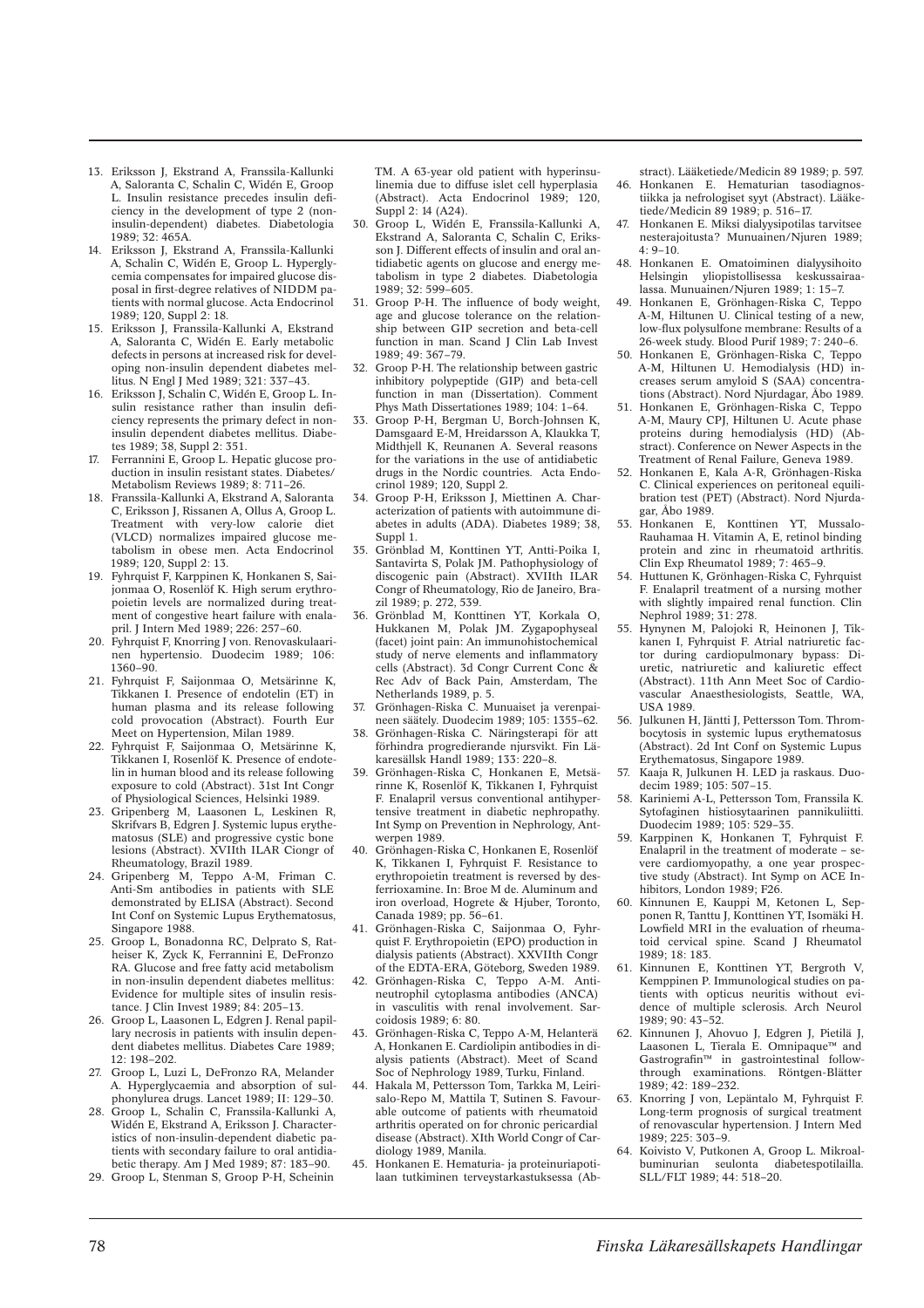- 65. Konttinen YT, editor. Potilasopas. Reumaliitto 1989.
- 66. Konttinen YT, editor. SLE potilasopas. Reumaliitto 1989.
- 67. Konttinen YT, Bergroth V, Kulomaa M, Nordström D, Segerberg-Konttinen M, Keinänen R, Kemppinen P, Hukkanen M, Grönblad M. Localization of lysozyme mRNA in rheumatoid synovial membrane by in situ hybridization. Ann Rheum Dis  $1989 \cdot 48 \cdot 912 - 17$
- 68. Konttinen YT, Grönblad M, Bergroth V, Santavirta S, Antti-Poika I. Presence of platelet glycoprotein Ib and IIb-IIIa in inflammatory and non-inflammatory synovium. J Rheumatol 1989; 16: 578–4.
- 69. Konttinen YT, Grönblad M, Hukkanen M, Kinnunen E, Polak JM, Gibson S, Mapp P, Revell P, Blake D. Immunostaining of pain fibers in osteoarthritis (Abstract). Symp on Pain in Osteoarthritis, Cancun, Mexico 1989.
- 70. Konttinen YT, Grönblad M, Hukkanen M, Kinnunen E, Santavirta S, Polak JM, Gibson S, Mapp P, Revell P, Blake D, Rees R. Pain fibers in osteoarthritis – a review. Semin Arthritis Rheum 1989; 18, Suppl 2: 35–40.
- 71. Konttinen YT, Grönblad M, Korkala O, Tolvanen E, Polak JM. Immunohistochemical demonstration of subclasses of inflammatory cell active, collagen-producing fibroblasts in lumbar facet joint plical tissue. Spine 1989.
- 72. Konttinen YT, Hoikka V, Landtman M, Saari H, Santavirta S, Metsärinne K, Seegmiller JE. Alkaptonuria/ochronosis: A report of a case and a review of literature. Clin Exp Rheumatol 1989; 7: 435–44.
- 73. Konttinen YT, Jungell O, Bergroth V, Hampf G, Kemppinen P, Malmström M. PHA stimulation of peripheral blood lymphocytes in oral lichen planus. Abnormality localized between interleukin-2 receptor ligand formation and gamma-interferon secretion. J Clin Lab Immunol 1989; 28: 33–7.
- 74. Konttinen YT, Nykänen P, Nordström D, Saari H, Sandelin J, Santavirta S, Kouri T. DNA synthesis in prolyl 4-hydroxylase positive fibroblasts in situ in synovial tissue. An autoradiography-immunoperoxidase double labeling study. J Rheumatol 1989; 16: 339–45.
- 75. Konttinen YT, Santavirta S, Kauppi M, Isomäki H, Slätis P, Hämäläinen M, Sakaguchi M. Atlantoaxial laxity in rheumatoid arthritis. Acta Orthop Scand 1989; 60: 379–82.
- 76. Konttinen YT, Segerberg-Konttinen M, Guseva N, Keinonen M, Kirtava ZZ, Kaarela K, Molander G, Lehtinen K, Sorsa S. Subjective disease experience in Sjögren's syndrome. A computerized discrimination analysis. Scand J Rheumatol 1989; 18: 13–20.
- 77. Konttinen YT, Segerberg-Konttinen M, Szöcsik K, Guseva N, Malmström M, Tuominen S. Oral parameters for the diagnosis of Sjögren's syndrome. Clin Exp Rheumatol 1989; 7: 159–62.
- 78. Konttinen YT, Sorsa T, Grönblad M, Malmström M, Saari H, Segerberg-Konttinen M, Saito T. Cellular and molecular aspects of inflammation. Proc Finn Dent Soc 1989; 85: 95–107.
- 79. Laasonen L, Gripenberg M, Leskinen J, Skrifvars B, Edgren J. Progressive cystic bone lesions in systemic lupus erythematosus (SLE). Scand J Rheumatol 1989; 18: 183–7.
- 80. Lautenschlager I, Suni J, Ahonen J, Grönhagen-Riska C, Ruutu P, Ruutu T, Tukiainen P. Detection of cytomegalovirus (CMV) by early antigen immunofluorescence test and by conventional tissue culture. Eur J Clin Microbiol Infect Dis 1989; 8: 610–3.
- 81. Lähdevirta J, Maury CPJ, Teppo A-M, Repo H. Raised levels of circulating tumour necrosis factor-alpha/cachectin in patients with acquired immunodeficiency syndrome: Pathogenetic implications (Abstract). Vth Int Conf on AIDS, Montreal, Canada 1989.
- 82. Mashkilleyson N, Konttinen YT, Visa K. Immigrant end resident inflammatory cells in perilesional and clinically uninvolved skin in pemphigus vulgaris. Acta Derm Venereol  $1989.69.424 - 8$
- 83. Maury CPJ. Anaemia in rheumatoid arthritis: Role of cytokines. Scand J Rheumatol 1989; 18: 3–5.
- 84. Maury CPJ. Monitoring the acute phase response: Comparison of tumour necrosis factor (cachectin) and C-reactive protein responses in inflammatory and infectious diseases. J Clin Pathol 1989; 42: 1078–82.
- 85. Maury CPJ. Sytokiinit ja sekundaarinen anemia. Duodecim 1989; 105: 493–5.
- 86. Maury CPJ, Juvonen E, Lähdevirta J, Andersson LC. Mechanism of anaemia and cachexia in chronic inflammatory disease: Role of monokines (Abstract). 3d Interscience World Conf on Inflammation, Monte Carlo 1989.
- 87. Maury CPJ, Lähdevirta J. Anaemia and lymphopenia in HIV infection: Relation to serum levels of tumor necrosis factor-alpha (Abstract). Vth Int Conf on AIDS, Montreal, Canada 1989; p. 611.
- 88. Maury CPJ, Partanen S, Juvonen E. Mechanism of anaemia in rheumatoid arthritis (Abstract). Scand J Rheumatol 1989; 18: 187.
- 89. Maury CPJ, Pettersson Tom. Detection of circulating tumor necrosis factor in systemic histiocytosis. Br I Haematol 1989: 71: 293–5.
- 90. Maury CPJ, Salo E, Pelkonen P. Elevated tumor necrosis factor in patients with Kawasaki disease. J Lab Clin Med 1989; 113: 651–4.
- 91. Maury CPJ, Salo E, Pelkonen P. Tumor necrosis factor in the circulation of patients with Kawasaki disease (Abstract). Clin Rheumatol 1989; 8: 42.
- 92. Maury CPJ, Teppo A-M. Cachectin/tumour necrosis factor alpha in the circulation of patients with rheumatic diseases. Int J Tissue React 1989; 11: 189–93.
- 93. Maury CPJ, Teppo A-M. Circulating tumor necrosis factor alpha (cachectin) in myocardial infarction. J Intern Med 1989; 225: 333–6.
- 94. Maury CPJ, Teppo A-M. Circulating tumor necrosis factor-alpha on patients with systemic lupus erythematosus (Abstract). Clin Rheumatol 1989; 8: 41–2.
- 95. Maury CPJ, Teppo A-M. Tumor necrosis factor in serum of patients with systemic lupus erythematosus. Arthritis Rheum 1989; 32:  $146 - 50$ .
- 96. Maury CPJ, Teppo A-M. Tumour necrosis factor in the circulation of patients with rheumatic diseases (Abstract). 3d Interscience World Conf on Inflammation, Monte Carlo 1989; p. 18.
- 97. Melander A, Bitzén P-O, Faber O, Groop L. Sulphonylurea antidiabetic drugs: An update on their clinical pharmacology and rational therapeutic use. Drugs 1989.
- 98. Metsärinne K. Renin substrate in human plasma and amniotic fluid (Dissertation). Comment Phys Math Dissertationes 1989; 103: 1–60.
- 99. Metsärinne K, Fyhrquist F, Rosenlöf K, Autero M, Pekonen F, Rutanen E-M. Renin substrate in human amniotic fluid. Clin Chim Acta 1989; 180: 221–30.
- 100. Metsärinne K, Fyhrquist F, Tötterman KJ, Tikkanen I. No effect of short-term angiotensin II infusion on plasma renin substrate levels in man. J Clin Endocrinol Metab 1989; 68: 386–91.
- 101. Metsärinne K, Tikkanen I, Grönhagen-Riska C, Tötterman KJ, Fyhrquist F. Basal and exercise levels of plasma atrial natriuretic peptide in uraemic patients (Abstract). XXVIth Congr EDTA-ETRA, Göteborg, Sweden 1989.
- 102. Nissinen A, Vinni S, Tuomilehto J, Fyhrquist F. Changes in blood pressure during the three first years of life (Abstract). 2d Int Conf on Preventive Cardiology, Washington, DC 1989.
- 103. Nordström D. Cellular inflammation in arthritis. A study of clinical, histological and immunological aspects in rheumatoid and reactive arthritis (Dissertation). Comment Phys Math Dissertationes 1989; 105: 1–120.
- 104. Nordström D. DNA synthesis in CD4 and CD8 positive cells in reactive and rheumatoid arthritis. Rheumatol Int 1989; 7: 67–70.
- 105. Nordström D, Konttinen YT. Reactive arthritis – an update. Biomed Pharmacother 1989; 43: 773–4.
- 106. Nyländen P, Törnroth T, Grönhagen-Riska C. Renal changes in transplant (Tx) patients on cyclosporin (CyA) treatment (Abstract). Meet Scand Soc Nephrol, Turku, Finland 1989.
- 107. Pettersson Tom. Nivelnesteen, pleuranesteen ja likvorin tutkiminen. Moodi 1989; 13: 198–200.
- 108. Pettersson Tom, Kariniemi A-L, Franssila K. Treatment of cytophagic histiocytic panniculitis with combination chemotherapy. Eur J Haematol 1989.
- 109. Piirainen H, Helve T, Törnroth T, Pettersson Tom. Amyloidosis in connective tissue disease. Scand J Rheumatol 1989; 18: 165–8.
- 110. Reunanen A, Bergman U, Borch-Johnsen K, Damsgaard E-M, Groop P-H, Hreidarsson A, Klaukkala T, Midthjell K. Variation in occurrence of type 2 diabetes in the Nordic countries. EDESG 24th Scient Meet, Belgium 1989.
- 111. Rosenlöf K, Grönhagen-Riska C, Sovijärvi A, Honkanen E, Tikkanen I, Ekstrand A, Piirilä P, Fyhrquist F. Beneficial effects of erythropoietin on haematological parameters, aerobic capacity and body fluid composition in patients on haemodialysis. J Intern Med 1989; 226: 311–7.
- 112. Saari H, Konttinen YT. Determination of synovial fluid hyaluronate concentration and polymerization by high performance liquid chromatography. Ann Rheum Dis 1989; 48: 565–70.
- 113. Saari H, Konttinen YT, Santavirta S. Synovial fluid hyaluronic acid: A study using high pressure liquid chromatography with size exclusion column. Med Sci Res 1989; 17: 99–101.
- 114. Saari H, Konttinen YT, Sorsa T, Friman C. Hyaluronic acid (HA) as a marker for disease activity, morning stiffness and oxygen free radical (ODFR) induced damage in RA. Scand J Rheumatol 1989; 18: 183–7.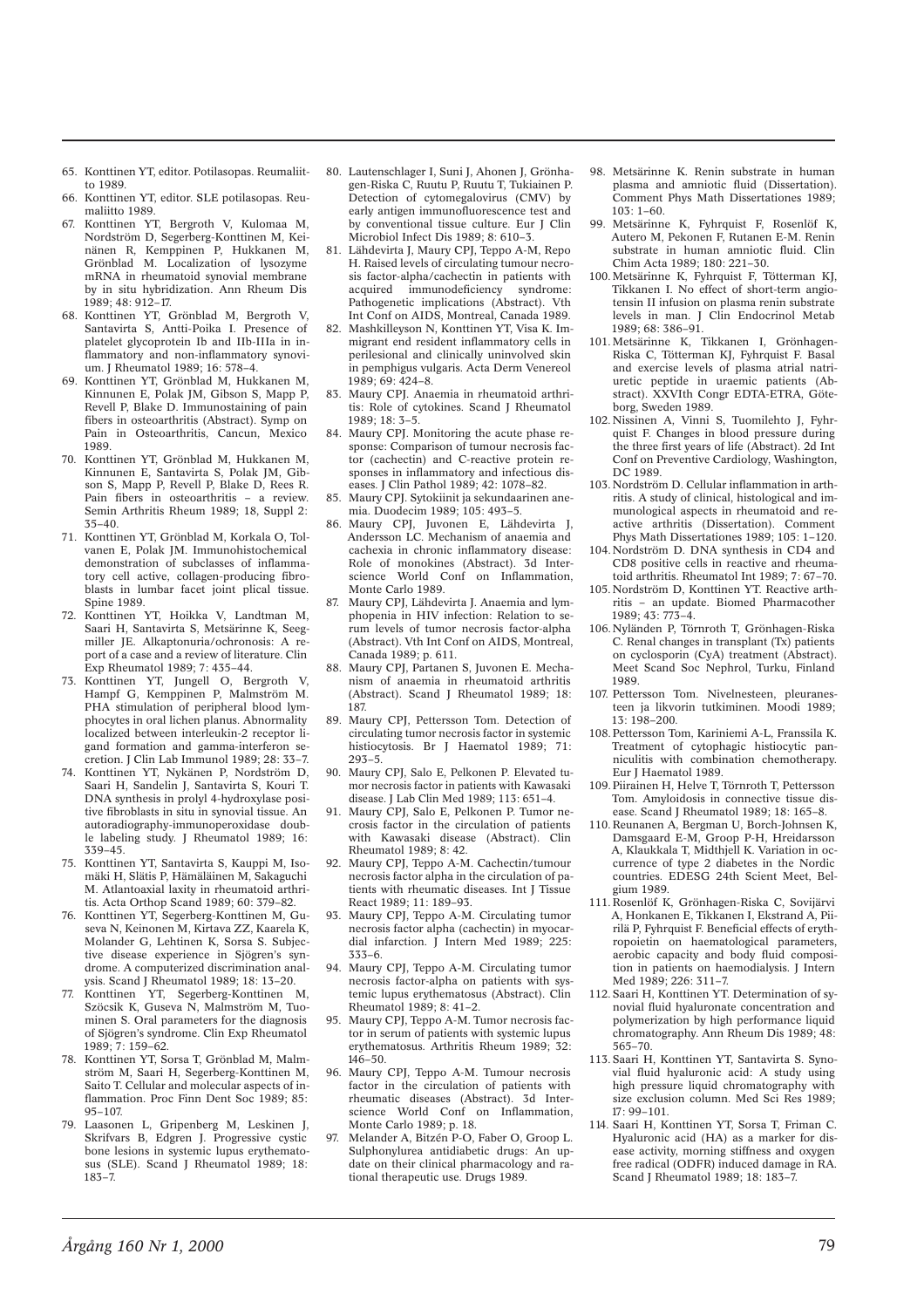- 115. Saari H, Konttinen YT, Sorsa T, Nordström D, Honkanen V. Hyaluronaatti nivelreumassa aamujäykkyyden aiheuttajana ja happiradikaalivaurion indikaattorima. Finn J Orthop Traumatol 1989; 12(2): 173–7.
- 116. Saari H, Konttinen YT, Tulamo R-M, Antti-Poika I, Honkanen V. Concentration and degree of polymerization in equine synovial fluid. Am J Vet Res 1989; 50(12): 2060–3.
- 117. Saari H, Sorsa T, Konttinen YT. Oxygen derived free radical (ODFR) induced depolymerization of synovial fluid hyaluronic acid (SF-HA) (Abstract). 3d Int World Conf on Inflammation, Antirheumatics, Analgesics, Immunomodulators, Monte Carlo 1989; p. 348.
- 118. Saari H, Sorsa T, Konttinen YT, Friman C. Reaktiiviset happiyhdisteet ja nivelnesteen hyaluronaatti. Finn J Orthop Traumatol 1989; 12 (3): 295–300.
- 119. Salminen K, Tikkanen I, Saijonmaa O, Nieminen M, Fyhrquist F, Frick MH. Modulation of coronary tone in acute myocardial infarction by endotelin. Lancet 1989; II: 747.
- 120. Saloranta C, Eriksson J, Widén E, Groop L. The glucose-fatty acid cycle is not responsible for the insulin resistance seen in firstdegree relatives of NIDDM patients (Abstract). Acta Endocrinol 1989; 120, Suppl 2: 29(A54).
- 121. Saloranta C, Groop L. Effect of plasma FFA level on glucose and FFA metabolism in NIDDM (Abstract). Diabetes 1989; 38, Suppl 2: 223A.
- 122. Saloranta C, Taskinen M-R, Groop L. Nonesterified fatty acids and hepatic glucose production in type 2 (non-insulin-dependent) diabetes. Diabetologia 1989; 32: 536A.
- 123. Santavirta S, Konttinen YT, Nordström D, Bergroth V, Antti-Poika I, Eskola A. Immune-inflammatory response in infected arthroplasties. Acta Orthop Scand 1989; 60: 116–8.
- 124. Santavirta S, Konttinen YT, Tallroth K, Eskola A, Bergroth V, Lindholm TS. Agres-siivinen granulomatoosi lonkka-artroplastiassa kliinisenä immunopatologisena ilmiönä. Finn J Orthop Traumatol 1989; 12: 231–3.
- 125. Scheinin T, Groop L, Koskimies S, Kontiainen S. Insulin responses in patients with insulin-dependent diabetes mellitus. Autoimmunity 1989; 4: 59–68.
- 126. Segerberg M. The diagnosis of Sjögren's syndrome. Histopathological and immunological studies (Dissertation). Helsinki 1989.
- 127. Sinisalo M, Aro A, Ebeling P, Groop P-H, Koivisto V. Effect of guar gum on zinc and magnesium status of diabetic patients. Trace Elements in Med 1989; 6: 12–17.
- 128. Slätis P, Santavirta S, Sandelin J, Konttinen YT. Vertical subluxation of the odontoid process in rheumatoid cervical spine. J Bone Joint Surg (Am) 1989; 71: 189–95.
- 129. Sorsa T, Konttinen YT, Lauhio A, Saari H, Suomalainen K, Lindy S. Gold(I) compounds and human neutrophil collagenase.  $\hat{J}$  Rheumatol 1989; 16(7): 1009–10.
- 130. Sorsa T, Konttinen YT, Saari H, Lauhio A, Kankaanpää U, Vauhkonen M, Suomalainen K, Lindy S. Reumaattisen nivelkudoksen kollagenaasin solualkuperä ja toimintamekanismi. Finn J Orthop Traumatol 1989; 12(3): 307–8.
- 131. Sorsa T, Saari H, Konttinen YT, Suomalainen K, Lindy S. The effect of oxygen radicals and gold (I) compounds on human neutrophil collagenase (Abstract). 19th FEBS Meet, Rome 1989; p. 186.
- 132. Sorsa T, Saari H, Konttinen YT, Uitto V-J, Lindy S. Human neutrophil collagenase and oxygen derived free radicals. N Engl J Med 1989; 321: 327–8.
- 133. Sorsa T, Suomalainen K, Konttinen YT, Saari H, Lindy S, Uitto V-J. Identification of proteases capable of further degrading native 3/4 and 1/4 collagen fragments generated by collagenase. Proc Finn Dent Soc 1989; 85: 3–11.
- 134. Syrjänen J, Teppo A-M, Valtonen VV, Iivanainen M, Maury CPJ. Acute phase response in cerebral infarction. J Clin Pathol 1989; 42: 63–68.
- 135. Tallroth K, Eskola A, Santavirta S, Konttinen YT, Lindholm TS. Aggressive granulomatous lesions in hip arthroplasty. J Bone Joint Surg (Br) 1989; 71B: 571–5.
- 136. Tikkanen I, Fyhrquist F. Endoteliini. Duodecim 1989; 105: 1567–70.
- 137. Tikkanen I, Hynynen M, Salmenperä M, Harjula A, Fyhrquist F, Heinonen J, Atrial transmural pressure is the main determinant of atrial natriuretic peptide (ANP) release during cardiac tamponade in pigs (Abstract). XXXI Int Congr of Physiol Sciences, Helsinki 1989.
- 138. Tikkanen I, Leinonen H, Näveri H, Sovijärvi A, Fyhrquist F. Basal and exercise plasma levels of atrial natriuretic peptide and noradrenaline in congestive heart failure. In: Kaufmann W, Wambach G, editors. Endocrinology of the Heart, Springer, München 1989; pp. 186–8.
- 139. Tikkanen I, Metsärinne K, Grönhagen-Riska C, Fyhrquist F. Plasma level of atrial natriuretic peptide as an indicator of cardiac state in uraemic patients (Abstract). Meet of the Scand Soc of Nephrology, Turku, Finland 1989.
- 140. Tikkanen I, Tikkanen T, Sariola H, Svartström-Fraser M, Fyhrquist F. Attenuated diuretic and natriuretic effect of atrial natriuretic peptide (ANP) in rats with heart failure. In: Brenner BM, Laragh JG, editors. Progress in Atrial Peptide Research, Am Soc Hypertension Series Vol 3, Raven Press, New York 1989.
- 141. Tikkanen T. Atrial natriuretic peptide in experimental heart failure (Dissertation). Comment Phys Math Dissertationes 1989; 106: 1–86.
- 142. Tikkanen T. Effects of captopril and NaCl loading on plasma atrial natriuretic peptide (ANP) in rats with chronic heart failure. Scand J Clin Lab Invest Diss 25 1989; 49: 113–20.
- 143. Tikkanen T, Tikkanen I, Sariola H, Svartström-Fraser M, Fyhrquist F. Attenuated diuretic and natriuretic effect of atrial natriuretic peptide (ANP) in rats with heart failure. Horm Metab Res 1989; 21: 185–8.
- 144. Tsai V, Bergroth V, Zvaifler N. Dendritic cells in health and disease. J Autoimmunity 1989; Suppl 2: 33–4.
- 145. Widén E, Franssila-Kallunki A, Ekstrand A, Eriksson J, Groop L. Short-term insulin therapy does not result in a sustained improvement of glycemic control in patients with NIDDM (Abstract). Acta Endocrinol 1989; 120; Suppl 2: 37 (A70).
- 146. Widén E, Franssila-Kallunki A, Schalin C, Groop P-H. What is the treatment of choice for secondary drug failure in NIDDM? (Abstract). Diabetes 1989; 38, Suppl 2: 323  $(81A)$
- 147. Ylinen K, Grönhagen-Riska C, Honkanen E, Kuhlbäck B. Survival of amyloidosis patients

in dialysis (Abstract). Meet of the Scand Soc of Nephrology, Turku, Finland 1989.

- 1. Andersson S, Hallman M, Tikkanen I, Fyhrquist F. Birth stress increases fetal atrial natriuretic factor (Abstract). Am J Obstet Gynecol 1990; 3: 872–3.
- 2. Antti-Poika I, Soini J, Tallroth K, Yrjönen T, Konttinen YT. Clinical relevance of discography combined with CT scanning. J Bone Joint Surg (Br) 1990; 72B: 480–5.
- 3. Bonadonna RC, Groop L, Kramer N, Ferrannini E, DelPrato S, DeFronzo RA. Obesity and insulin resistance in man. A dose response study. Metabolism 1990; 39: 452–9.
- 4. Eklund B, Honkanen E, Kala A-R. Catheter configuration and outcome in CAPD patients (Abstract). Vth Congr Int Soc Perit Dial, Kyoto, Japan 1990; SS-07–04.
- 5. Ekstrand A, Ahonen J, Grönhagen-Riska C, Groop L. What causes diabetes secondary to steroid therapy – insulin resistance, insulin deficiency, or both? (Abstract). Kidney Int 1990; 37: 1384.
- 6. Ekstrand A, Groop L, Pettersson E, Grönhagen-Riska C, Laasonen E, Ahonen J. Hur påverkar njurtransplantation diabetessjukdomens förlopp? Fin Läkaresällsk Handl 1990; 134: 25–30.
- 7. Ekstrand A, Grönhagen-Riska C, Ahonen J, Groop L. Reversal of steroid-induced insulin resistance by a nicotinic acid derivative in man (Abstract). Kidney Int 1990; 37: 1389.
- 8. Ekstrand A, Pettersson E, Grönhagen-Riska C, Laatikainen L, Laasonen E, Matikainen E, Ahonen J, Groop L. Three year follow up of type 1 diabetic patients after kidney transplantation (Abstract). Diabetologia 1990; 33. 9. Eriksson J, Ekstrand A, Franssila-Kallunki
- A, Saloranta C, Schalin C, Widén E, Groop L. Do relatives of type 2 diabetics develop diabetes because they are obese or do they develop obesity because they are diabetics? (Abstract). Diabetologia 1990; 33.
- 10. Eriksson J, Häggblom M, Forsén B, Teppo A-M, Groop L. Characterization of NIDDM and IDDM in a defined geographical population in Western Finland (Abstract). Acta Endocrinol 1990; 122, Suppl 3: 13 (A22).
- 11. Eriksson J, Melander A, Groop L. Acetylsalicylic acid improves basal and first-phase insulin secretion in non-insulin dependent diabetics (Abstract). Acta Endocrinol 1990; 122, Suppl 3: 13 (A21).
- 12. Franssila-Kallunki A, Ekstrand A, Rissanen A, Blomqvist A-C, Saarinen H, Groop L. Comparison of four different methods for the measurement of body composition (Abstract). Acta Endocrinol 1990; 122, Suppl 3: 15.
- 13. Franssila-Kallunki A, Schalin C, Ekstrand A, Saloranta C, Eriksson J, Groop L. The myth of insulin resistance associated with aging (Abstract). Diabetologia 1990; 33.
- 14. Friman C, Saari HT, Konttinen YT, Sorsa T. Myeloperoxidase/hypochlorous acid (MPO/ HClO) induced depolymerization of synovial fluid (SF) hyaluronate: Fact or artefact? (Abstract). Scand J Rheumatol 1990; 15, Suppl 85.
- 15. Fyhrquist F, Saijonmaa O, Metsärinne K, Sirviö M-L. Atrial natriuretic peptide (ANP) and nitroglycerine reduce endothelin secretion from cultured endothelial cells (Abstract). Am J Hypertens 1990; 3(5, part 2): 90.
- 16. Fyhrquist F, Saijonmaa O, Metsärinne K,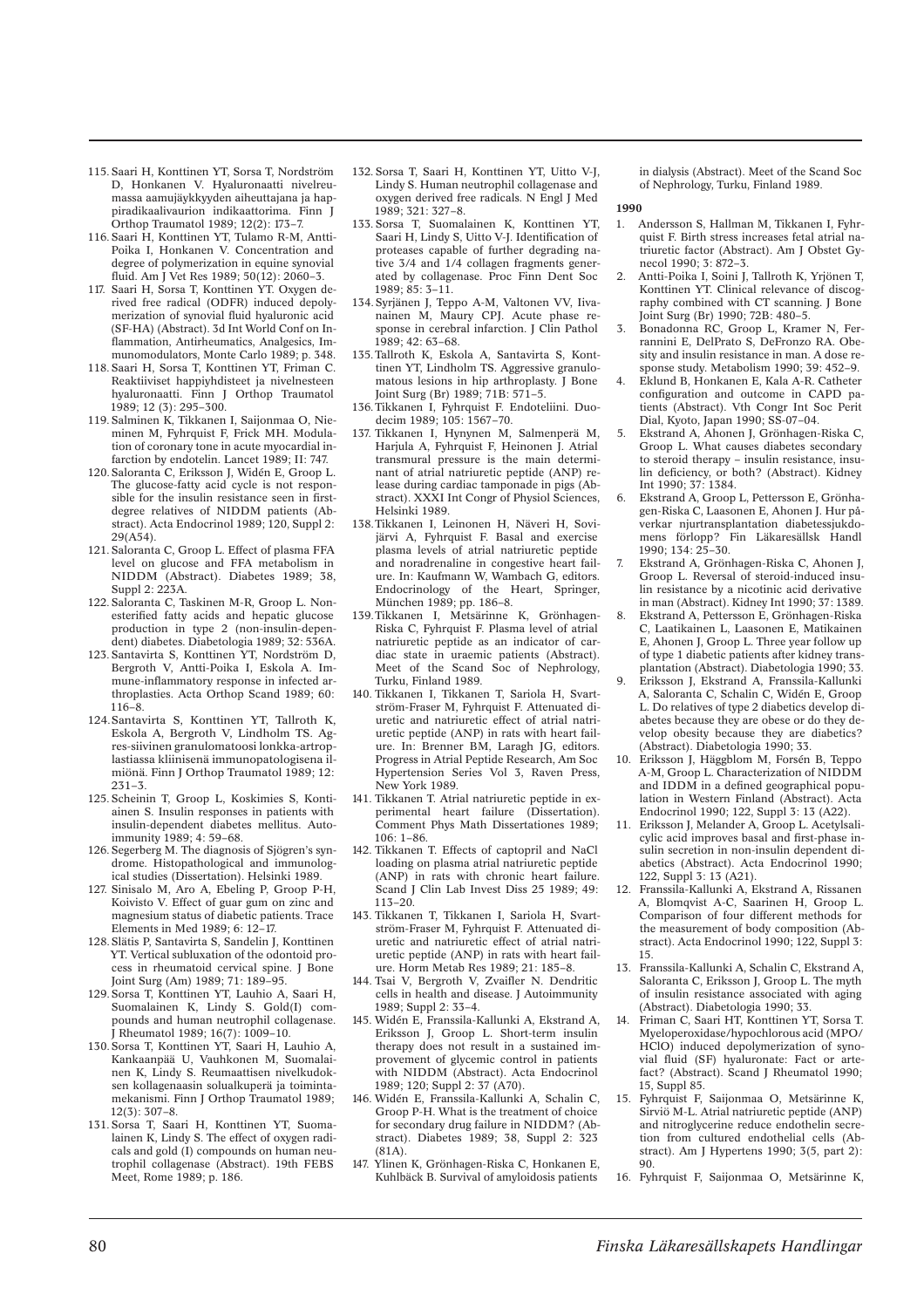Tikkanen I, Rosenlöf K, Tikkanen T. Raised plasma endothelin I concentration following cold pressor test. Biochem Biophys Res Comm 1990; 169: 217–21.

- 17. Fyhrquist F, Sirviö M-L, Metsärinne K, Saijonmaa O. Predominant pulmonary uptake of labeled endothelin (ET) in the rat suggests detoxifying role for the lungs (Abstract). Am J Hypertens 1990: 3(5, part 2):  $90^{\circ}$
- 18. Groop L. Voidaanko diabeettista nefropatiaa ehkäistä? Duodecim 1990; 106: 695– 703.
- 19. Groop L, Bonadonna R, DelPrato S, Ratheiser K, DeFronzo R. Effect of prolonged overnight fasting on energy metabolism in non-insulin-dependent diabetic and nondiabetic subjects. Acta Endocrinol 1990;  $123 \cdot 30 - 6$
- 20. Groop L, Groop P-H, Stenman S. Combined insulin-sulfonylurea therapy in treatment of NIDDM. Diabetes Care 1990; 13, Suppl 3: 47–52.
- 21. Groop L, Koranyi L, Eriksson J, Schalin C. Insulin resistance in NIDDM is not associated with a defect in the expression of insulin-responsive glucose transporter mRNA (GLUT 4) in human skeletal muscle (Abstract). Diabetes 1990; 39, Suppl 1: 12A.
- 22. Groop L, Koranyi L, Eriksson J, Schalin C, Permutt A. Expression of insulin-responsive glucose transporter mRNA in skeletal muscle of patients with type 2 diabetes (Abstract). Diabetologia 1990; 33.
- 23. Groop L, Mäkipernaa A, Stenman S, De-Fronzo R, Teppo A-M. Urinary excretion of kappa light chains in patients with diabetes mellitus. Kidney Int 1990; 37: 1120–5.
- 24. Groop L, Schalin C, Franssila-Kallunki A, Widén E, Eriksson J. Sulfonylurea failure in non-insulin-dependent diabetes mellitus. Am J Med 1990; 88: 446.
- 25. Groop L, Stenman S, Groop P-H, Mäkipernaa A, Teppo A-M. The effect of exercise on urinary excretion of different size proteins in patients with insulin-dependent diabetes mellitus. Scand J Clin Lab Invest 1990; 50: 525–32.
- 26. Groop L, Uusitupa M. Aikuistyypin diabeteksen lääkehoito. Duodecim 1990; 106: 759–65.
- 27. Grönhagen-Riska C. ACE-hämmarnas effekt på njurfunktionen. Nord Med 1990; 105: 219–22.
- 28. Grönhagen-Riska C. Diabeettisen nefropatian kliininen kulku ja ennuste (Abstract). Lääketiede/Medicin 90, 1990, Helsinki.
- 29. Grönhagen-Riska C, Honkanen E, Metsärinne K, Rosenlöf K. ACE inhibition versus beta-blockade in antihypertensive therapy of diabetic (type 1) nephropathy (Abstract). Nephrol Dial Transplant 1990; 5: 672.
- 30. Grönhagen-Riska C, Honkanen E, Metsärinne K, Rosenlöf K, Tikkanen I, Tikkanen T, Fyhrquist F. ACE inhibition versus conventional antihypertensive treatment (betablockade) in diabetic nephropathy (Abstract). Am Soc Hypert 5th Meet, New York, USA 1990.
- 31. Grönhagen-Riska C, Honkanen E, Metsärinne K, Rosenlöf K, Tikkanen I, Tikkanen T, Fyhrquist F. ACE inhibition versus conventional antihypertensive treatment (betablockade) in diabetic nephropathy (Abstract). Am J Hypertens 1990; 3: 37A.
- 32. Grönhagen-Riska C, Honkanen E, Rosenlöf K, Tikkanen I, Fyhrquist F. Resistance to erythropoietin treatment is reversed by des-

ferrioxamine (Abstract). In: Marc E, Broe E de, editors. Aluminum and Iron Overload in Haemodialysis, Hogrefe & Huber, Toronto 1989; pp, 56–61.

- 33. Grönhagen-Riska C, Teppo A-M, Helanterä A, Honkanen E. Cardiolipin antibodies in dialysis patients (Abstract). Kidney Int 1990; 37: 1382.
- 34. Grönhagen-Riska C, Teppo A-M, Helanterä A, Honkanen E, Julkunen H. Raised concentrations of antibodies to cardiolipin in patients receiving dialysis. Br Med J 1990; 300: 1696–7.
- 35. Grönhagen-Riska C, Willebrand E von, Honkanen E, Laasonen L, Törnroth T. Interstitial cellular infiltration detected by fineneedle aspiration biopsy in nephritis. Clin Nephrol 1990; 34: 189–96.
- 36. Grönhagen-Riska C, Willebrand E von, Tikkanen I, Honkanen E, Miettinen A, Holthöfer R, Törnroth T. The effect of cyclosporin A on the interstitial mononuclear cell infiltration and the induction of Heymann's nephritis. Clin Exp Immunol 1990; 79: 266–72.
- 37. Helin K, Tikkanen I, Sybertz EJ, Vemulapalli S, Sariola H, Näveri H, Fyhrauist F. High plasma atrial natriuretic peptide (ANP) levels in chronic heart failure are further elevated by SCH 39370, a neutral mealloendopeptidase (NEP) inhibitor (Abstract). 16th Progr Rep Meet, Finnish Cardiac Soc, Helsinki 1990.
- 38. Honkanen E. Akuutit vaskulaariset munuaisten toimintahäiriöt (Abstract). Lääketiede/Medicin 90; 1990; p. 289.
- 39. Honkanen E. Etenevän munuaisten vajaatoiminnan dieettihoi§to (Abstract). Lääketiede/ Medicin 90; 1990; p. 350–1.
- 40. Honkanen E. Virtsainfektioiden hoito ja esto (Abstract). Suom gynekol.yhd. urogynekologinen postgradutaekurssi 1990.
- 41. Honkanen E, Eklund B, Laasonen L, Ylinen K, Grönhagen-Riska C. Reposition of a displaced peritoneal catheter: The Helsinki whiplash method. In: Khanna R, Nolp KD, Prowant BF, Twardofski ZJ, Oreopoulos DG. Advances in peritoneal dialysis, Dallas Texas, Toronto Peritoneal Dialysis Bull Inc 1990; 6: 159–64.
- 42. Honkanen E, Eklund B, Ylinen K, Grönhagen-Riska C. Reposition of a displaced peritoneal catheter: The Helsinki whiplash method (Abstract). Perit Dial Int 1990; 10, Suppl 1: 79.
- 43. Honkanen E, Grönhagen-Riska C, Teppo A-M, Maury CPJ. Serum amyloid-A (SAA) during hemodialysis (Abstract). Nephrol Dial Transplant 1990; 5: 724.
- 44. Honkanen E, Grönhagen-Riska C, Teppo A-M, Maury CPJ. Serum amyloid-A (SAA) during hemodialysis (Abstract). XIIIth Congr of the EDTA, Vienna 1990.
- 45. Honkanen E, Grönhagen-Riska C, Teppo A-M, Maury CPJ, Hiltunen U. Hemodialysis (HD) increases serum amyloid A (SAA) concentrations (Abstract). Kidney Int 1990; 37: 1386.
- 46. Honkanen E, Kala A-R, Grönhagen-Riska C. Clinical experiences on peritoneal equilibration test (PET) (Abstract). Kidney Int 1990; 37: 1385.
- 47. Honkanen VEA, Pelkonen P, Konttinen YT, Mussalo-Rauhamaa H, Lehto J, Westermarck T. Serum cholesterol and vitamins A and E in juvenile chronic arthritis. Clin Exp Rheumatol 1990; 8: 187–91.
- 48. Hynynen M, Harjula A, Salmenperä M, Tikkanen I, Fyhrquist F, Mattila S. Plasma

atrial natriuretic factor concentration in a heart-lung transplant recipient. J Heart Transplant 1990; 9: 444–6.

- 49. Hynynen M, Olkkola KT, Palojoki R, Tikkanen I, Fyhrquist F. Pharmacokinetics of atrial natriuretic factor during cardiopulmonary bypass (Abstract). 12th Ann Meet Soc for Cardiovascular Anesthhesiologists, Orlando, Florida 1990.
- 50. Hynynen M, Salmenperä M, Harjula ALJ, Tikkanen I, Fyhrquist F, Heinonen J. Atrial pressure and hormonal and renal responses to acute cardiac tamponade. Ann Thorac Surg 1990; 49: 632–7.
- 51. Härmä M, Rautio J, Asko-Seljavaara S, Laasonen L. Suitability of the scapular flap for reconstructions of the foot (Abstract). Congr Eur Ass of Plastic Surgeons, Strasbourg, France 1990.
- 52. Janin A, Konttinen YT, Grönblad M, Karhunen P, Gosset D, Malmström M. Fibroblast markers in labial salivary gland biopsies in progressive systemic sclerosis. Clin Exp Rheumatol 1990; 8: 237–42.
- Juvonen E, Ikkala E, Fyhrquist F, Ruutu T. Autosomal dominant erythrocytosis caused by increased sensitivity to erythropoietin. Blood 1990.
- 54. Kinnunen J, Saarinen O, Ahovuo J, Edgren J, Laasonen L, Pietilä J. Urography with spasmolytics. Röntgen B1 1990; 43: 20–3.
- 55. Klockars M, Pettersson Tom, Fröseth B, Selroos O, Stenman U-H. Concentration of tumor-associated trypsin inhibitor (TATI) in pleural effusions. Chest 1990; 98: 1159–64.
- 56. Klockars M, Pettersson Tom, Vilja P, Essen R von. Synovial fluid ferritin, lactoferrin and adenosine deaminase in rheumatic diseases. Br J Rheumatol 1990; 29: 318–9.
- 57. Konttinen YT, Essen R von, Grönblad M, Vahvanen V, Santavirta S, Antti-Poika I, Hämäläinen M. Fibroblasts in synovitis in rheumatoid arthritis but not in noninflammatory synovial tissue in meniscus lesions express the carboxyterminal domain of procollagen type I. Am J Clin Pathol 1990; 93:  $340-6$
- 58. Konttinen YT, Grönblad M, Antti-Poika I, Seitsalo S, Santavirta S, Hukkanen M, Polak JM. Neuroimmunohistochemical analysis of peridiscal nociceptive neural elements. Spine 1990; 15: 383–6.
- 59. Konttinen YT, Grönblad M, Korkala O, Tolvanen E, Polak JM. Immunohistochemical demonstration of subclasses of inflammatory cells and active, collagen-producing fibroblasts in the synovial plicae of lumbar facet joints. Spine 1990; 15: 387–90.
- 60. Konttinen YT, Hukkanen M, Segerberg M, Rees E, Kemppinen P, Sorsa T, Saari H, Polak JM, Santavirta S. Normaalin ja tulehduksellisen nivelkalvon hermotus konfokaalisella laser scanning image-analyysilla ja APAAB-ABC kaksoisvärjäyksellä tutkittuna (Abstract). SOT 1990; 13: 393–7.
- 61. Konttinen YT, Kinnunen E, Kemppinen P, Juntunen J, Koskenvuo M. Lymphocytic activation in discordant multiple sclerosis twin pairs. J Neuroimmunol 1990; 27: 1-8.
- Konttinen YT, Kulomaa M, Segerberg-Konttinen M, Nordström D, Keinänen R, Grönblad M, Malmström M. Localization of lysozyme mRNA in the labial salivary glands by in situ hybridization in Sjögren's syndrome. Scand J Dent Res 1990; 98: 318–25.
- 63. Konttinen YT, Michelsson J-E, Tolvanen WE, Bergroth V. Primary inflammatory reaction in synovial fluid and tissue in rabbit im-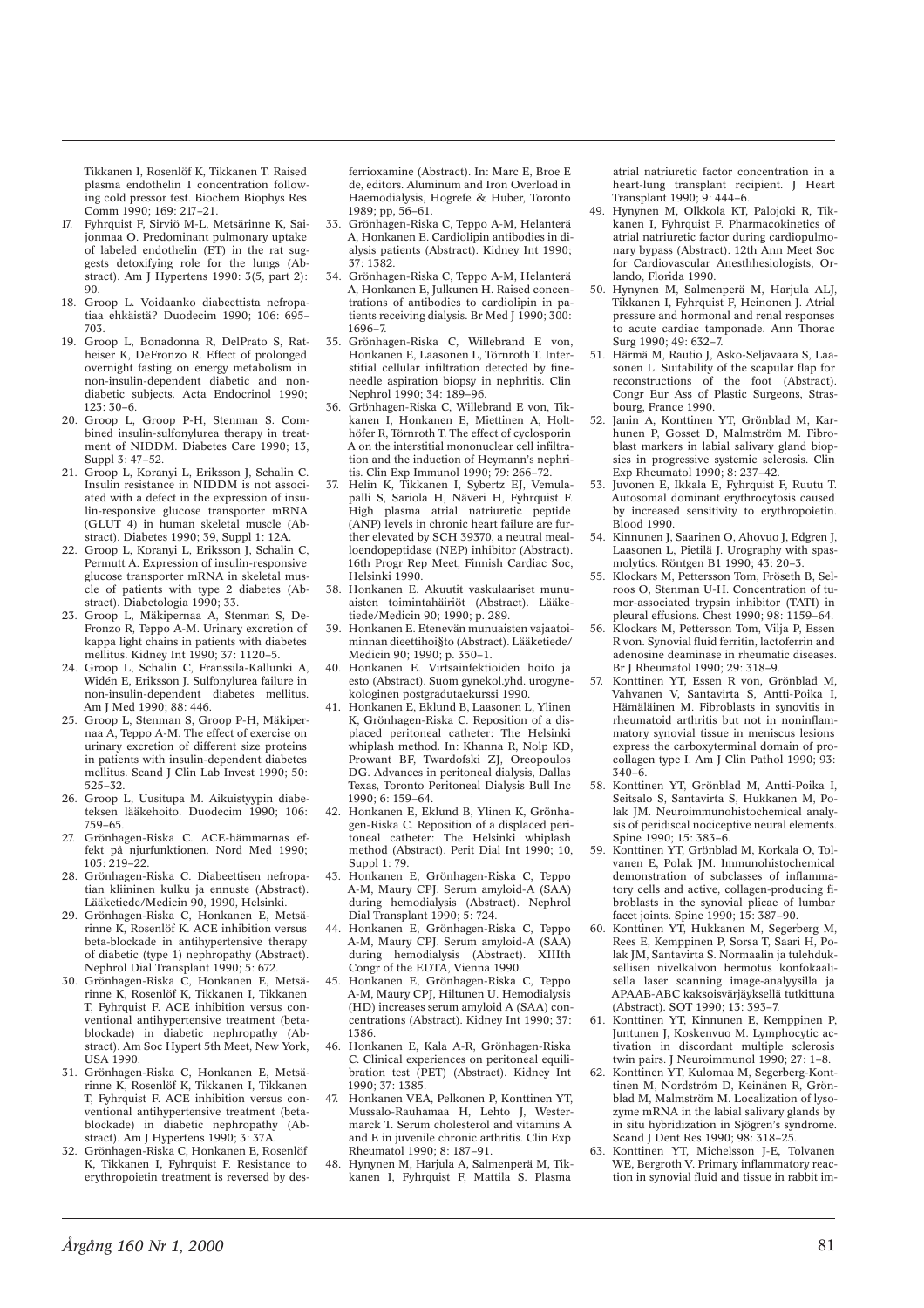mobilization osteoarthritis. Clin Orthop 1990; 260: 280–6.

- 64. Konttinen YT, Pettersson Tom, Kemppinen P, Friman C. Spontaneous and in vitro activation of synovial fluid and peripheral blood lymphocytes in rheumatoid arthritis. Clin Rheumatol 1990; 9: 325–32.
- 65. Konttinen YT, Saari H, Honkanen VEA, Szocsik K, Mussalo-Rauhamaa H, Tulensalo R, Friman C. Serum baseline hyaluronate and disease activity in rheumatoid arthritis. Clin Chim Acta 1990; 193: 39–48.
- 66. Konttinen YT, Santavirta S, Grönblad M, Kauppi M, Sakaguchi M, Hämäläinen M, Michelsson J-E, Polak JM, Dahl DA. Retrospective clinical and neuroimmunohistochemical study of rheumatoid arthritic patients with atlanto-axial subluxation. Scand J Rheumatol 1990; 19: 43–9.
- 67. Konttinen YT, Tuominen S, Segerberg-Konttinen M, Jungell P, Malmström MJ, Grönblad M, Guven O, Santavirta S, Panula P. Mast cells in the labial salivary glands of patients with Sjögren's syndrome: A histochemical, immunohistochemical and electron microscopical study. Ann Rheum Dis 1990; 49: 685–9.
- 68. Laasonen L, Gripenberg M, Leskinen R, Skrifvars B, Edgren J. A subset of systemic lupus erythematosus with progressive cystic bone lesions. Ann Rheum Dis 1990; 49: 118–20.
- 69. Laasonen L, Saarinen O. Konventionaalinen röntgendiagnostiikka perifeerisissä artriiteissa (Abstract). Reumakurssi, Helsinki 1990.
- 70. Laasonen L, Saarinen O. Munuaisten parenkyymisairaudet ultraäänessä (Abstract). Suom Lääket-Biol ultraääniseur kevätkok 1990.
- 71. Leinonen H, Näveri H, Tikkanen I, Sovijärvi A, Fyhrquist F. Response of plasma natriuretic peptide and catecholamines to dynamic exercise in patients with dilated cardiomyopathy (Abstract). Xth World Congr od Cardiology, Manila 1990.
- 73. Maury CPJ. β-2-microglobulin amyloidosis. A systemic amyloid disease affecting primarily synovium and bone in long-term dialysis patients. Rheumatol Int 1990; 10: 1–8.
- 73. Maury CPJ. Isolation and characterization of cardiac amyloid in familial amyloid polyneuropathy type IV (Finnish): Relation of the amyloid protein to variant gelsolin. Biochim Biophys Acta 1990; 1096: 84–6.
- 74. Maury CPJ, Alli K, Baumann M. Finnish hereditary amyloidosis. Amino acid sequence homology between the amyloid fibril protein and human plasma gelsolin. FEBS Letters 1990; 260: 85–7.
- 75. Maury CPJ, Kere J, Tolvanen R, Chapelle A de la. Finnish hereditary amyloidosis is caused by a single nucleotide substitution in the gelsolin gene. FEBS Letters 1990; 276: 75–7.
- 76. Maury CPJ, Lähdevirta J. Circulating cytokine levels in AIDS: Correlation with haematological abnormalities (Abstract). J Intern Med 1990; Suppl 733: 45.
- 77. Maury CPJ, Lähdevirta J. Correlation of serum cytokine levels with haematological abnormalities in human immunodeficiency virus infection. J Intern Med 1990; 227: 253–7.
- 78. Maury CPJ, Lähdevirta J. Gelsolin-related amyloidosis: Immunohistochemical studies in Finnish hereditary amyloidosis (Abstract). Vth Int Symp on Amyloidosis 1990.
- 79. Metsärinne K, Julkunen H, Pettersson Tom,

Laasonen L, Friman C. Echocardiographic findings in SLE patients (Abstract). XXIIId Scand Congr of Rheumatology, Tampere, Finland 1990.

- 80. Metsärinne K, Pekonen F, Fyhrquist F. Localization of renin substrate in fetoplacental tissue. Acta Endocrinol 1990; 123: 113–7.
- 81. Metsärinne K, Saijonmaa O, Fyhrquist F. No effect of exercise on plasma endothelin levels in man (Abstract). XIIth Congr of Eur Soc of Cardiology, Stockholm 1990.
- 82. Nordström D. DNA synthesis in CD4 positive and CD8-positive cells in synovial fluid of patients with reactive and rheumatoid arthritis (Abstract). Clin Digest Series (Orthopedics) 1990.
- 83. Nordström D. Reaktiv artrit patogenetiska aspekter. Fin Läkaresällsk Handl 1990;  $134 \cdot 49 - 54$
- 84. Nyländen P, Törnroth T, Grönhagen-Riska C. Renal changes in transplant patients on cyclosporin (CyA) treatment (Abstract). Kidney Int 1990; 37: 1384.
- 85. Näveri H, Leinonen H, Sovijärvi A, Tikkanen I, Härkönen M. Increased skeletal muscle carnitine palmityl-transferase activity in congestive heart failure (Abstract). XI-Ith Congr of Eur Soc of Cardiology, Stockholm 1990.
- 86. Pesonen E, Merritt A, Heldt G, Sahn DJ, Elias W, Tikkanen I, Fyhrquist F, Andersson S. Correlation of patent ductus arteriosus shunting with plasma atrial natriuretic factor. Concentration in preterm infants with respiratory distress syndrome. Pediatr Res 1990; 27: 137–9.
- 87. Pesonen E, Merritt A, Heldt G, Sahn DJ, Elias W, Tikkanen I, Fyhrquist F, Andersson S. Plasma atrial natriuretic factor concentration in preterm infants with respiratory distress syndrome. Pediatr Res 1990; 27: 137–9.
- 88. Pettersson Tom, Friman C, Teppo L, Pukkala E, Franssila K. An association between SLE and lymphoma (Abstract). XXIIId Scand Congr of Rheumatology, Tampere, Finland 1990.
- 89. Pettersson Tom, Gripenberg M, Molander G, Friman C. Severe immunological reaction induced by sulphasalazine. Br J Rheumatol 1990; 29: 239–40.
- 90. Pettersson Tom, Kariniemi A-L, Franssila K. Treatment of cytophagic histiocytic panniculitis with combination chemotherapy. Eur J Haematol 1990; 44: 77–8.
- 91. Pettersson Tom, Riska H, Fröseth B. Eosinophilic granulocytes and eosinophilic cationic protein in pleural effusion (Abstract). 35th Nord Congr on Pneumonology, Turku, Finland 1990.
- 92. Pitkänen E, Pitkänen OM. 1,5-anhydro-Dglucitol – A novel type of sugar in the human organism. Scand J Clin Lab Invest 1990; 201: 55–62.
- 93. Pitkänen E, Pitkänen OM. Plasma 1,5-anhydroglucitol in experimental galactosemia in the rat. Experientia 1990; 46: 85–7.
- 94. Rautio J, Asko-Seljavaara S, Laasonen L, Härmä M. Suitability of the scapular flap for reconstructions of the foot. Plast Reconstr Surg 1990; 85: 922–8.
- 95. Remes J, Tikkanen I, Fyhrquist F, Pyörälä K. Can atrial natriuretic peptide measurements be utilized in the diagnosis of heart failure? (Abstract). XIIth Congr of Eur Soc of Cardiology, Stockholm 1990.
- 96. Remes J, Tikkanen I, Fyhrquist F, Pyörälä K. The value of plasma atrial natriuretic peptide measurements in the diagnosis of heart

failure with insidious onset (Abstract). XI-Ith Congr of Eur Soc of Cardiology, Stockholm 1990.

- 97. Riddervold F, Forslund T, Endresen K, Simonsen S, Talseth T, Fyhrquist F. Hormonal changes during tilt and atrial pacing in heart transplant patients. Transplant Proc 1990;  $22 \cdot 191 - 4$
- 98. Roeder M, Eriksson J, Hartling S, Groop L, Binder C. Proinsulin response to a hyperglycaemic clamp in patients with type 2 diabetes mellitus and their relatives (Abstract). Diabetologia 1990; 33.
- 99. Rosenlöf K, Fyhrquist F, Tenhunen R. Erythropoietin, aluminum and anaemia in patients on haemodialysis. Lancet 1990; I: 247–9.
- 100. Saari H, Konttinen YT, Friman C, Sorsa T. Depolymerization of synovial fluid hyaluronate by reactive oxygen species (Abstract). 1st Int Congr on (ICOI) inflammation, Barcelona, Spain 1990.
- 101.Saari H, Konttinen YT, Sorsa T, Nordström D, Honkanen V. HPLC and <sup>125</sup>1-HAPB found to be useful in determination of HA in RA (Abstract). Acta Orthop Scand 1990; 61, Suppl 1: 235: 42.
- 102. Saari H, Sorsa T, Konttinen YT. Reactive oxygen species and hyaluronate in serum and synovial fluid in arthritis. Int J Tissue React 1990; XII(2): 81–9.
- 103. Saari H, Suomalainen K, Lindy O, Konttinen YT, Sorsa T. Activation of latent human neutrophil collagenase by reactive oxygen species and serine proteases. Biochem Biophys Res Comm 1990; 171: 979–87.
- 104. Saari H, Suomalainen K, Lindy O, Konttinen YT, Sorsa T. Activation of latent human neutrophil collagenase by reactive oxygen species and serine proteases (Abstract). J Free Radic Biol Med 1990;?:?.
- 105. Saari H, Tulamo R-M, Konttinen YT, Sorsa T. Methylprednisolone acetate increases the concentration of hyaluronate and proteoglycans in healthy equine tarsocrural joint fluid (Abstract). 1st Int Congr on (ICOI) inflammation, Bargelona, Spain 1990.
- 106. Saari H, Tulamo R-M, Sorsa T, Halinen S, Konttinen YT, Isomäki H. Metylprednisoloniasetaatti ja nivelruston proteoglykaanit. Finn J Orthop Traumatol 1990; 13: 400–3.
- 107. Saijonmaa O, Ristimäki A, Fyhrquist F. Atrial natriuretic peptide, nitroglycerine, and nitroprusside reduce basal and stimulated endothelin production from cultured endothelial cells. Biochem Biophys Res Comm 1990; 173: 514–20.
- 108. Salminen K, Nieminen M, Frick M, Tikkanen I, Fyhrquist F. Endotelin is an active modulator of coronary tone in acute myocardial infarction (Abstract). XIth World Congr of Cardiology, Manila 1990.
- 109. Salminen K, Tikkanen I, Saijonmaa O, Nieminen M, Fyhrquist F, Frick MH. Endotelin modulates coronary tone in acute myocardial infarction (Abstract). Progr Reports Meet, Finn Cardiac Soc, Helsinki 1990.
- 110. Saloranta C, Taskinen M-R, Widén E, Laakkonen K, Groop L. Does overnight suppression of plasma non-esterified fatty acids (NEFA) reduce hepatic glucose production in type 2 diabetes? (Abstract). Diabetologia 1990; 33.
- 111. Santavirta S, Sorsa T, Konttinen YT, Saari H, Nordström D, Eskola A, Eisen AZ. Kollagenaasi lonkan tekonivelen irtoamisessa (SOT) (Abstract). Finn J Orthop Traumatol 1990; 13: 297–9.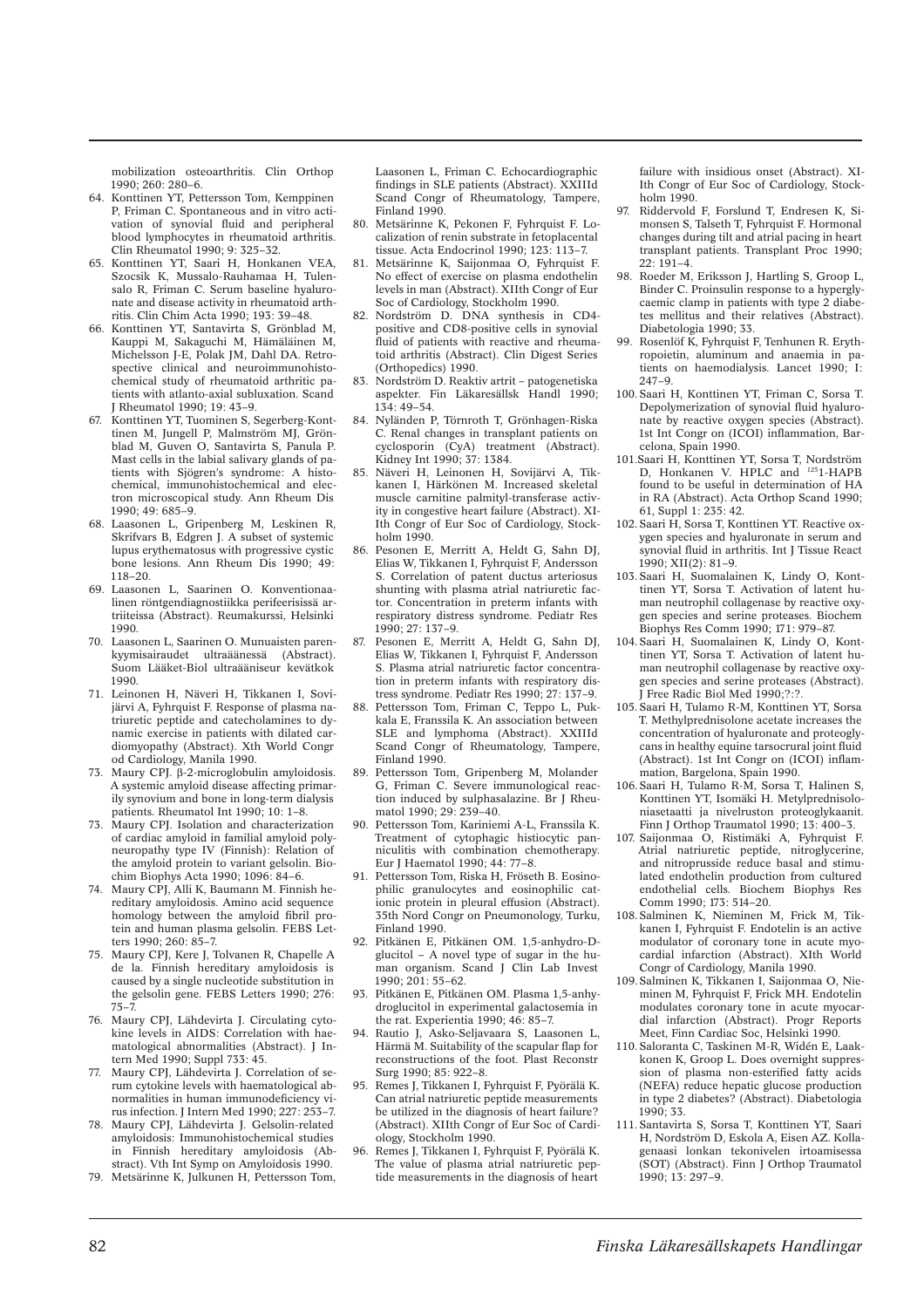- 112. Schalin C, Heikkinen S, Härkönen M, Groop L. Activation of muscle glycogen synthase and phosphofructokinase by insulin in first-degree relatives of patients with NIDDM (Abstract). Diabetes 1990; 39, Suppl 1: 86A.
- 113. Sirviö M-L, Metsärinne K, Saijonmaa O, Fyhrquist F. Tissue distribution and half-life of 124I-endotelin in the rat: Importance of pulmonary clearance. Biochem Biophys Res Comm 1990; 167: 1191–5.
- 114. Sorsa T, Saari H, Suomalainen K, Lindy O, Konttinen YT. Neutrofiilien kollagenaasin aktivaatio reaktiivisilla happiyhdisteillä ja semiproteaaseilla (Abstract). Finn J Orthop Traumatol 1990: 13: 398–9.
- 115. Sorsa T, Suomalainen K, Helenius J, Lindy S, Saari H, Konttinen YT, Uitto V-J. Chlorhexidine prevents the oxidative activation of human neutrophilic collagenase. N Engl J Med 1990; 323: 133–5.
- 116. Sorsa T, Suomalainen K, Helenius J, Saari H, Lindy S, Konttinen YT, Uitto V-J. Chlorhexidine prevents autoactivation of collagenase by human neutrophil (Abstract). 1st Int Congr on (ICOI) inflammation, Barcelona, Spain 1990.
- 117. Sorsa T, Suomalainen K, Saari H, Konttinen YT, Lindy S, Uitto V-J. Ascorbate inhibits the hypochlorous acid induced activation of human neutrophil and gingival crevicular fluid collagenase (Abstract). 1st Int Congr on (ICOI) inflammation, Barcelona, Spain 1990.
- 118. Stenman S. Den svenska studielinjen i medicin. Fin Läkaresällsk Handl 1990; 134: 129–35.
- 119. Stenman S, Laakkonen K, Wahlin-Boll E, Melander A, Groop L. Do high sulfonylurea doses paralyze the beta cell? (Abstract). Acta Endocrinol 1990; 122, Suppl 3: 35.
- 120. Tikkanen I, Helin K, Tikkanen T, Sybertz EJ, Vemulapalli S, Sariola H, Näveri H, Fyhrquist F. Elevation of plasma atrial natriuretic peptide in rats with chronic heart failure by SCH 3937, a neutral metalloendopeptidase inhibitor. 5th Scient Meet of the Am Soc of Hypertension, New York 1990.
- 121. Tikkanen I, Helin K, Tikkanen T, Sybertz EJ, Vemulapalli S, Sariola H, Näveri H, Fyhrquist F. Elevation of plasma atrial natriuretic peptide in rats with chronic heart failure by SCH 3937, a neutral metalloendopeptidase inhibitor. J Pharm Exper Ther 1990; 254: 641-5.
- 122. Tikkanen I, Lindgren L, Reissel E, Orko R, Salmela K, Fyhrquist F, Ahonen J. Atrial natriuretic peptide and plasma renin activity in diabetic and non-diabetic patients during<br>renal transplantation. XXVIIth Congr renal transplantation. EDTA, ERA Vienna 1990.
- 123. Tikkanen I, Metsärinne K, Grönhagen-Riska C, Fyhrquist F. Plasma level of atrial natriuretic peptide as an indicator of cardiac state in uraemic patients (Abstract). Kidney Int 1990; 37: 1382–3.
- 124. Tikkanen I, Metsärinne K, Grönhagen-Riska C, Fyhrquist F. Plasma level of atrial natriuretic peptide as an indicator of increased cardiac load in uremic patients. Clin Nephrol 1990; 34: 167–72.
- 125. Tulamo R-M, Saari H, Konttinen YT. Concentration of hyaluronate in equine serum. Am J Vet Res 1990; 51(5): 760–3.
- 126. Widén E, Ekstrand A, Saloranta C, Franssila-Kallunki A, Groop L. Morning or bedtime NPH insulin in combination with sulfonylurea in the treatment of NIDDM (Ab-

stract). Acta Endocrinol 1990; 122, Suppl 3: 37 (A69).

- 127. Widén E, Eriksson J, Groop L. Metformin improves insulin sensitivity in normoglycemic insulin resistant individuals (Abstract). Diabetologia 1990; 33.
- 128. Widén E, Eriksson J, Groop L. Relationship between firstphase insulin secretion and insulin sensitivity (Abstract). Acta Endocrinol 1990; 122, Suppl 3: 37 (A70).
- 129. Ylinen K, Grönhagen-Riska C, Honkanen E, Kuhlbäck B. Survival of amyloidosis patients in dialysis (Abstract). Kidney Int 1990; 37: 1379.

## **1991**

- 1. Eriksson J, Saloranta C, Widén E, Franssila-Kallunki A, Schalin-Jäntti C, Groop L. Nonesterified fatty acids do not contribute to insulin resistance in persons at increased risk of developing type 2 (non-insulin-dependent) diabetes mellitus. Diabetologia 1991; 34: 192–7.
- 2. Eronen M, Pesonen E, Wallgren EI Tikkanen I, Fyhrquist F, Andersson S. Enalapril in children with congestive heart failure. Acta Paediatr 1991; 80: 555–8.
- 3. Franssila-Kallunki A, Rissanen A, Ekstrand A, Eriksson J, Saloranta C, Widén E, Schalin-Jäntti C, Groop L. Fuel metabolism in anorexia nervosa and simple obesity. Metabolism 1991; 40(8): 689–94.
- 4. Gripenberg M, Teppo A-M, Friman C. Antibodies to Sm and SS-A demonstrated by enzyme immunoassay. Correlation to clinical manifestations and disease activity in patients with systemic lupus erythematosus. Rheumatol Int 1991; 11: 209–13.
- 5. Groop L, Barzilai N, Ratheiser K, Luzi L, Wåhlin-Boll E, Melander A, DeFronzo R. Dose dependent effects of glyburide on insulin secretion and glucose uptake in humans. Diabetes Care 1991; 14(8): 724–7.
- 6. Groop L, Bonadonna RC, Shank M, Petrides AS, DeFronzo R. Role of free fatty acids and insulin in determining free fatty acid and lipid oxidation in man. J Clin Invest 1991; 87: 83–9.
- 7. Groop L, Eriksson J, Ekstrand A, Franssila-Kallunki A, Saloranta C, Miettinen A. Metabolic characteristics of autoimmune diabetes mellitus in adults. Diabetologia 1991; 34: 46–51.
- 8. Groop L, Ratheiser K, Luzi L, Melander A, Simonson DC, Petrides A, Bonadonna RC, Widén E, DeFronzo RA. Effect of sulphonylurea on glucose-stimulated insulin secretion in healthy and non-insulin dependent diabetic subjects: A dose-response study. Acta Diabetol 1991; 28: 162–8.
- 9. Groop L, Saloranta C, Shank M, Bonadonna R, Ferrannini E, DeFronzo R. The role of free fatty acid metabolism in the pathogenesis of insulin resistance in obesity and non-insulin dependent diabetes mellitus. Clin Endocrinol Metab 1991; 72: 96-107.
- 10. Groop L, Widén E. Treatment strategies for secondary sulfonylurea failure. Should we start insulin or add metformin? Is here a place for intermittent insulin therapy? Diabetes Metab 1991; 17: 218–23.
- 11. Grönblad M, Korkala O, Konttinen YT, Kuokkanen H, Liesi P. Immunoreactive neuropeptides in nerves in ligamentous tissue: An experimental neuroimmunohistochemical study. Clin Orthop 1991; 265: 291–6.
- 12. Grönblad M, Korkala O, Konttinen YT, Nederström A, Hukkanen M, Tolvanen E, Polak

JM. Silver impregnation and immunohistochemical study of nerves in lumbar facet joint plical tissue. Spine 1991; 16: 34–8.

- 13. Grönhagen-Riska C. Sattumalöydöksenä todettu proteinuria. Duodecim 1991; 107: 177–83.
- 14. Helin K, Tikkanen I, Tikkanen T, Saijonmaa O, Sybertz EJ, Vemulapalli S, Sariola H, Fyhrquist F. Prolonged neutral endopeptidase inhibition in heart failure. Eur J Pharmacol 1991; 198: 23–30.
- 15. Honkanen E, Fröseth B, Grönhagen-Riska C. Serum hyaluronic acid and procollagen III aminoterminal propeptide in chronic renal failure. Am J Nephrol 1991; 11: 201–6.
- 16. Honkanen E, Grönhagen-Riska C, Teppo A-M, Maury CPJ, Meri S. Acute phase proteins during hemodialysis. Correlation with serum interleukin-1-beta levels and different dialysis membranes. Nephron 1991; 57: 283–7.
- 17. Honkanen E, Kala A-R, Grönhagen-Riska C. Divergent etiology of CAPD peritonitis in integrated double bag systems? Adv in Perit Dial 1991; 7: 129–32.
- 18. Honkanen V. The factors affecting plasma glutathione peroxidase and selenium in rheumatoid arthritis: A multiple linear regression analysis. Scand J Rheumatol 1991; 20: 385–91.
- 19. Honkanen V, Konttinen YT, Sorsa T, Hukkanen M, Kemppinen P, Santavirta S, Saari H, Westermarck T. Serum zinc, copper and selenium in rheumatoid arthritis. J Trace Elem Electrol Health Dis 1991; 5: 13–7.
- 20. Honkanen V, Lamberg-Allardt C, Vesterinen M, Lehto J, Westermarck T, Metsä-Ketelä T, Mussalo-Rauhamaa H, Konttinen Y. Plasma zinc and copper levels in rheumatoid arthritis, the influence of dietary factors and disease activity. Am J Clin Nutr 1991; 54: 1082–6.
- 21. Hukkanen M, Grönblad M, Rees R, Konttinen YT, Gibson S, Hietanen J, Polak JM, Brewerton D. Regional distribution of mast cells and peptide-containing nerves in normal and adjuvant arthritic rat synovium. J Rheumatol 1991; 18: 177–83.
- 22. Hynynen M, Ilmarinen R, Saijonmaa O, Tikkanen I, Fyhrquist F. Plasma endothelin during exposure to cold. Lancet 1991; 337:  $1104 - 5$
- 23. Hynynen M, Palojoki R, Heinonen J, Tikkanen I, Harjula ALJ, Fyhrquist F. Renal and vascular effects of atrial natriuretic factor during cardiopulmonary bypass. Chest 1991; 100: 1203–9.
- 24. Häyrinen-Immonen R, Nordström D, Malmström M, Hietanen J, Konttinen YT. Immune-inflammatory cells in recurrent oral ulcers. Scand J Dent Res 1991; 99: 510–8.
- 25. Isoniemi H, Krogerus L, Willebrand E von, Taskinen E, Grönhagen-Riska C, Ahonen J, Häyry P. Renal allograft immunosuppression. VI. Triple drug therapy versus immunosuppressive double drug combinations: Histopathological findings in renal allografts. Transplant Int 1991; 4: 151–6.
- 26. Julkunen H, Kaaja R, Jouhikainen T, Teppo A-M, Friman C. Malignant hypertension and antiphospholipid antibodies as presenting features of SLE in a young woman using oral contraceptives. Br J Rheumatol 1991; 30: 471–2.
- 27. Julkunen H, Saijonmaa O, Grönhagen-Riska C, Teppo A-M, Fyhrquist F. Raised plasma concentrations of endothelin-1 in systemic lupus erythematosus. Ann Rheum Dis 1991; 50: 526–7.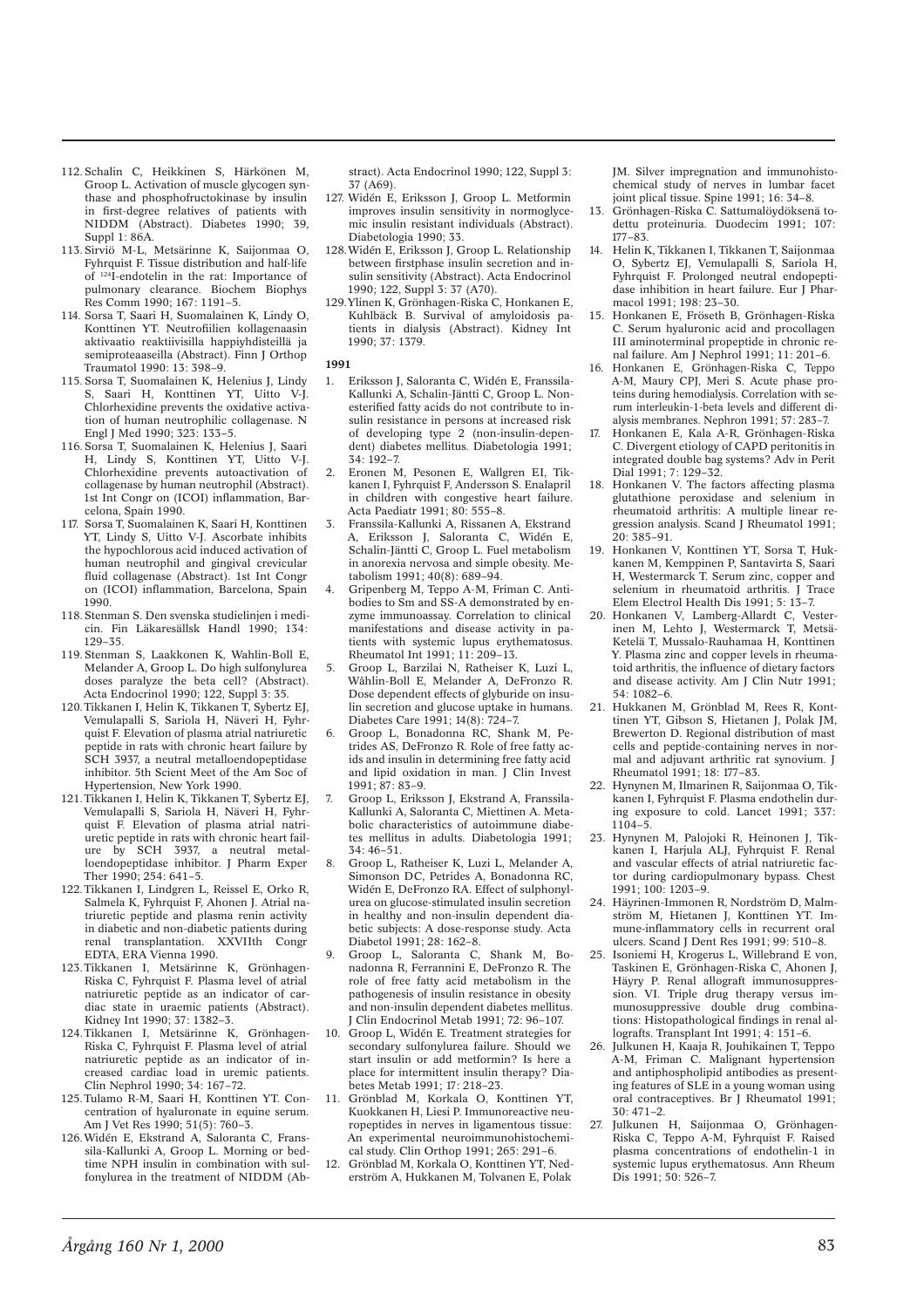- 28. Juvonen E, Ikkala E, Fyhrquist F, Ruutu T. Autosomal dominant erythrocytosis caused by increased sensitivity to erythropoietin. Blood 1991; 78: 3066–9.
- 29. Kaaja R, Julkunen H, Ämmälä P, Teppo A-M, Kurki P. Congenital heart block: Successful prophylactic treatment with intravenous gamma globulin and corticosteroid therapy. Am J Obstet Gynecol 1991; 165: 140–3.
- 30. Kauppi M, Konttinen YT, Honkanen V, Sakaguchi M, Hämäläinen M, Santavirta SA. Multivariate analysis of risk factors for anterior atlantoaxial subluxation and an evaluation of the effect of glucocorticoid treatment on the upper rheumatoid cervical spine. Clin Rheumatol 1991; 10: 413–8.
- 31. Konttinen YT, Lindy O, Kemppinen P, Saari H, Suomalainen K, Vauhkonen M, Lauhio A, Santavirta S, Sorsa T. Substrate specificity and activation mechanisms of collagenase from human rheumatoid synovia. Matrix 1991; 11: 395–403.
- 32. Konttinen YT, Michelsson J-E, Grönblad M, Jaakkola L, Honkanen V. Plasma hyaluronate levels in rabbit immobilization osteoarthritis: Effect of remobilization. Scand J Rheumatol 1991; 20: 392–6.
- 33. Konttinen YT, Saari H, Honkanen V, Szocsik K, Mussalo-Rauhamaa H, Friman C. Serum baseline hyaluronate and disease activity in rheumatoid arthritis. Clin Chim Acta 1991; 193: 39–47.
- 34. Konttinen YT, Saari H, Nordström DC. Effect of interleukin-1 on hyaluronate synthesis by synovial fibroblastic cells. Clin Rheumatol 1991; 10: 151–4.
- 35. Konttinen YT, Santavirta N, Honkanen V, Sandelin S, Schauman L, Grönblad M. SLE patient guide increases knowledge of the disease. Ann Rheum Dis 1991; 50: 900–2.
- 36. Konttinen YT, Santavirta S, Kauppi N, Moskovich R. The rheumatoid cervical spine. Curr Opin Rheumatol 1991; 3: 429–40.
- 37. Laasonen L. Luuston yleistaudit osteoporoosi, osteomalasia, renaalinen osteodystrofia. Radiologia 1991; 299–303.
- 38. Leskinen R, Maury CPJ, Teppo A-M, Volin L, Ruutu T, Häyry P. Serum amyloid A levels in acute graft-versus-host disease in bone marrow transplant recipients. APMIS 1991; 99: 674–6.
- 39. Maury CPJ. Finnish amyloidosis: From protein to gene. J Intern Med 1991; 230: 193–4.
- 40. Maury CPJ. Från protein till gen: Den finländska amyloidosen. Fin Läkaresällsk Handl 1991; 135: 265–8.
- 41. Maury CPJ. Gelsolin-related amyloidosis. Identification of the amyloid protein in Finnish hereditary amyloidosis as a fragment of the actin-binding domain of variant gelsolin. J Clin Invest 1991; 87: 1195–9.
- 42. Maury CPJ. Gelsolin-related amyloidosis. Immunohistochemical studies in Finnish hereditary amyloidosis with antibodies against a synthetic dodecapeptide of the amylidogenic region of gelsolin. In: Natvig JB et al. Amyloid and amyloidosis. Kluwer, Doordrecht, Netherlands 1991; pp. 414–7.
- 43. Maury CPJ. Immunohistochemical location of amyloid in Finnish hereditary amyloidosis with antibodies to gelsolin peptides. Lab Invest 1991; 64: 400–4.
- 44. Maury CPJ, Juvonen E, Lähdevirta J, Andersson LC. Mechanisms of anaemia and cachexia of chronic disease: Evidence for a role of interleukin-1 beta and tumour necrosis factor-alpha. Eur J Intern Med 1991; 2: 159–64.
- 45. Maury CPJ, Kere J, Baumann M, Chapelle A de la. Suomalaisen perinnöllisen amyloidoosin geenivirhe löytynyt. Duodecim 1991; 107: 1344–5.
- 46. Metsärinne K. Endotelin. Fin Läkaresällsk Handl 1991; 135: 61–6.
- 47. Metsärinne K, Teppo A-M, Grönhagen-Riska C, Fyhrquist F. Increased plasma interleukin 6 and renin substrate levels during bacterial peritonitis in CAPD patients. Clin Nephrol 1991; 36: 104.
- 48. Mäkipernaa A, Koskimies O, Jääskeläinen T, Teppo A-M, Siimes MA. Renal growth and function 11–28 years after treatment of Wilms' tumour. Eur J Pediatr 1991; 150: 444–7.
- 49. Nohynek H, Teppo A-M, Laine E, Leinonen M. Eskola J. Serum tumor necrosis factoralpha concentrations in children hospitalized for acute lower respiratory tract infection. J Infect Dis 1991; 163: 1029–32.
- 50. Pettersson Tom, Klockars M, Weber TH, Somer H. Diagnostic value of cerebrospinal fluid adenosine deaminase determination. Scand J Infect Dis 1991; 23: 97–100.
- 51. Pietilä K, Harmoinen A, Teppo A-M. Acute phase reaction, infarct size and in-hospital morbidity in myocardial infarction patients treated with streptokinase or recombinant tissue type plasminogen activator. Ann Med 1991; 23: 529–35.
- 52. Piirainen H. Mixed connective tissue disease: A ten-year follow-up study and the clinical significance of U1-RNP-antibodies (Dissertation). Helsinki 1991.
- 53. Remes J, Tikkanen I, Fyhrquist F, Pyörälä K. Neuroendocrine activity in untreated heart failure. Br Heart J 1991; 65: 249-55.
- 54. Rosenlöf K. Aluminium och uremisk anemi. Fin Läkaresällsk Handl 1991; 13: 75–9.
- 55. Saari H, Konttinen YT, Nordström D. Effect of joint mobilization on serum hyaluronate. Ann Med 1991; 23: 29–3.
- 56. Saijonmaa O, Nyman T, Hohenthal U, Fyhrquist F. Endothelin-1 is expressed and released by a human endothelial hybrid cell line (Ea. hy 926). Biochem Biophys Res Comm 1991; 181: 529-36.
- 57. Saloranta C, Franssila-Kallunki A, Ekstrand A, Taskinen M-R, Groop L. Modulation of<br>hepatic glucose production by nonproduction by nonesterified fatty acids in type 2 (non-insulindependent) diabetes mellitus. Diabetologia 1991; 34: 409–15.
- 58. Santavirta S, Konttinen YT. Lonkan tekonivelen aiheuttama kudosvaste. Duodecim 1991; 107: 901–2.
- 59. Santavirta S, Konttinen YT. Lumbar spine: Studies on pathobiology, clinical examination and surgical treatment. Curr Opin Orthop 1991; 2: 206–11.
- 60. Santavirta S, Konttinen YT, Bergroth V, Grönblad M. Lack of immune response to methyl methacrylate in lymphocyte culture. Acta Orthop Scand 1991; 62: 29–32.
- 61. Santavirta S, Konttinen YT, Hoikka V, Eskola A. Immunopathological response to loose cementless acetabular components. J Bone Joint Surg (Br) 1991; 73-B: 38–42.
- 62. Santavirta S, Konttinen YT, Laasonen E, Honkanen V, Antti-Poika I, Kauppi M. Ten years' results of operations for rheumatoid cervical spine disorders. J Bone Joint Surg (Br) 1991; 73-B: 116–20.
- 63. Santavirta S, Nordström D, Ylinen P, Konttinen YT, Silvennoinen T, Rokkanen P. Biocompatibibility of hydroxyapatite-coated hip prostheses. Arch Orthop Trauma Surg 1991; 11: 288–92.
- 64. Santavirta S, Pajamäki J, Eskola A, Konttinen YT, Lindholm TS. Proliferative cell response to the loosening of THR. A cytofluorographic cell cycle analysis. Arch Orthop Trauma Surg 1991; 11: 43–6.
- 65. Siimes M, Teppo A-M, Koskelo E, Saarinen U-M. Serum tumor necrosis factor does nor correlate with changes in muscle volume in children with malignancies. Pediatr Hematol Oncol 1991; 8: 69–75.
- 66. Soini J, Antti-Poika I, Tallroth K, Konttinen YT, Honkanen V, Santavirta S. Disc degeneration and angular movement of the lumbar spine: Comparative study using plain and flexion extension radiography and discography. J Spinal Disord 1991; 4: 183–7.
- 67. Sorsa T, Suomalainen K, Ingman T, Lindy O, Lauhio A, Saari H, Halinen S, Konttinen YT, Golub LM. Tetrasykliinien kollagenaasia estävä vaikutus. Duodecim 1991; 107: 1966–9.
- 68. Suomalainen K, Sorsa T, Lindy O, Saari H, Konttinen YT, Uitto V-J. Hypochlorous acid induced activation of human neutrophil and gingival crevicular fluid collagenase can be inhibited by ascorbate. Scand J Dent Res 1991; 99: 397–405.
- 69. Suominen S, Antti-Poika I, Santavirta S, Konttinen YT, Honkanen V, Lindholm TS. Total hip replacement after intertrochanteric osteotomy. Orthopedics 1991; 3: 253–7.
- 70. Teppo A-M, Metsärinne K, Fyhrquist F. Radioimmunoassay of interleukin-6 in plasma. Clin Chem 1991; 37: 1691–5.
- 71. Tulamo R-M. Changes in equine synovial fluid with special reference to intra-articular infection, corticosteroid injection, and hyaluronate concentration (Dissertation). Helsinki 1991.
- 72. Yki-Järvinen H, Puhakainen I, Saloranta C, Groop L, Taskinen M-R. Demonstration of a novel feedback mechanism between FFA oxidation from intracellular and intravascular sources. Am J Physiol Endocrinol Metab 1991; 260: 680–9.

- 1. Aho M-L, Haapa E, Latvala T, Pölönen A, Riihelä L. Ruokavalioneuvonta diabeettisten munuaismuutosten ehkäisyssä ja hoidossa. SLL/FLT 1992; 47: 3001–7.
- 2. Carlson JT, Hedner J, Fagerberg B, Ejnell H, Magnusson B, Fyhrquist F. Secondary polycythaemia with nocturnal apnoea – a relationship not mediated by erythropoietin? J Intern Med 1992; 231: 381–7.
- 3. Chapelle A de la, Kere J, Sack GH Jr, Tolvanen R, Maury CPJ. Familial amyloidosis, Finnish type: G654 – A mutation of the gelsolin gene in Finnish families and an unrelated American family. Genomics 1992; 13: 898–901.
- 4. Chapelle A de la, Tolvanen R, Boysen G, Santavy J, Bleeker-Wagemakers I, Maury CPJ, Kere J. Gelsolin-derived familial amyloidosis caused by asparagine or tyrosine substitution for aspartic acid at residue 187. Nat Genet 1992; 2: 157-60.
- 5. Ekstrand A. Diabetes and kidney transplantation (Dissertation). Helsinki 1992.
- 6. Ekstrand A, Groop L, Pettersson E, Grönhagen-Riska C, Laatikainen L, Matikainen E, Seppäläinen A-M, Laasonen E, Summanen P, Ollus A, Ahonen J. Metabolic control and progression of complications in insulindependent diabetic patients after kidney transplantation. J Intern Med 1992; 232:  $253 - 61$ .
- 7. Ekstrand A, Saloranta C, Ahonen J, Grönha-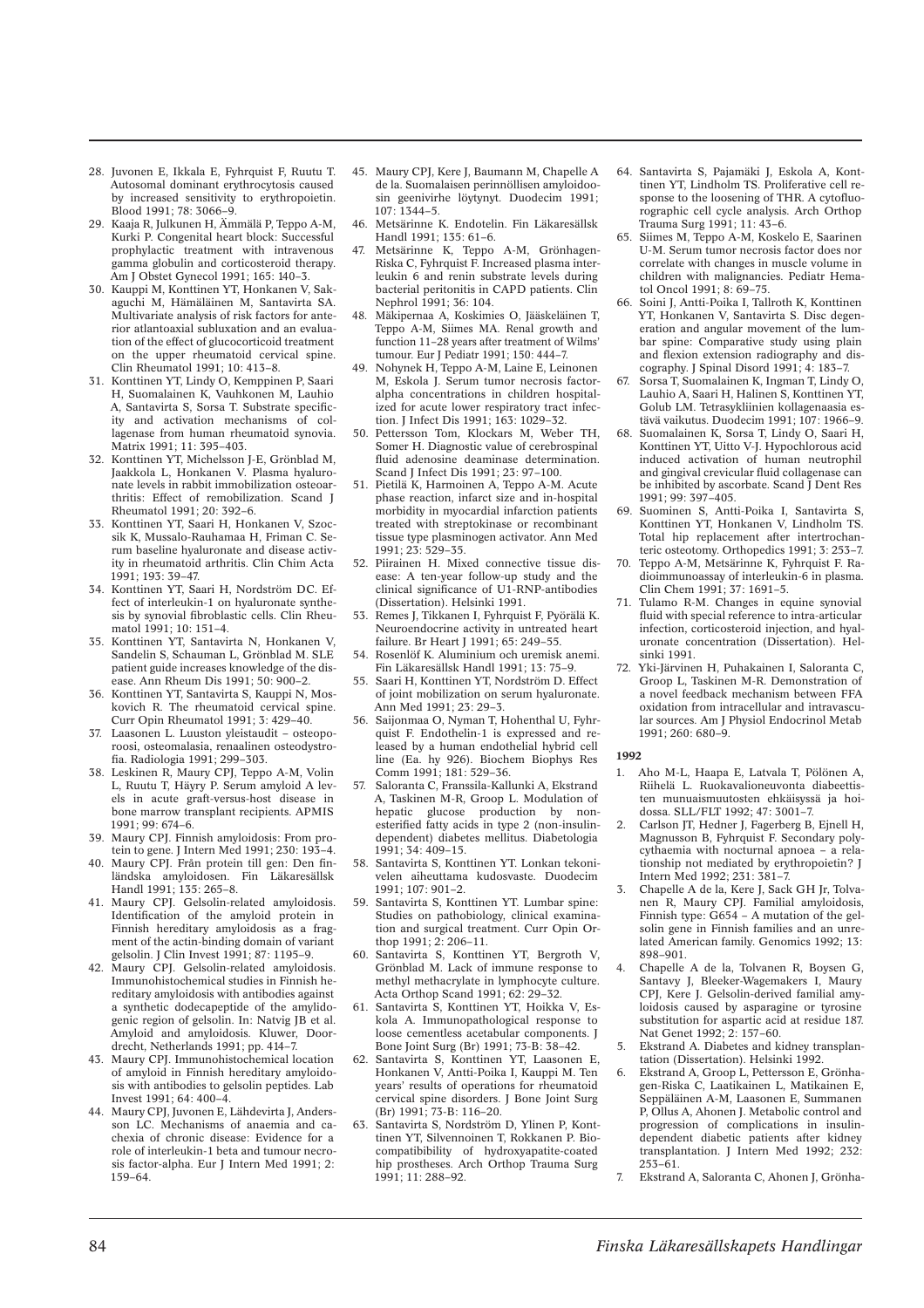gen-Riska C, Groop LC. Reversal of steroidinduced resistance by a nicotinic-acid derivative in man. Metabolism 1992; 41: 692–7.

- 8. Ekstrand AV, Eriksson JG, Grönhagen-Riska C, Ahonen JP, Groop LC. Insulin resistance and insulin deficiency in the pathogenesis of posttransplantation diabetes in man. Transplantation 1992; 53: 563–9.
- 9. Eriksson J, Doepel M, Widén E, Halme L, Ekstrand A, Groop L, Höckerstedt K. Pancreatic surgery, not pancreatitis, is the primary cause of diabetes after acute fulminant pancreatitis. Gut 1992; 33: 843–7.
- 10. Eriksson J, Forsén B, Häggblom M, Teppo A-M, Groop L. Clinical and metabolic characteristics of type 1 and type 2 diabetes. An epidemiological study from the Närpes community in Western Finland. Diabet Med 1992; 9: 654–60.
- 11. Eriksson J, Koranyi L, Bourey R, Schalin-Jäntti C, Widén E, Mueckler M, Permutt AM, Groop LC. Insulin resistance in type 2 (non-insulin dependent) diabetic patients and their relatives is not associated with a defect in the expression of the insulinresponsive glucose transporter (GLUT-4) gene in human skeletal muscle. Diabetologia 1992; 35: 143–7.
- 12. Eriksson I, Nakazato M, Groop L, Plasma human amylin levels. Response from the authors. Diabetologia 1992; 35: 801–2.
- 13. Eriksson J, Nakazato M, Miyazato M, Shiomi K, Matsukura S, Groop L. Islet amyloid polypeptide plasma concentrations in individuals at increased risk of developing type 2 (non-insulin dependent) diabetes mellitus. Diabetologia 1992; 35: 291–3.
- 14. Forsblom C. Mikroalbuminuri en riskfaktor för njursjukdom eller hjärtinfarkt? Fin Läkaresällsk Handl 1993; 136: 202–6.
- 15. Forsblom CM, Groop P-H, Ekstrand A, Groop LC. Predictive value of microalbuminuria in patients with insulin-dependent diabetes of long duration. Br Med J 1992; 305: 1051–3.
- 16. Forslund T, Metsärinne K. Endotelcellen som endokrint organ – endotelin. Tidsskr Nor Laegeforen 1992; 112: 648–52.
- 17. Forslund T, Riddervold F, Fauchald P, Torvik D, Fyhrquist F, Simonsen S. Hormonal changes in patients with severe chronic congestive heart failure treated by ultrafiltration. Nephrol Dial Transplant 1992; 7: 306–10.
- 18. Franssila-Kallunki A. Comparison of nearinfrared light spectroscopy, bioelectrical impedance and tritiated water techniques for the measurement of fat-free mass in humans. Scand J Clin Lab Invest 1992; 52: 879–85.
- 19. Franssila-Kallunki A, Eriksson JG, Groop LC. Time-dependent effect of hyperglycemia and hyperinsulinemia on oxidative glucose metabolism in patients with NIDDM. Acta Endocrinol 1992; 127: 100–6.
- 20. Franssila-Kallunki A, Groop LC. Factors associated with basal metabolic rate in patients with type 2 (non-insulin dependent) diabetes mellitus. Diabetologia 1992; 35: 962–6.
- 21. Franssila-Kallunki A, Rissanen A, Ekstrand A, Ollus A, Groop L. Effects of weight loss on substrate oxidation, energy expenditure, and insulin sensitivity in obese individuals. Am J Clin Nutr 1992; 55: 356–61.
- 22. Franssila-Kallunki A, Schalin-Jäntti C, Groop L. Effect of gender on insulin resis-

tance associated with aging. Am J Physiol 1992; 26: E780–5.

- 23. Groop L. Ratkeavatko aikuistyypin diabeteksen hoito-ongelmat? Subjektiivinen näkemys aikuistyyppidiabeteksen hoidosta. Diabetes 1992; pp. 5–13.
- 24. Groop LC. Sulfonylureas in NIDDM. Diabetes Care 1992; 15: 737–54.
- 25. Groop LC, Bonadonna RC, Simonson DC, Petrides AS, Shank M, DeFronzo RA. Effect of insulin on oxidative and nonoxidative pathways of free fatty acid metabolism in human obesity. Am J Physiol 1992; 26: E79–84.
- 26. Groop LC, Eriksson JG. The etiology and pathogenesis of non-insulin-dependent diabetes. Ann Med 1992; 24: 483–9.
- 27. Groop LC, Widén E, Ekstrand A, Saloranta C, Franssila-Kallunki A, Eriksson J. Morning or bedtime NPH insulin combined with sulfonylurea in treatment. Diabetes Care 1992; 15: 831–4.
- 28. Gustafsson D, Elg M, Hedner T, Johnsson E, Sohtell M, Svensson L, Fyhrquist F. Raised plasma concentrations of endothelin-1 and -3 in marmosets with acute aortic stenosis. Blood Press 1992; 1: 50–6.
- 29. Honkanen E, Kala A-R, Grönhagen-Riska C, Ikäheimo R. CAPD with low-calcium dialysate and calcium carbonate: Results of a 24- week study. Adv Peritoneal Dial 1992;  $8:356-61.$
- 30. Honkanen E, Törnroth T, Grönhagen-Riska C. Natural history, clinical course and morphological evolution of membranous nephropathy. Nephrol Dial Transplant 1992; Suppl 1: 35–41.
- 31. Hynynen M, Kupari M, Salmenperä M, Koskinen P, Tikkanen I, Fyhrquist F. Plasma atrial natriuretic factor during ethanol ingestion in volume-loaded subjects. Alcohol Alcoholism 1992; 27: 277–85.
- 32. Hynynen M, Olkkola KT, Palojoki R, Tikkanen I, Fyhrquist F. Pharmacokinetics and effects of atrial natriuretic factor during hypothermic cardiopulmonary bypass. Eur J Clin Pharmacol 1992; 43: 647–50.
- 33. Hynynen M, Saijonmaa O, Tikkanen I, Heinonen J, Fyhrquist F. Increased plasma endothelin immunoreactivity during cardiopulmonary bypass: A preliminary observation. J Cardiovasc Surg 1992; 103: 1024.
- 34. Jouhikainen T, Julkunen H, Vaarala O, Leirisalo-Repo M, Stephanson E, Vahtera E, Palosuo T, Myllylä G. Antiphospholipid antibodies and thrombosis in systemic lupus erythematosus: Comparison of three lupus anticoagulant assays and anticardiolipin ELISA in 188 patients. Blood Coagul Fibrinolysis 1992; 3: 407–14.
- 35. Jula AS, Rönnemaa T, Tikkanen I, Karanko HM. Responses of atrial natriuretic factor to long-term sodium restriction in mild to moderate essential hypertension. J Intern Med 1992; 231: 521–9.
- 36. Kaprio J, Tuomilehto J, Koskenvuo M, Romanov K, Reunanen A, Eriksson J, Stengård J, Kesäniemi YA. Concordance for type 1 (insulin-dependent) and type 2 (non-insulindependent) diabetes mellitus in a population-based cohort of twins in Finland. Diabetologia 1992; 35: 1060–7.
- 37. Karenko L, Pettersson Tom, Roberts P. Case report. Autosomal dominant 'Mediterranean fever' in a Finnish family. J Intern Med 1992; 232: 365–9.
- 38. Koivisto VA, Sane T, Fyhrquist F, Pelkonen R. Fuel and fluid homeostasis during long-

term exercise in healthy subjects and type 1 diabetic patients. Diabetes Care 1992; 15, Suppl 4: 1736–41.

- 39. Konttinen YT, Honkanen VEA, Grönblad M, Keinonen M, Santavirta N, Santavirta S. The relation of extraarticular tenderness to inflammatory joint disease and personality in patients with rheumatoid arthritis. J Rheumatol 1992; 19: 851–5.
- 40. Konttinen YT, Hukkanen M, Segerberg M, Rees R, Kemppinen P, Sorsa T, Saari H, Polak IM, Santavirta S. Relationship between neuropeptide immunoreactive nerves and inflammatory cells in adjuvant arthritic rats. Scand J Rheumatol  $1992 \cdot 21 \cdot 55 - 9$
- 41. Konttinen YT, Sorsa T, Hukkanen M, Segerberg M, Kuhlefelt-Sundström M, Malmström M, Polak JM. Topology of innervation of labial salivary glands by protein gene product 9,5 and synaptophysin immunoreactive nerves in patients with Sjögren's syndrome. J Rheumatol 1992; 19: 30–7.
- 42. Laasonen L. Tavanomainen röntgentutkimus perifeeristen artriittien diagnostiikassa. SLL/FLT 1992; 47: 487–92.
- 43. Lindgren L, Tikkanen I, Reissel E, Kirvelä M, Orko R, Salmela K, Ahonen J. Alphahuman-ANP response to preanesthetic volume expansion and subsequent renal transplantation in diabetic and nondiabetic uremic patients. Transplant Int 1992; 5: 170–4.
- 44. Maury CPJ, Nurmiaho-Lassila E-L. Creation of amyloid fibrils from mutant ASN187 gelsolin peptides. Biochem Biophys Res Comm 1992; 183: 227–31.
- 45. Metsärinne KP, Nordström DCE, Konttinen YT, Teppo A-M, Fyhrquist FY. Plasma interleukin-6 and renin substrate in reactive arthritis, rheumatoid arthritis and systemic lupus erythematosus. Rheumatol Int 1992;  $12:93-6.$
- 46. Nordström DC, Konttinen YT, Sorsa T, Nykänen P, Pettersson Tom, Santavirta S, Tschopp J. Granzyme A – immunoreactive cells in synovial fluid in reactive and rheumatoid arthritis. Clin Rheumatol 1992; 11: 529–32.
- 47. Nykänen P. Cell proliferation in rheumatoid arthritis, synovial membrane and synovial fluid (Dissertation). Helsinki 1992.
- 48. Pekonen F, Saijonmaa O, Nyman T, Fyhrquist F. Human endometrial adenocarcinoma cells express endothelin-1. Molec Cell Endocrinol 1992; 84: 203–7.
- 49. Pettersson Tom, Julkunen H. Asplenia in a patient with systemic lupus erythematosus and antiphospholipid antibodies. J Rheumatol 1992; 19: 1159.
- 50. Pettersson Tom, Kariniemi A-L, Tervonen S, Franssila K. Cytophagic histiocytic panniculitis: A report of four cases. Br J Dermatol 1992; 127: 635–40.
- 51. Pettersson Tom, Metsärinne K, Teppo A-M, Fyhrquist F. Immunoreactive interleukin-6 in serum of patients with B-lymphoproliferative diseases. J Intern Med 1992; 232: 439– 42.
- 52. Pettersson Tom, Pukkala E, Teppo L, Friman C. Increased risk of cancer in patients with systemic lupus erythematosus. Ann Rheum Dis 1992; 51: 437–9.
- 53. Pitkänen E, Pitkänen OM. Renal tubular reabsorption of 1–5-anhydro-D-glucitol and D-mannose in vivo in the rat. Pflügers Archiv 1992; 420: 367–75.
- 54. Reissel EM, Lindgren L, Tikkanen I, Ahonen J. Renal transplantations from the same kidney donor: Outcome of diabetic and non-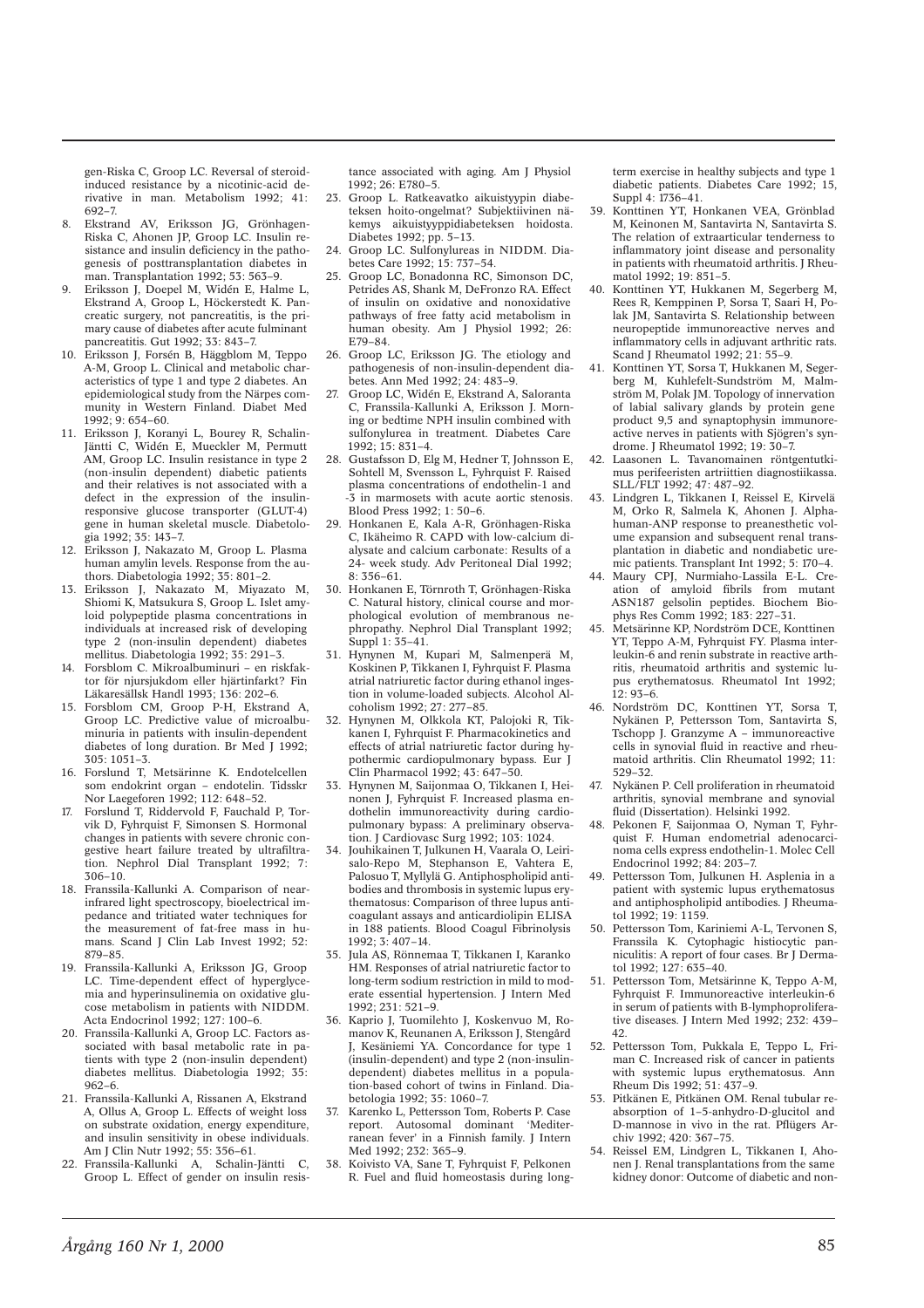diabetic patients. Scand J Urol Nephrol  $1992 \cdot 26 \cdot 403 - 8$ 

- 55. Riikonen P, Saarinen UM, Teppo AM, Metsärinne K, Fyhrquist F. Cytokine and acute-phase reactant levels in serum of children with cancer admitted for fever and neutropenia. J Infect Dis 1992; 166: 432–6.
- 56. Rosenlöf K, Honkanen E, Grönhagen-Riska C. Case report. Desferrioxamine treatment of a patient with resistance to erythropoietin. Eryhtropoiesis; New Dimensions in the Treatment of Anaemia 1992; 3: 97.
- 57. Ruuska P, Hämeenkorpi R, Forsberg S, Julkunen H, Mäkitalo R, Ilonen J, Tiilikainen A. Differences in HLA antigens between patients with mixed connective tissue disease and systemic lupus erythematosus. Ann Rheum Dis 1992; 51: 52–5.
- 58. Saari H. Reactive oxygen species as mediators of tissue destructive events in inflammatory joint disease (Dissertation). Helsinki 1992
- 59. Saijonmaa O, Nyman T, Fyhrquist F. Endothelin-1 stimulates its own synthesis in human endothelial cells. Biochem Biophys Res Comm 1992; 188: 286–91.
- 60. Santavirta S, Bordström D, Saari H, Paavolainen P, Konttinen YT. Immune-inflammatory response in loosening of the totally replaced hip. J Orthop Rheumatol 1992; 5:  $71 - 7$
- 61. Santavirta S, Konttinen YT, Nordström D, Mäkelä A, Sorsa T, Hukkanen M, Rokkanen P. Immunologic studies of nonunited fractures. Acta Orthop Scand 1992; 63: 579–86.
- 62. Schalin-Jäntti C, Härkönen M, Groop LC. Impaired activation of glycogen synthase in people at increased risk for developing NIDDM. Diabetes 1992; 41: 598–604.
- 63. Tikkanen I. Akuutin munuaisten vajaatoiminnan patofysiologia. Vox 1992; 14: 71–7.
- 64. Widén E, Ekstrand A, Saloranta C, Franssila-Kallunki A, Eriksson J, Schalin-Jäntti C, Groop L. Insulin resistance in type 2 (non-insulin dependent) diabetic patients with hypertriglyceridaemia. Diabetologia 1992; 35: 1140–5.
- 65. Widén E, Eriksson JG, Ekstrand AV, Groop LC. The relationship between first-phase insulin secretion and glucose metabolism. Acta Endocrinol 1992; 127: 289–93.
- 66. Widén E, Eriksson JG, Groop LC. Metformin normalizes nonoxidative glucose metabolism in insulin-resistant normoglycemic  $first-degree$  relatives of patients NIDDM. Diabetes 1992; 41: 354–8.
- 67. Wiens A, Marles S, Safneck J, Kwiatkowski DJ, Maury CPJ, Zelinski T, Philipps S, Ekins MB, Greenberg CR. Exclusion of the gelsolin gene on  $9q\overline{3}2-34$  as the cause of familial lattice corneal dystrophy type 1. Am J Hum Genet 1992; 51: 156–60.
- 68. Välimäki M, Pelkonen R, Tikkanen I, Fyhrquist F. Normal renal sensitivity to atrial natriuretic peptide in Gordon's syndrome. Pediatr Nephrol 1992; 6: 44–5.
- 69. Ylinen K, Grönhagen-Riska C, Honkanen E, Ekstrand A, Metsärinne K, Kuhlbäck B. Outcome of patients with secondary amyloidosis in dialysis treatment. Nephrol Dial Transplant 1992; 7: 908–12.

## **1993**

1. Aro T, Kanerva L, Häyrinen-Immonen R, Silvennoinen-Kassinen S, Konttinen YT, Jolanki R, Estlander T. Long lasting allergic patch test reaction caused by gold. Contact Dermatitis 1993; 28: 276–81.

- 2. Dugue B, Leppänen EA, Teppo A-M, Fyhrquist F, Gräsbeck R. Effects of psychological stress on plasma interleukins-1 beta and 6, C-reactive protein, tumor necrosis factor alpha, antidiuretic hormone and serum cortisol. Scand J Clin Lab Invest 1993; 53: 555– 61.
- 3. Ebeling B, Bourey R, Koranyi L, Tuominen I, Groop L, Henriksson J, Mueckler M, Sovijärvi A, Koivisto VA. Mechanisms of enhanced insulin sensitivity in athletes: Increased blood flow, muscle glucose transport protein (GLUT-4) concentration and glycogen synthase activity. J Clin Invest 1993; 92: 1623–31.
- 4. Ekstrand A. Corticosteroids and glucose tolerance. In: Christiansen C, Krane AM, editors. A Seminar, Adis International Langhorne 1993; pp. 16–7.
- 5. Ekstrand A. Kidney transplantation with and without prior dialysis therapy in diabetic patients with end-stage renal failure. Scand I Urol Nephrol 1993; 27: 83-7.
- 6. Forslund T, Liisanantti R, Saijonmaa O, Fyhrquist F. Raised plasma endothelin-1 concentration in patients with nephropathia epidemica. Clin Nephrol 1993; 40:  $69 - 73$
- 7. Fyhrquist F. Hypertension in patients with renal failure. ACE Inhib 1993; 2: 39–44.
- 8. Fyhrquist F. Regulation of the tissue reninangiotensin system. Fin Läkaresällsk Handl 1993; 137: 36–8.
- 9. Fyhrquist F. Robert Tigerstedt. Fin Läkaresällsk Handl 1993; 137: 34–5.
- 10. Fyhrquist F. Voidaanko endoteelia hoitaa lääkkeillä? Duodecim 1993; 109: 1841–7.
- 11. Fyhrquist F, Sirviö M-L, Helin K, Saijonmaa O, Metsärinne K, Paakkari I, Järvinen A, Tikkanen I. Endothelin antiserum decreases volume-stimulated and basal plasma concentration of atrial natriuretic peptide. Circulation 1993; 88: 1172–6.
- 12. Groop L, Ekstrand A, Forsblom C, Widén E, Groop P-H, Teppo A-M, Eriksson J. Insulin resistance, hypertension and microalbuminuria in patients with type 2 (non-insulin dependent) diabetes mellitus. Diabetologia 1993; 36: 642–7.
- 13. Groop L, Forsblom C, Groop P-H, Ekstrand A. Predictive value of microalbuminuria in longstanding insulin dependent diabetes (Letter). Br Med J 1993; 306: 271–2.
- 14. Groop L, Schalin-Jäntti C, Lehto M. Polymorphism of the glycogen synthase gene and non-insulin-dependent diabetes mellitus (Letter). N Engl J Med 1993; 328: 1568–9.
- 15. Groop L, Widén E, Ferrannini E. Insulin resistance and insulin deficiency in the pathogenesis of type 2 diabetes: Errors of metabolism or of methods? Diabetologia 1993; 36: 1326–31.
- 16. Groop LC, Kankuri M, Schalin-Jäntti C, Ekstrand A, Nikula-Ijäs P, Widén E, Kuismanen E, Eriksson J, Franssila-Kallunki A, Saloranta C, Koskimies S. Association between polymorphism of the glycogen synthase gene and non-insulin dependent diabetes mellitus. N Engl J Med 1993; 328: 10–4.
- 17. Groop P-H, Aro A, Stenman S, Groop L. Long-term effects of guar gum in subjects with non-insulin-dependent diabetes mellitus. Am J Clin Nutr 1993; 58: 513–8.
- 18. Groop P-H, Melander A, Groop LC. The acute effect of preprandial exogenous and endogenous sulphonylurea-stimulated insulin secretion on postprandial glucose excur-

sions in patients with type 2 diabetes. Diabet Med 1993; 10: 633–7.

- 19. Groop P-H, Melander A, Groop LC. The relationship between early insulin release and glucose in healthy subjects. Scand J Clin Lab Invest 1993; 53: 405–9.
- 20. Grönhagen-Riska C, Teppo A-M, Honkanen E, Ikäheimo R. Alpha-1-antitrypsin, CRP and interleukin-6 in ANCA-positive vasculitis. In: Gross WL, editor. ANCA-Associated Vasculitides, Plenum Press, New York 1993.
- 21. Grönhagen-Riska C, Teppo A-M, Honkanen E, Ikäheimo R. Alfa-1-antitrypsin, CRP and interleukin-6 in ANCA-positive vasculitis. Adv Exper Med Biol 1993; 336: 337–40.
- 22. Haaber AB, Groop P-H, Bitzen P-O, Faber OK, Hansen PM, Hellqvist S, Wåhlin-Boll E, Groop LC, Melander A. Pharmacokinetics and effects of different formulations of glipizide in patients with non-insulindependent diabetes mellitus. Drug Invest  $1993 \cdot 5 \cdot 114 - 20$
- 23. Hakala M, Pettersson Tom, Tarkka M, Leirisalo-Repo M, Mattila T, Airaksinen J, Sutinen S. Rheumatoid arthritis as a cause of cardiac compression. Favourable longterm outcome of pericardiectomy. Clin Rheumatol 1993; 12: 199–203.
- 24. Halme L, Smitten K von, Stenman S, Turpeinen U, Stenman U-H. Concentrations of pancreatic secretory trypsin inhibitor (PSTI), acute phase proteins and neopterin in Crohn's disease. Comparison with clinical disease activity and endoscopic findings. Scand J Clin Lab Invest 1993; 53: 359-66.
- 25. Hynynen M, Ilmarinen R, Tikkanen I, Fyhrquist F. Plasma atrial natriuretic factor during cold-induced diuresis. Eur J Appl Physiol 1993; 67: 286–9.
- 26. Häyrinen-Immonen R, Sorsa T, Nordström D, Malmström M, Konttinen YT. Collagenase and stromelysin in recurrent aphtous ulcers (RAU). Int J Oral Maxillofac Surg 1993; 22: 46–9.
- 27. Ingman T, Sorsa T, Suomalainen K, Halinen S, Lindy O, Lauhio A, Saari H, Konttinen YT, Golub LM. Tetracycline inhibition and the cellular source of collagenase in gingival crevicular fluid in different periodontal diseases. J Periodontol 1993; 64: 82–8.
- 28. Julkunen H. Pregnancy in systemic lupus erythematosus (Dissertation). Helsinki 1993.
- 29. Julkunen H, Jouhikainen T, Kaaja R, Leirisalo-Repo M, Stephansson E, Palosuo T, Teramo K, Friman C. Fetal outcome in lupus pregnancy: A retrospective case-control study of 242 pregnancies in 112 patients. Lupus 1993; 2: 135–31.
- 30. Julkunen H, Kaaja R, Palosuo T, Grönhagen-Riska C, Teram o K. Pregnancy in lupus nephropathy. Acta Obstet Gynecol Scand 1993; 72: 258–63.
- 31. Julkunen H, Kaaja R, Wallgren E, Teramo K. Isolated congenital heart block: Fetal and infant outcome and familial incidence of heart block. Obstet Gynecol 1993; 82: 11–6.
- 32. Julkunen H, Kurki P, Kaaja R, Heikkilä J, Immonen I, Chan EKL, Wallgren E, Friman C. Isolated congenital heart block. Longterm outcome of mothers and characterization of the immune response to SS-A/Ro and to SS-B/La. Arthritis Rheum 1993; 36: 1588–98.
- 33. Julkunen HA, Kaaja R, Friman C. Contraceptive practice in women with systemic lupus erythematosus. Br J Rheumatol 1993; 32: 227–30.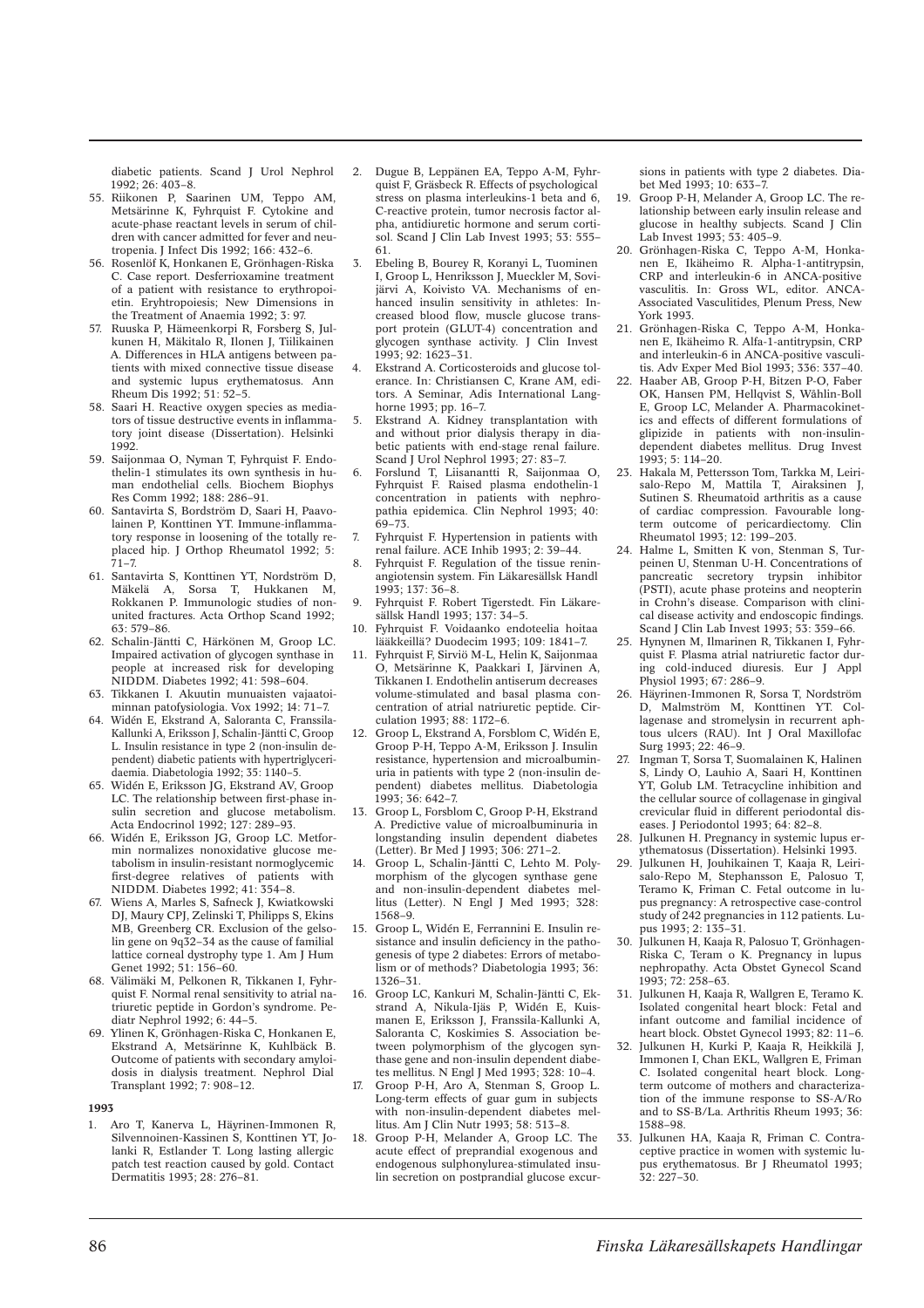- 34. Kahri J, Groop PH, Viberti GC, Elliott T, Taskinen M-R. Regulation of apolipoprotein-A1 containing lipoproteins in insulin dependent diabetes mellitus. Diabetes 1993;  $42 \cdot 1281 - 8$
- 35. Kaprio J, Tuomilehto J, Koskenvuo M, Romanov K, Reunanen A, Eriksson J, Stengård J, Kesäniemi YA. Concordance for type 1 (insulin-dependent) and type 2 (non-insulindependent) diabetes mellitus in a population-based cohort of twins in Finland. Diabetologia 1992; 35: 1060–7.
- 36. Keränen T, Gordin A, Harjola V-P, Karlsson M, Korpela K, Pentikäinen PJ, Rita H, Seppälä L, Wikberg T. The effect of catechol-Omethyl transferase inhibition by entacapone on the pharmacokinetics and metabolism of levodopa in healthy volunteers. Clin Neuropharmacol 1993; 16: 145–56.
- 37. Kolho E, Oksanen K, Honkanen E, Naukkarinen R, Krusius T. Hepatitis C antibodies in dialysis patients with leukaemia. J Med Virol 1993; 40: 318–21.
- 38. Konttinen YT. Trends in treatment of joint pain. Clinical Updates in Rheumatology 1993; 1: 4–8.
- 39. Kuitunen A, Hynynen M, Salmenperä M, Järvinen A, Scheinin M, Neuvonen PJ, Fyhrquist F. Anaesthesia affects plasma concentrations of vasopressin, von Willebrand factor and coagulation factor VIII in cardiac surgical patients. Br J Anaesth 1993: 70: 173–80.
- 40. Laatikainen L, Summanen P, Ekstrand A, Groop L. Ophthalmological follow-up of diabetic patients after kidney transplantation. Germ J Ophthalmol 1993; 2: 2-7.
- 41. Lauhio A, Nordström D, Sorsa T, Rose S, Lindy O, Golub LM, Konttinen YT. Longterm treatment of reactive arthritis with tetracycline. In: Machtey J. Progress in Rheumatology, Rheum Serv Golda Medical Center, Petah-Tiqva, Israel 1993.
- 42. Lauhio A, Sorsa T, Lindy O, Suomalainen K, Saari H, Golub LM, Konttinen Y. The regulatory role of doxycycline/tetracycline in collagenolytic activity and tissue destruction in joint disease (Comment). Arthritis Rheum 1993; 36: 1335.
- 43. Lehto M, Stoffel M, Groop L, Espinosa R III, LeBeau M, Bell GI. Assignment of the gene encoding glycogen synthase (GYS) to human chromosome 19 Band q13,3. Genomics 1993; 15: 460–1.
- 44. Lehto M, Xiang K, Stoffel M, Espinosa R III, Groop LC, LeBeau MM, Bell GI. Human hexokinase II: Localization of polymorphic gene to chromosome 2. Diabetologia 1993; 36: 1299–302.
- 45. Lommi J, Ikäheimo R, Honkanen E, Törnroth T, Friman C, Grönhagen-Riska C. Äkillinen munuaisten vajaatoiminta systeemistä skleroosia sairastavalla. Duodecim 1993; 109: 529–33.
- 46. Maury CPJ. Homozygous familial amyloidosis, Finnish type: Demonstration of glomerular gelsolin-derived amyloid and nonamyloid tubular gelsolin. Clin Nephrol 1993; 40: 53–6.
- Maury CPJ, Rossi H. Demonstration of a circulating 56K gelsolin variant specific for familial amyloidosis Finnish type. Biochem Biophys Res Comm 1993; 191: 41–4.
- 48. Metsärinne K, Forslund T, Teppo A-M, Simonsen S, Fyhrquist F. Increased plasma angiotensinogen in cardiac transplantation patients. Eur J Med 1993; 2: 333–8.
- 49. Mosthaf L, Eriksson J, Häring HU, Groop L,

Widén E, Ullrich A. Insulin receptor isotype expression correlates with risk of noninsulin-dependent diabetes. Proc Natl Acad Sci USA 1993; 90: 2633–5.

- 50. Niskanen L, Voutilainen R, Teräsvirta M, Lehtinen J, Teppo A-M, Groop L, Uusitupa M. A prospective study of clinical and metabolic associates of proteinuria in patients with type 2 diabetes mellitus. Diabet Med 1993; 10: 543–9.
- 51. Nordström D, Santavirta S, Gristina A, Konttinen YT. Medical intelligence. Imuneinflammatory response in the totally replaced hip: A review of ibility aspects. Eur J Med 1993; 2: 296–300.
- 52. Nordström D, Santavirta S, Seitsalo S, Hukkanen M, Polak JM, Nordström L, Konttinen Y. Symptomatisk spondylolistes i korsryggen: Neuroimmunhistokemisk studie. Suomen Ortopedia ja Traumatologia 1993; 16: 187–9.
- 53. Pettersson Tom, Riska H, Sutinen S, Klockars M, Peterson C. High concentrations of eosinophil cationic protein X protein in eosinophilic pleural effusions. Chest 1993; 103: 475–8.
- 54. Pettersson Tom, Rosenlöf K, Friman C, Mickos A, Teppo A-M, Fyhrquist F. Successful treatment of the anemia of rheumatoid arthritis with subcutaneously administered recombinant human erythropoietin. Slow response in patients with more severe inflammation. Scand J Rheumatol 1993; 22: 188–93.
- 55. Rosenlöf K. Erytropoietiinin kliininen käyttö. Munuainen/Njuren 1993; 2: 15–8.
- 56. Rutanen E-M, Teppo A-M, Stenman U-H, Tiitinen A, Fyhrquist F, Ylikorkala O. Recurrent fever associated with progesterone action and persistently elevated serum levels of immunoreactive tumor necrosis factoralpha and interleukin-6. J Clin Endocrinol Metab 1993; 76: 1594–8.
- 57. Saari H, Konttinen YT, Friman C, Sorsa T. Differential effects of reactive oxygen species on native synovial fluid and purified human umbilical cord hyaluronate. Inflammation 1993; 17: 403–15.
- 58. Saari H, Santavirta S, Nordström D, Paavolainen P, Konttinen Y. Hyaluronate in total hip replacement. J Rheumatol 1993; 20: 87–90.
- 59. Saloranta C, Groop L, Ekstrand A, Franssila-Kallunki A, Eriksson J, Taskinen M-R. Different acute and chronic effects of acipimox treatment on glucose and lipid metabolism in patients with type 2 diabetes. Diabet Med 1993; 10: 950–7.
- 60. Saloranta C, Koivisto V, Widén E, Falholt K, DeFronzo RA, Härkönen M, Groop L. Contribution of muscle and liver to glucose-fatty acid cycle in humans. Am J Physiol 1993; 27: E599–605.
- 61. Saloranta C, Taskinen M-R, Widén E, Härkönen M, Melander A, Groop L. Metabolic consequences of sustained suppression of free fatty acids by acipimox in patients with NIDDM. Diabetes 1993; 42: 1599–66.
- 62. Santavirta S, Konttinen YT, Nordström D, Gristina A. Are total hip prostheses implanted with the use of methylmethacrylate biocompatible? Eur J Med 1993; 2: 170–2.
- 63. Santavirta S, Nordström D, Metsärinne K, Konttinen YT. Biocompatibility of polyethylene and host response to loosening of cementless total hip replacement. Clin Orthop  $1993 \cdot 297 \cdot 100 - 10$
- 64. Santavirta S, Nordström D, Tallroth K, Eskola A, Hoikka V, Paavilainen T, Konttinen

YT. Granulomatous reaction in cementless hip replacement. Orthopaedics Int Ed 1993; 1: 228–31.

- 65. Stenman S. Försvinner den medicinska tidskriften? Fin Läkaresällsk Handl 1993; 137: 18–22.
- 66. Stenman S, Melander A, Groop P-H, Groop LC. What is the benefit of increasing the sulfonylurea dose? Ann Intern Med 1993; 118: 169–72.
- 67. Sundberg S, Scheinin M, Illi A, Akkila J, Gordin A, Keränen T. The effects of the COMT inhibitor entacapone on haemodynamics and peripheral catecholamine metabolism during exercise. Br J Clin Pharmacol 1993; 36: 451–6.
- 68. Sundberg S, Scheinin M, Ojala-Karlsson P, Akkila J, Gordin A. The effects of the COMT inhibitor nitacapone for one week on exercise haemodynamics and catecholamine disposition. Eur J Clin Pharmacol 1993; 44: 287–90.
- 69. Tikkanen I. ACE:n estäjän vaikea valinta. Duodecim 1993; 109: 1805–11.
- 70. Tikkanen I, Fyhrquist F. Uusi verenpainetta nostava lisäkilpirauhashormoni? Duodecim 1993; 109: 1620–2.
- 71. Tuomi T, Groop LC, Zimmet PZ, Rowley MJ, Knowles W, Mackay LR. Antibodies to glutamic acid decarboxylase reveal latent autoimmune diabetes mellitus in adults with a non-insulin-dependent onset of disease. Diabetes 1993; 42: 359–62.
- 72. Wahlbeck K, Rimon R, Fyhrquist F. Elevated angiotensin converting enzyme (kininase II) in cerebrospinal fluid of neuroleptic-treated schizophrenic patients. Schizophr Res 1993; 9: 77–82.
- 73. Weeds AG, Gooch J, McLaughlin, Maury CPJ. Variant plasma gelsolin responsible for familial amyloidosis (Finnish type) has defective actin severing activity. Fed Eur Biomed Soc (FEBS) 1993; 335: 119–23.
- 74. Vitali C, Bombardieri S, Moutsopoulos HM, Konttinen YT et al. (40 förff.). Preliminary criteria for the classification of Sjögren's syndrome. Results of a prospective concerted action supported by the European Community. Arthritis Rheum 1993; 36: 340–7.

- 1. Aarnio P, Hämäläinen P, Fyhrquist F, Harjula A. Endothelin content of bronchoalveolar lavage fluid from allotransplanted pigs is increased during unmodified rejection. J Thorac Cardiovasc Surg 1994; 107: 216–9.
- 2. Birkeland K, Torjesen P, Eriksson J, Vaaler S, Groop L. Hyperproinsulinemia of type II diabetes is not present before the development of hyperglycemia. Diabetes Care 1994;  $17 \cdot 1307 - 10$
- 3. Bonadonna R, Groop L, Simonsson D, De-Fronzo RA. Free fatty acid and glucose metabolism in human aging: Evidence for operation of the Randle cycle. Am J Physiol  $1994.266.501-9$
- 4. Cachia PC, Taylor C, Thompson PW, Tennant GB, Masters G, Pettersson Tom, Whittaker JA, Burnett AK, Jacobs A, Padua RA. Non-dysplastic myelodysplasia? Leukemia  $1994 \cdot 8 \cdot 677 - 81$
- 5. Eklund B, Honkanen E, Kala A-R, Kyllönen L. Catheter configuration and outcome in patients on continuous ambulatory peritoneal dialysis: A prospective comparison of two catheters. Perit Dial Int 1994; 14: 70–4.
- 6. El-Rifai W, Pettersson Tom, Laramendy M, Knuutila S. Lineage involvement and karyo-